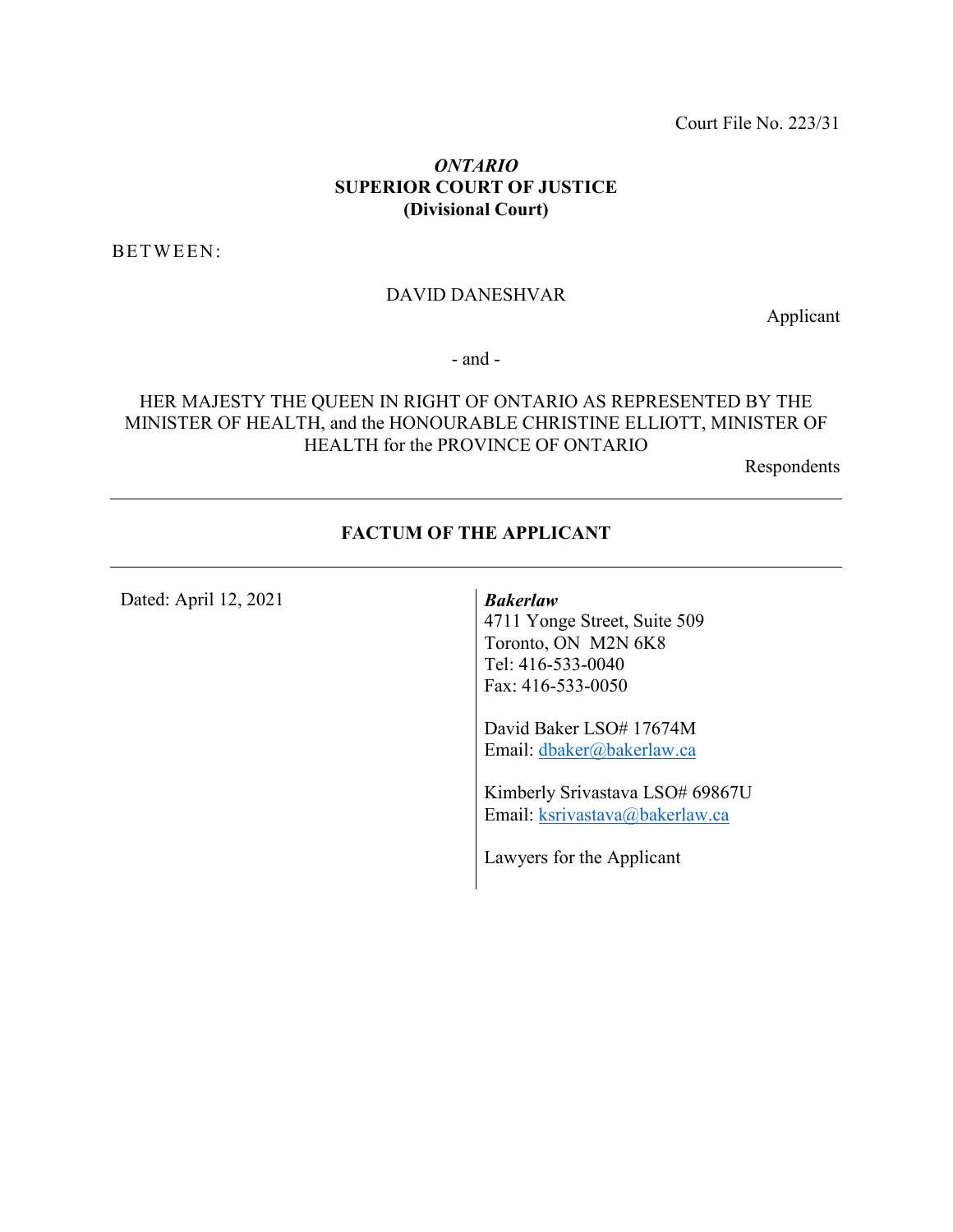#### *ONTARIO* **SUPERIOR COURT OF JUSTICE (Divisional Court)**

BETWEEN:

#### DAVID DANESHVAR

Applicant

- and -

#### HER MAJESTY THE QUEEN IN RIGHT OF ONTARIO AS REPRESENTED BY THE MINISTER OF HEALTH, and the HONOURABLE CHRISTINE ELLIOTT, MINISTER OF HEALTH for the PROVINCE OF ONTARIO

Respondents

#### **TABLE OF CONTENTS**

| L.                                                                                             | <b>INTRODUCTION</b>                                                                            | $\overline{4}$ |  |  |
|------------------------------------------------------------------------------------------------|------------------------------------------------------------------------------------------------|----------------|--|--|
| Π.                                                                                             | <b>SUMMARY OF FACTS</b>                                                                        | 5              |  |  |
|                                                                                                | Health Equity is the Respondents' Responsibility                                               | 5              |  |  |
|                                                                                                | The Respondents Decided to Ignore Health Equity in the Vaccination Program                     | 8              |  |  |
| Evidence of an Inequitable Program                                                             |                                                                                                |                |  |  |
|                                                                                                | The Respondents Decisions are the Source of the Inequitable Outcomes                           | 14             |  |  |
| III.                                                                                           | <b>ISSUES AND STATEMENT OF ARGUMENT</b>                                                        | 16             |  |  |
| 16<br><b>ISSUES:</b>                                                                           |                                                                                                |                |  |  |
|                                                                                                | ISSUE i. Does the failure to accommodate vaccine barriers violate section 7 of the Charter? 16 |                |  |  |
| ISSUE ii. Does the failure to accommodate vaccines barriers violate section 15 of the Charter? |                                                                                                |                |  |  |
|                                                                                                |                                                                                                | 20             |  |  |
|                                                                                                | ISSUE iii. Can the <i>Charter</i> violations be saved by section 1?                            | 21             |  |  |

i. The [limit is prescribed by law](#page-20-1) 21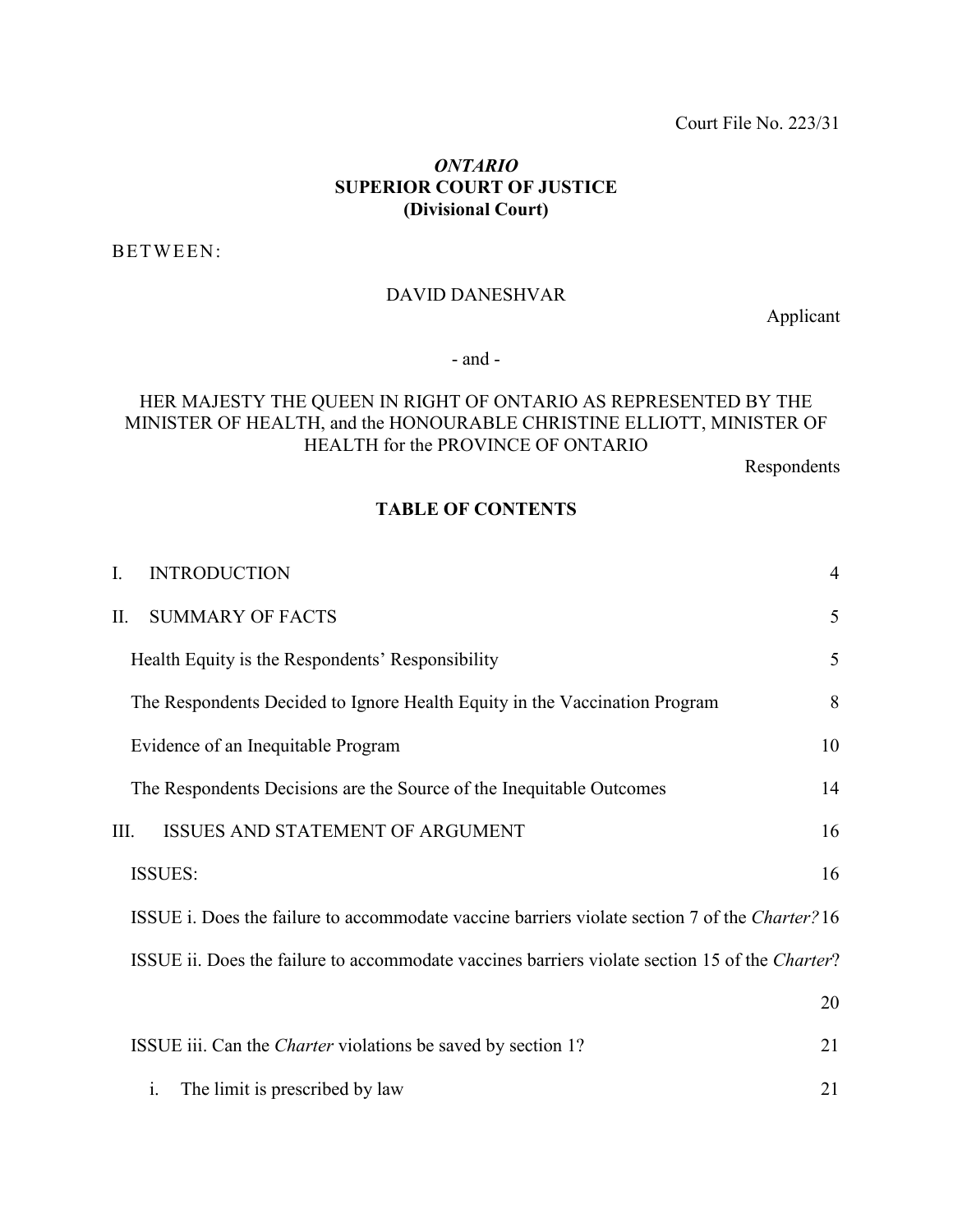| ii.<br>The limit does not have a pressing and substantial objective                          | 22 |  |  |  |
|----------------------------------------------------------------------------------------------|----|--|--|--|
| iii.<br>The limit is not proportionate.                                                      | 23 |  |  |  |
| ISSUE iv. Did the Respondents fail to fulfill or otherwise delegate their accommodation      |    |  |  |  |
| obligations?                                                                                 | 25 |  |  |  |
| ISSUE v. The appropriate remedy is a declaration that equity is essential in the vaccination |    |  |  |  |
| program                                                                                      | 31 |  |  |  |
| ORDERS REQUESTED<br>IV.                                                                      | 32 |  |  |  |
| V. LAWYER'S CERTIFICATE                                                                      | 34 |  |  |  |
| <b>SCHEDULE A</b>                                                                            |    |  |  |  |
| <b>SCHEDULE B</b><br>36                                                                      |    |  |  |  |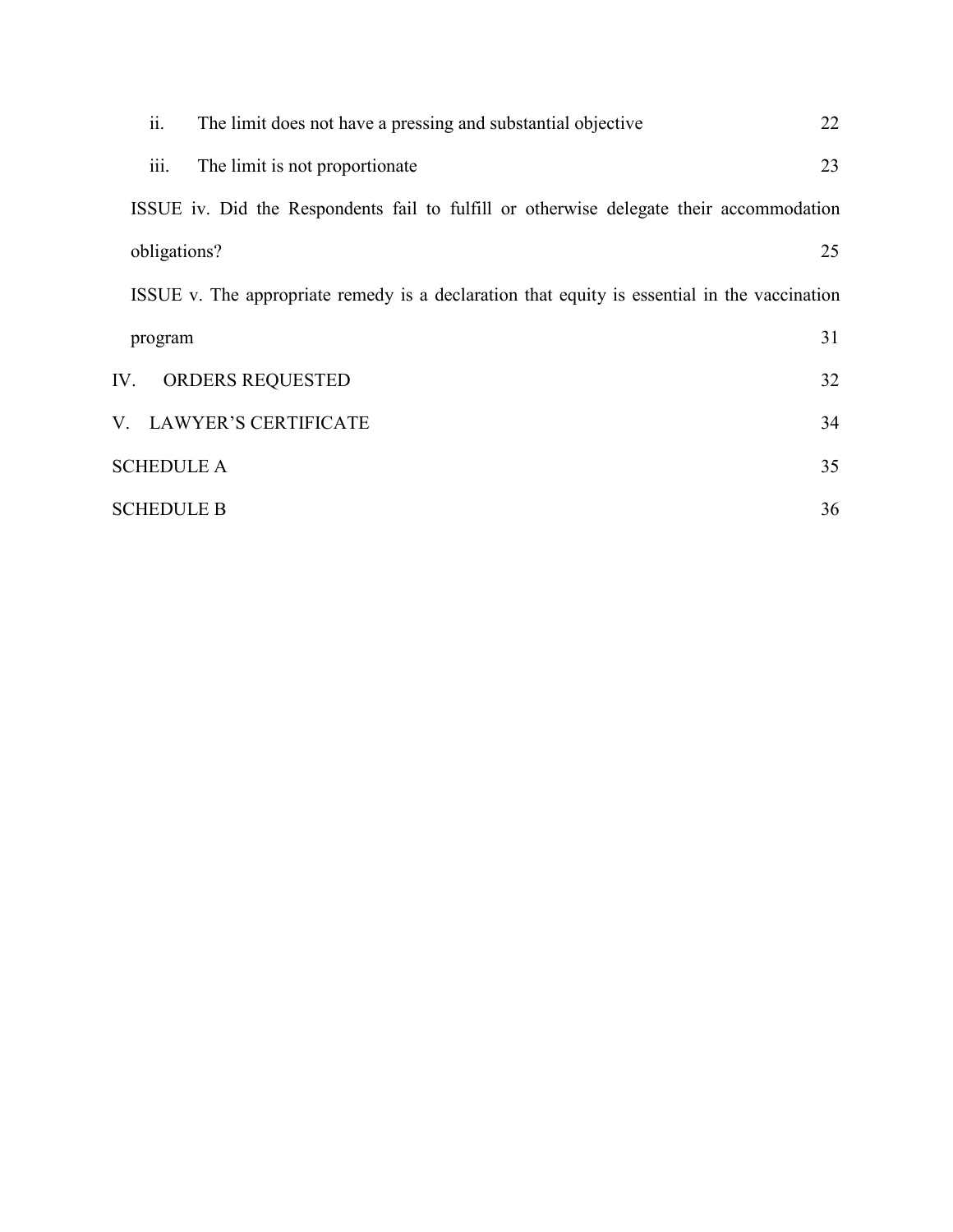#### <span id="page-3-0"></span>**I. INTRODUCTION**

- 1. In the face of a deadly global pandemic, the Ontario government controls a monopoly over vaccines which are as life sustaining as water to drink and air to breathe. The decisions the Respondents are statutorily empowered to make in creating and implementing its COVID-19 vaccination plan will determine who will live and who will remain at risk of dying.
- 2. There are barriers to accessing the vaccine, these were predictable and predicted. These barriers include:
	- a) Technology and language barriers to booking vaccine appointments;
	- b) Vaccine hesitancy and misinformation barriers; and
	- c) Physical barriers to attending a vaccination site.
- 3. In making decisions regarding the vaccination program, the Respondents must be guided by their duty to act in accordance with the principle of health equity, section 7 of the *Charter of Rights and Freedoms* and the equality obligations contained in section 1 of the *Human Rights Code of Ontario* and section 15 of the *Charter of Rights and Freedoms*. They have ignored these obligations.
- 4. The Respondents appointed a Task Force to provide it with guidance in making these unprecedented decisions. The Task Force has been headed by a retired General who has no health equity expertise. The Respondents have also received advice from the Science Advisory Table composed of preeminent experts in health equity. There is no evidence that the equity advice provided by the Science Advisory Table was heeded by the Task Force, let alone the Respondents.
- 5. Until recently the Respondents disregarded the heath equity science provided to it by ignoring the vaccine barriers. The Respondents purported to contract and delegate out of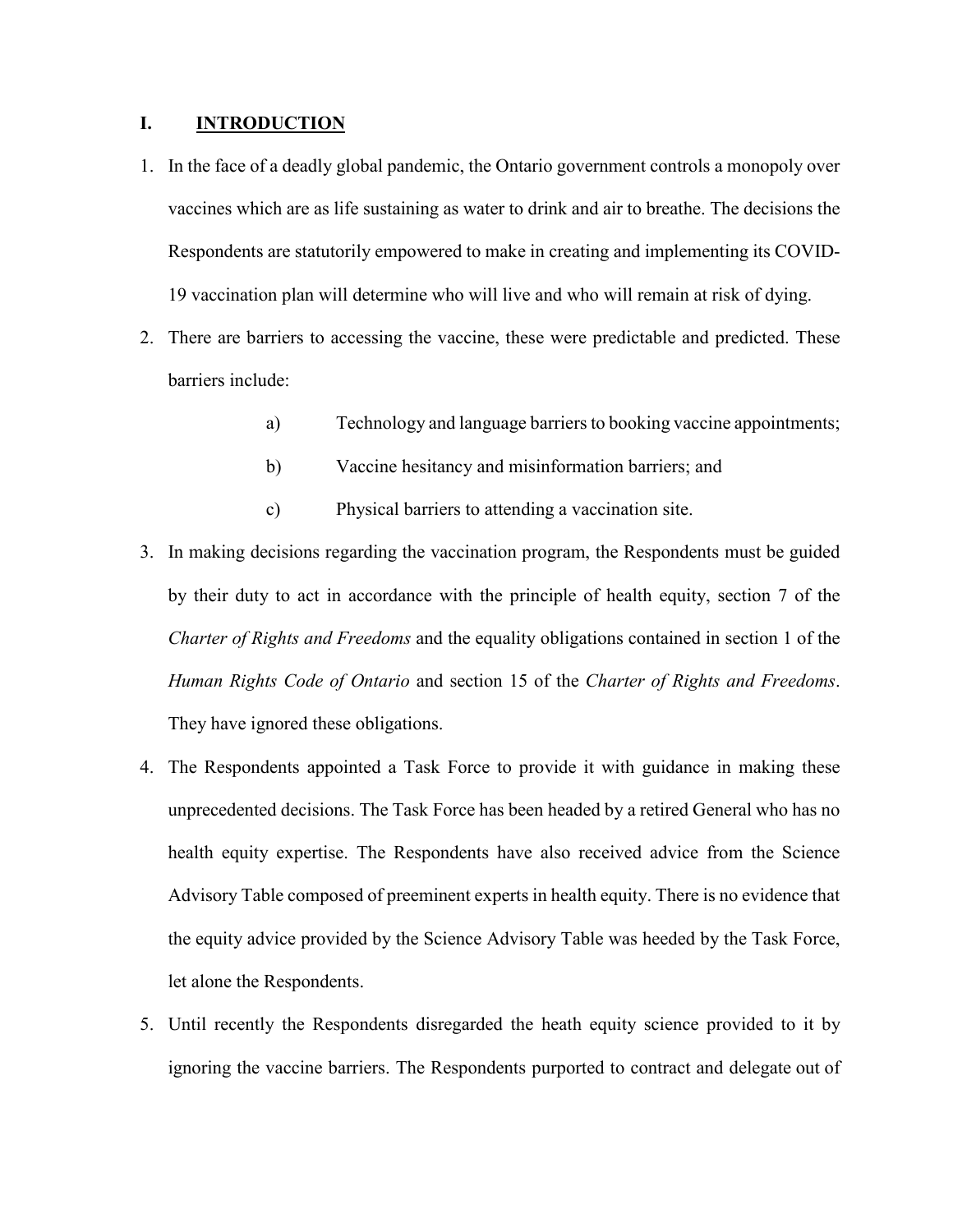their section 7 and 15 *Charter* obligations. Recent catastrophic rates of hospitalization and deaths because of COVID-19 in poor, racialized districts of Toronto, have forced the Respondents to reassume responsibility for equitable stewardship of vaccines. The Respondents have belatedly implemented the heath equity advice received from the Science Advisory Table by prioritizing these neighbourhoods for vaccination. These hospitalizations and deaths were both foreseeable and avoidable.

6. This Court is requested to review the decisions of the Respondents, including those by which they purported to abdicate their equity obligations. The Applicant seeks a remedy which will confirm that future decisions regarding the vaccine program are made in conformity with health equity obligations—this includes listening to, and acting upon, evidence-based accommodation advice regarding the vaccine barriers.

#### <span id="page-4-1"></span><span id="page-4-0"></span>**II. SUMMARY OF FACTS**

#### **Health Equity is the Respondents' Responsibility**

- 7. Since early 2020, the world has been struggling amidst a global pandemic arising from the spread of coronavirus (COVID-19). It was clear from early on that a large-scale vaccination program would be required quell the spread, save lives, and allow society to return to "normal".
- 8. Ontario marshalled expertise through the creation of the COVID-19 Vaccine Distribution Task Force and related sub-tables including the Science Advisory Table. These bodies were tasked with advising the Respondents on the creation and execution of an equitable, massscale vaccination program.

Affidavit of Dr. Rachlis, Application Record, Tab 5, at para 19, Exhibit 5, pp. 248, 398. Affidavit of J. Melnychuk, Application Record, Tab 6, at para 10, p. 721.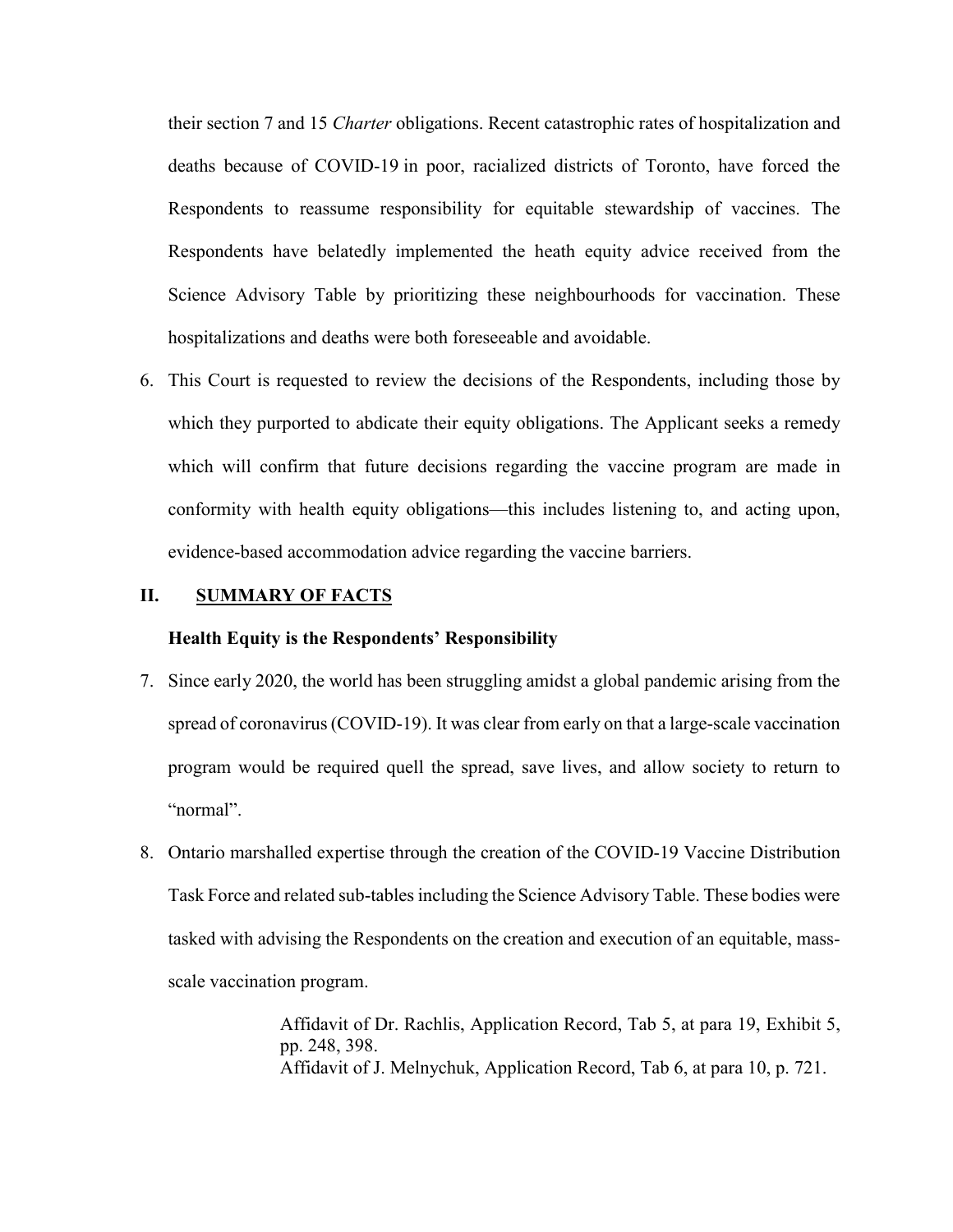9. The Respondents have the statutory authority under the *Health Protection and Promotion Act*, *Ministry of Health and Long-Term Care Act*, *Health Insurance Act*, and *Emergency Management and Civil Protection Act*, to make decisions regarding its vaccination program. Notwithstanding the broad discretion the Respondents have in making decisions regarding its COVID-19 vaccine program, they are still bound by the *Charter*, human rights and health equity obligations, and may not contract out, delegate or download its obligations. Any entities involved in the delivery of the vaccine program must be subject to the same obligations as the Respondents as they are engaged in delivering a governmental program.

> *Health Protection and Promotion Act*, RSO [1990, c](https://www.canlii.org/en/on/laws/stat/rso-1990-c-h7/latest/rso-1990-c-h7.html?autocompleteStr=Health%20Protection%20and%20Promotion%20Act&autocompletePos=1) H.7. *Ministry of Health and Long-Term Care Act*, RSO [1990, c](https://www.canlii.org/en/on/laws/stat/rso-1990-c-m26/latest/rso-1990-c-m26.html?autocompleteStr=Ministry%20of%20Health%20and%20Long-Term%20Care%20Act&autocompletePos=2) M.26, [s.3\(3\).](https://www.canlii.org/en/on/laws/stat/rso-1990-c-m26/latest/rso-1990-c-m26.html?autocompleteStr=Ministry%20of%20Health%20and%20Long-Term%20Care%20Act&autocompletePos=2#sec3subsec3) *Emergency Management and Civil Protection Act*, RSO [1990, c E.9.](https://www.canlii.org/en/on/laws/stat/rso-1990-c-e9/latest/rso-1990-c-e9.html?autocompleteStr=emergency%20man&autocompletePos=1) *Judicial Review Procedure Act,* RSO [1990, c](https://www.canlii.org/en/on/laws/stat/rso-1990-c-j1/latest/rso-1990-c-j1.html?autocompleteStr=judicial%20review%20proce&autocompletePos=2) J.1, ss. [1,](https://canlii.ca/t/2g8#sec1) [2.](https://canlii.ca/t/2g8#sec2)

10. By means of the Respondents' "Ethical Framework", offered as guidance for vaccine delivering entities, and the operation of Schedule 1 to *Supporting Ontario's Recovery Act, 2020*, the province purports to grant itself, and other bodies through which it contractually agrees to administer vaccines, immunity from liability. Provided both demonstrate "good faith" conduct in the operations of statutory obligations including the Health Equity Guidelines, *Human Rights Code* as well as constitutional obligations pursuant to the *Charter of Rights and Freedoms*, liability can allegedly be avoided.

> Affidavit of J. Melnychuk, Application Record, Tab 6, at Exhibit 33, p. 1046. *Supporting Ontario's Recovery Act, 2020, [SO 2020, c](https://www.canlii.org/en/on/laws/stat/so-2020-c-26-sch-1/latest/so-2020-c-26-sch-1.html?autocompleteStr=supporting%20ont&autocompletePos=1) 26, Sched. 1.*

11. Health equity "means that all people can reach their full health potential without disadvantage due to social position or other socially determined circumstances, such as ability, age, culture, ethnicity, family status, gender, language, race, religion, sex, social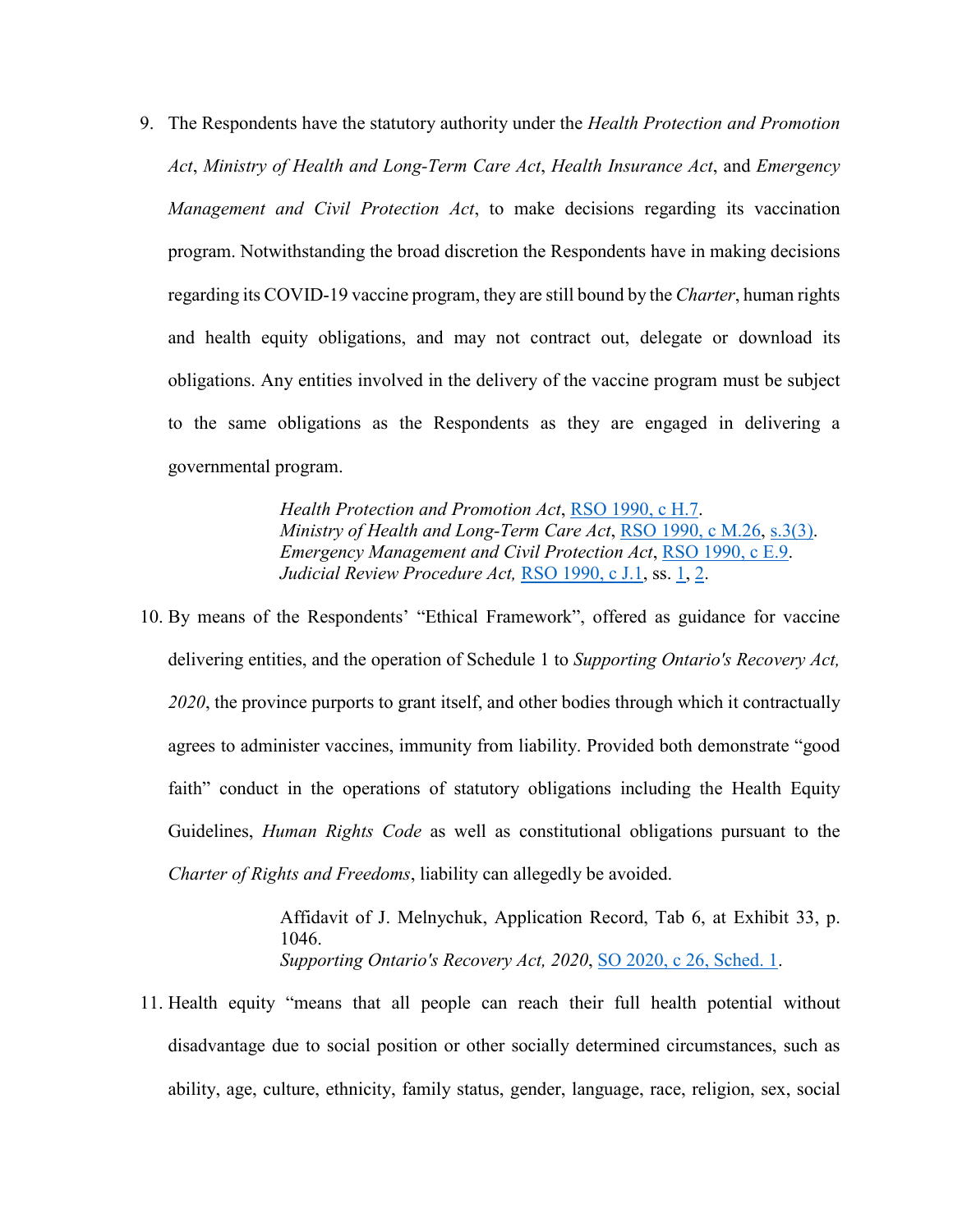class and socioeconomic status" (Health Equity Guideline). An equitable vaccination program would need to address barriers to vaccination including 1) those unable to book an appointment through a technology-based booking system; 2) vaccine hesitancy and misinformation; and 3) those unable to attend mass-vaccination sites or in other words, homebound individuals.

> Affidavit of Dr. Rachlis, Application Record, Tab 5, at paras 46-47 (access to vaccination sites), Exhibit 4 (Health Equity Guidelines), pp. 254, 377- 396.

> Affidavit of Dr. Treviranus, Application Record, Tab 4, at paras 12 (misinformation), 16-17 (technology-based booking systems), pp.177, 179. Affidavit of Dr. Siddiqi, Application Record at Tab 3, at paras 26-27 (technology-based booking systems), 17, 22-28 (vaccine hesitancy and misinformation), pp. 51, 48-49, 50-52. Transcript of J. Melnychuk, Application Record, Tab 8, q. 68, Exhibit 5, pp. 1256, 1428-1436.

12. The Applicant, Mr. Daneshvar, meets almost all of the listed socially determined circumstances which could inhibit his ability to reach his full health potential (e.g. receive a vaccine) if unaccommodated. He is disadvantaged due to his disabilities, culture, ethnicity, language, social class and socioeconomic status. Mr. Daneshvar suffers from a number of diagnoses which impact his physical and mental health including: Helicobacter Plyori, vision deficiencies, chronic pain, post-traumatic stress disorder, anxiety, depression, and vertigo, among other impairments. As a result, Mr. Daneshvar must take numerous prescription medications and requires significant assistance in the activities of daily living and personal care. He receives social assistance through the Ontario Disability Support Program.

> Affidavit of D. Daneshvar, Application Record, Tab 2, at paras 2-8, pp.26- 28. Transcript of D. Daneshvar, Application Record, Tab 7, at qs. 157-58, 162- 71, pp. 1221-1222, 1223-1226.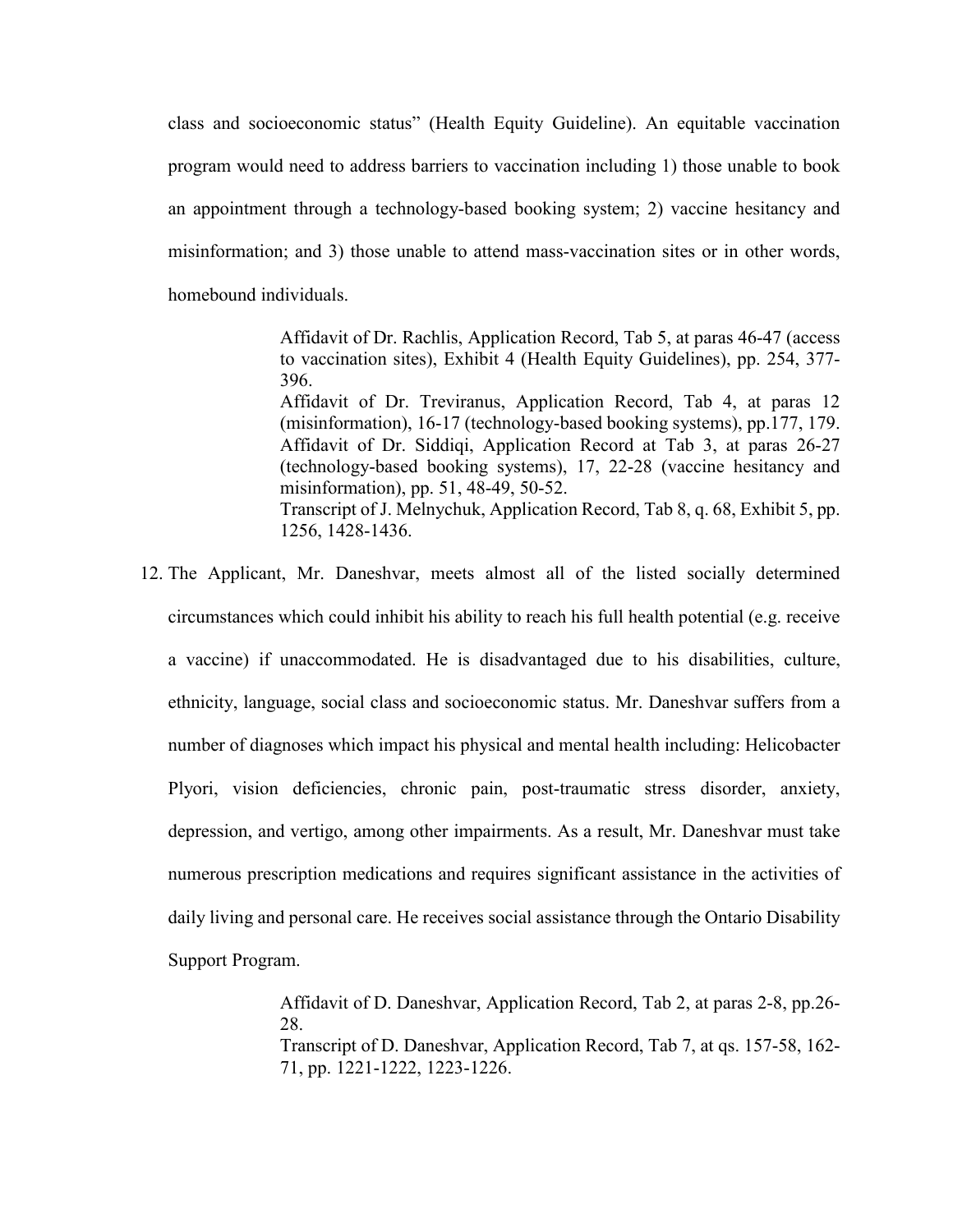13. The Applicant is a refugee, is Jewish, his first language is not English, he struggles to use a computer, and cannot stand or be outside for any length of time. The Applicant cannot attend a mass-vaccination site nor make a booking without significant assistance. The Respondents have not provided, nor directed those with which it contracts, to provide such assistance. Instead, the Respondents' vaccination program relies on the "good will" of others to assist persons like the Applicant to overcome these vaccine barriers.

Affidavit of D. Daneshvar, at paras 17-26, pp. 30-32.

#### **The Respondents Decided to Ignore Health Equity in the Vaccination Program**

<span id="page-7-0"></span>14. The Respondents decided to contract with vaccine delivery entities including hospitals, pharmacies and primary care providers to administer vaccines. The Respondents decide how many vaccines are provided to these entities. The Respondents decide which groups are most in need of the vaccine. Ms. Melnychuk alleges that public health units ("PHUs") are responsible for the vaccination program. She gives the example that public health units determine which groups receive the vaccines and when. However, the Respondents can and do maintain overall control of the flow of vaccines. The Respondents recently reallocated vaccines to address hotspot areas in Toronto neighbourhoods where hospitalizations and death rates are high and vaccination rates are low. The Respondents retain a monopoly over the vaccines and retain control over the vaccination program.

> Affidavit of J. Melnychuk, Application Record, Tab 6, at paras 21 (pharmacy contracts), 14 (control over vaccine distribution) 16 (control over prioritization), 19, 24 (alleged PHU control), pp. 724-725, 722, 723, 723-24, 725.

15. The Respondents' vaccination program is allegedly arranged to ensure that those most at risk of contracting or experiencing complications arising from COVID-19, are vaccinated first. However, the vaccination program does not address vaccine barriers and in that way,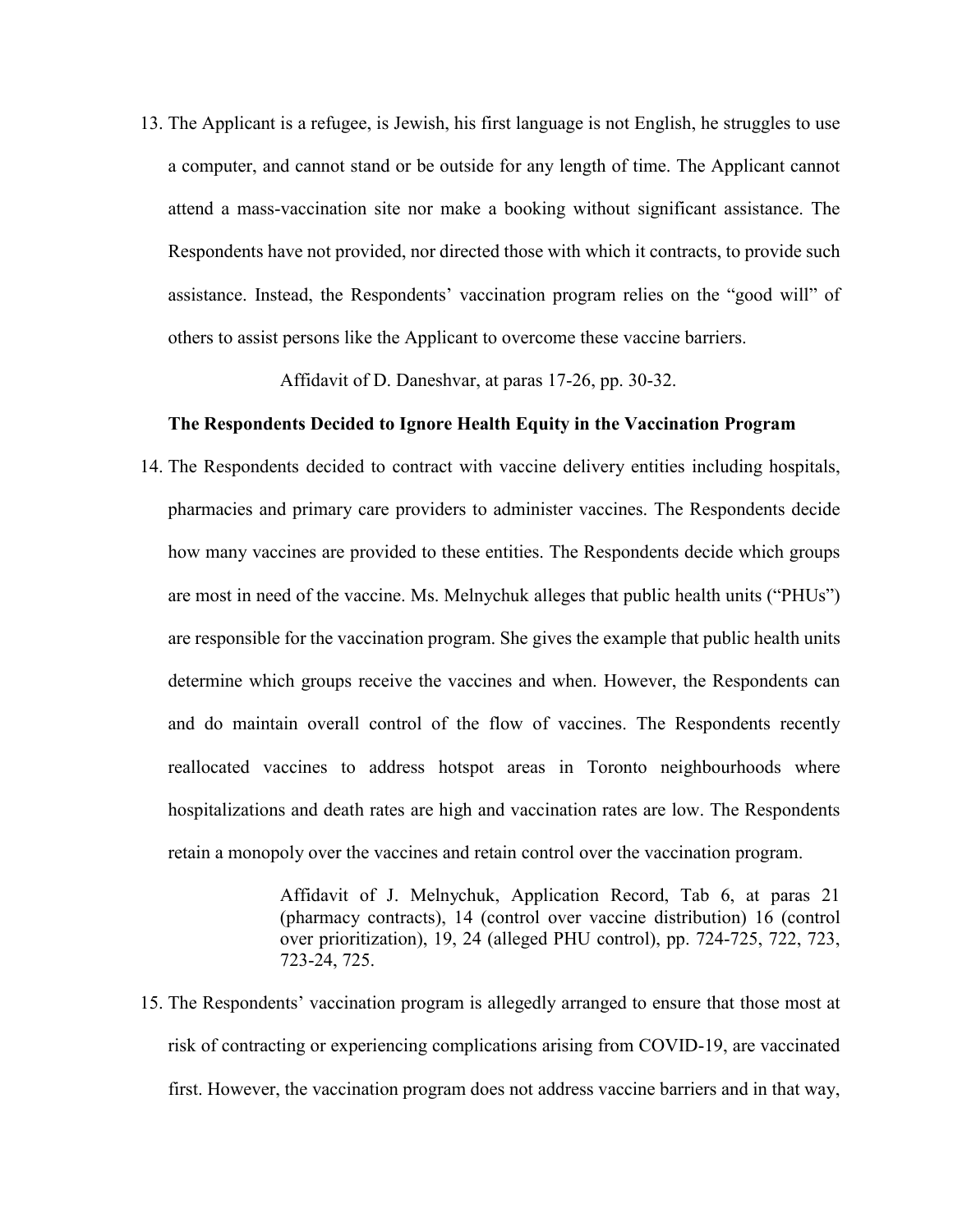it fails to accomplish its stated goal of vaccinating those most at risk. For example, persons can be in the highest priority group for vaccination such as "recipient of chronic home care", but never receive vaccination because they are home bound and unable to attend a mass vaccination site. No vaccine is available privately in Ontario, nor are people currently free to travel if able, to other jurisdictions where vaccine can be purchased privately.

> Affidavit of J. Melnychuk, Application Record, Tab 6, at para 17, p. 723. Transcript of J. Melnychuk, Application Record, Tab 8, Exhibit 2, pp. 1409- 1418.

- 16. Early on, the Respondents' expert advisors identified barriers, which would preclude an equitable vaccination program if not addressed and accommodated. This advice came from individuals such as the Applicant's experts including:
	- a) Dr. Arjumand Siddiqi, health equity expert and member of the Ontario Science Advisory Table tasked with advising the Respondents on relevant scientific advice regarding COVID-19; and
	- b) Dr. Jutta Treviranus, expert in "assessing equity in technologybased programs and implementing solutions to address the shortcomings of such programs, who worked with the Ontario Digital Service in the creation of the online portal to book a COVID-19 vaccination appointment.

Affidavit of Dr. Siddiqi, Application Record, Tab 3, at paras 8-9, p. 47. Affidavit of Dr. Treviranus, Application Record, Tab 4, at paras 8, 10, p. 177.

17. While not an advisor to the Respondents, the Applicant also relies on the expertise of public health expert, Dr. Michael Rachlis. None of these experts were cross-examined and therefore their evidence remains unchallenged.

Affidavit of Dr. Rachlis, Application Record, Tab 5, pp. 244-258.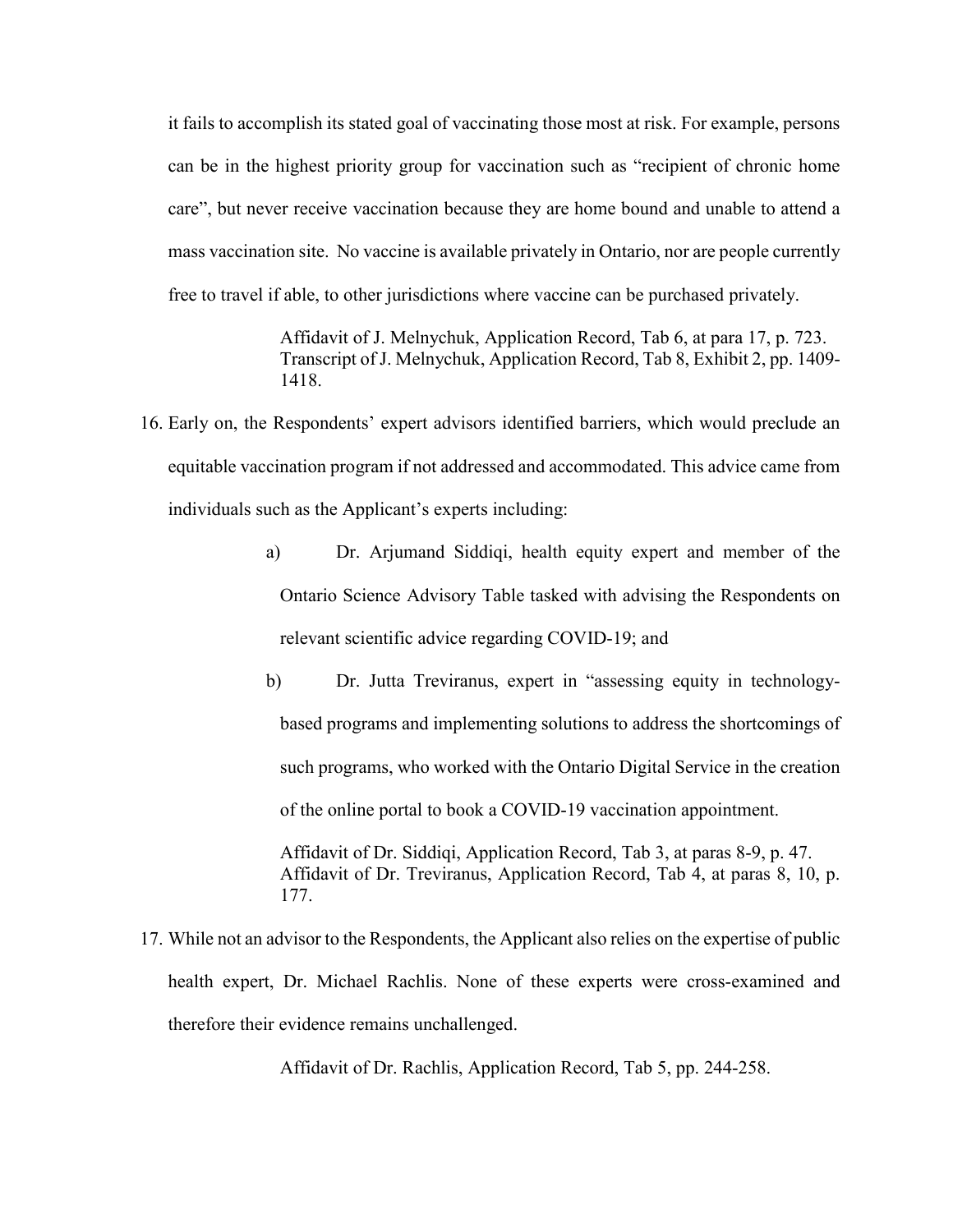18. The Respondents were made aware that vaccine barriers would not impact everyone in the same way—individuals from enumerated categories would be more prone to experiencing vaccine barriers. Experts advised the Respondents that persons with disabilities, older adults and persons whose first language is something other than English or French would struggle to use the technology-based appointment booking system. Experts advised the Respondents that racialized minorities would be more prone to vaccine hesitancy because of historical oppression. Experts advised the Respondents that accommodations would need to be made for those who are homebound and unable to attend a mass clinic. Vaccination plans and rates to date, demonstrate that this advice was ignored.

> Affidavit of Dr. Treviranus, Application Record, Tab 4, at paras 12 (misinformation), 16-17 (technology-based booking systems), pp. 177-178, 179. Affidavit of Dr. Rachlis, Application Record, Tab 5, at paras 46-47 (access to vaccination sites), p.254. Affidavit of Dr. Siddiqi, Application Record at Tab 3, at paras 26-27 (technology-based booking systems), 17, 22-28 (vaccine hesitancy and misinformation), Exhibit 4, pp. 51, 48-49, 50-52, 102-117. Transcript of J. Melnychuk, Application Record, Tab 8, Exhibits 2, 5, pp. 1409-1418, 1428-1436.

#### **Evidence of an Inequitable Program**

<span id="page-9-0"></span>19. The Respondents decided not to incorporate health equity into its vaccination program. Moreover, they did not require any of the entities with which they contract to assume this responsibility. The Respondents' sole witness, Ms. Jodi Melnychuk, Director of Vaccine Planning and Engagement, acknowledged that health equity is focused on effects or the outcomes of health care programs. Vaccine equity both can and must be measured in order to verify its existence. If everyone is impacted by vaccine hesitancy in the same way, can book online, and attend a mass vaccination site, vaccination rates across any given prioritized group should be equal. There would be no difference in vaccination rates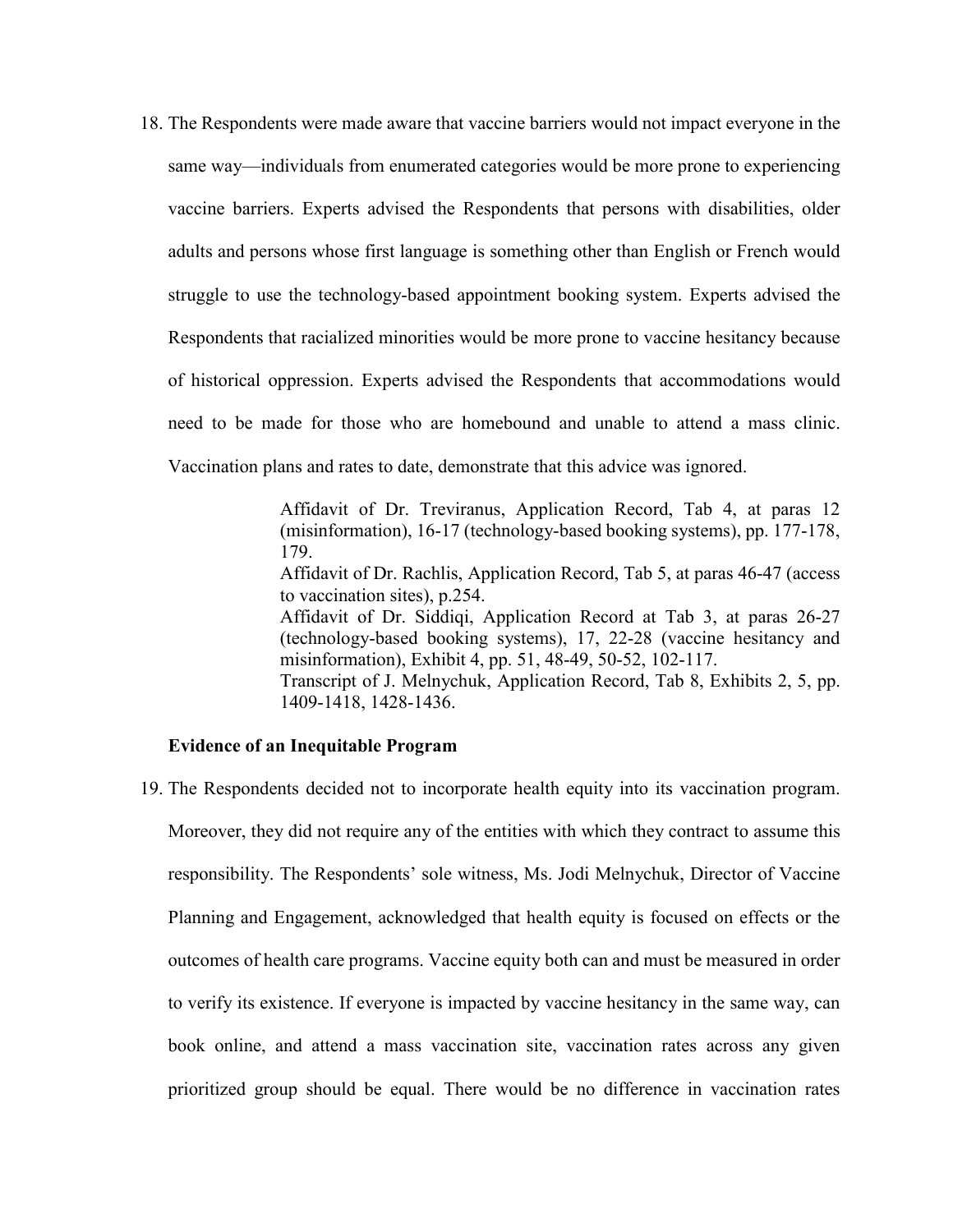between wealthy neighbourhoods and poorer ones, racialized individuals and nonracialized individuals, able-bodied persons and persons with disabilities. Health equity is measured by outcome; if equity exists, vaccination rates should be comparable across these categories of persons.

Transcript of J. Melnychuk, Application Record, Tab 8, q. 68, p. 1256.

20. The Respondents were informed through the Science Advisory Table, that coupling vaccine distribution by age and neighbourhoods, would assist in ensuring an equitable rollout. The Science Advisory Table warned that an inequitable, age-based strategy alone would result in "higher vaccination rates in wealthier neighbourhoods, as currently observed in the United States" (Dr. Siddiqi, Exhibit 4, p. 2). This advice was ignored. As anticipated, the outcome is that wealthy neighbourhoods with low COVID-19 rates, have the highest levels of vaccination compared to the areas with the highest transmission rates. Reasons abound but to cite only one, if there are no pharmacies in the Jane-Finch areas administering vaccines, vaccination rates will inevitably be lower in that area. As Dr. Siddiqi and her colleagues on the Science Advisory Table foretold, massive health inequities result when comparing wealthier and lower income neighbourhoods because accommodations to vaccines barriers were not made. Equity was left out of the planning.

> Affidavit of Dr. Siddiqi, Application Record at Tab 3, at paras 25, 26, Exhibit 4 at p.2, pp. 51, 103. Transcript of J. Melnychuk, Application Record, Tab 8, Exhibits 5, 7, pp. 1428-1436, 1442-1460.

21. Individuals 80 and older were eligible to receive the vaccine as part of Phase 1. As of March 19, 2021, slightly over 50% of this age group had received a vaccine. In light of this, the Respondents expanded access to those 75 and older. However, as of April 1, 2021, only 50% of individuals in this age bracket "in the neighbourhoods with the highest rates of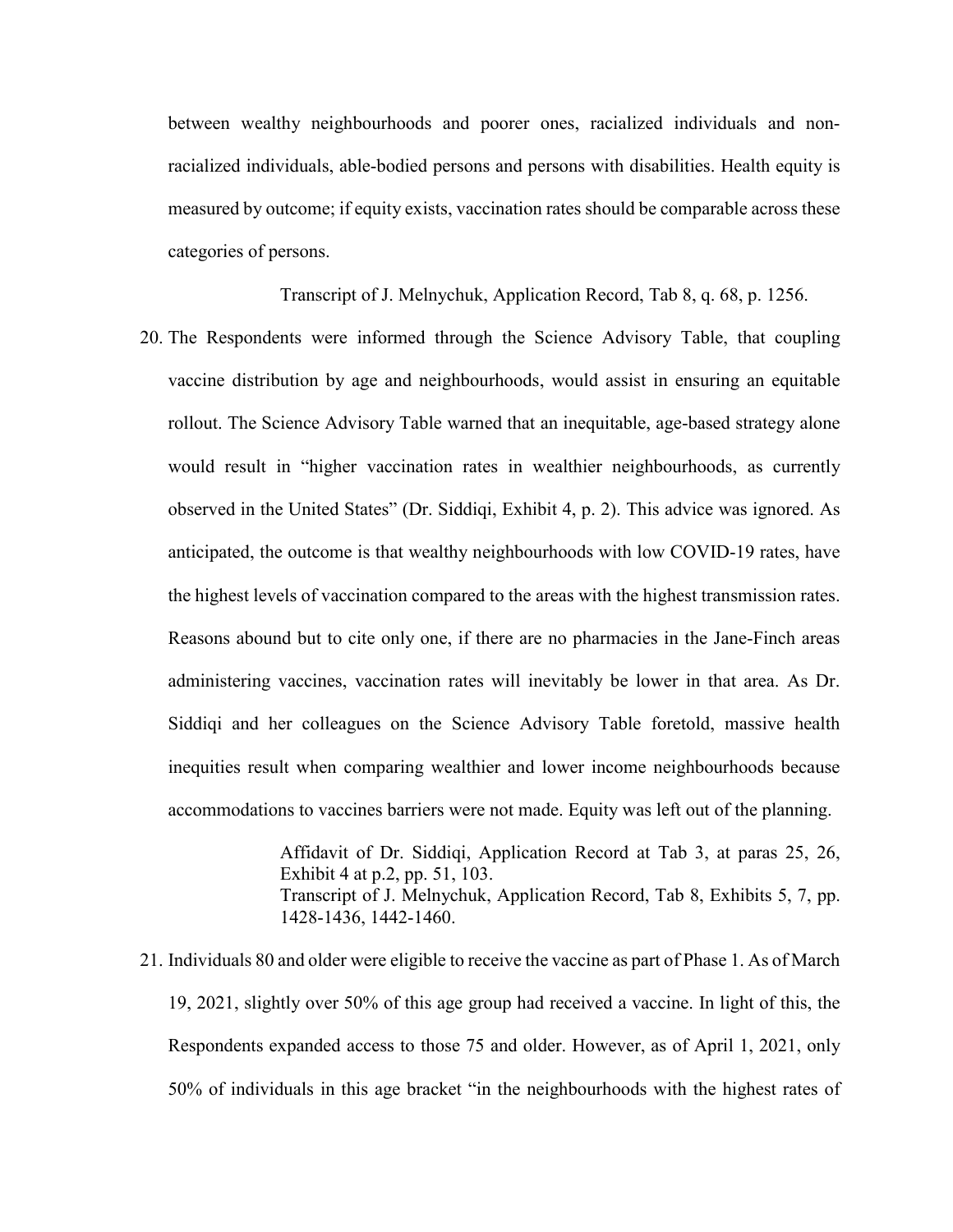COVID-19" have been vaccinated "compared to 70 per cent in neighbourhoods with the lowest rates of infection" (Transcript, Exhibit 2). Those in neighbourhoods with low transmission rates, have high vaccination rates. If broken down by risk, those at the highest risk remained unvaccinated when the Respondents expanded vaccine eligibility. This is just one example where the Respondents own experts advised inequities would result, but no steps were taken.

> Affidavit of J. Melnychuk, Application Record, Tab 6, at para 60, p. 737. Transcript of J. Melnychuk, Application Record, Tab 8, Exhibits 2, 7 at p. 15, pp. 1409-1418, 1456.

22. Barriers exist in the booking process as well. For example, on or about March 7, 2021, in York Region, when additional supply was available to vaccinate those 80 and older, vaccine appointments went to those who created a profile and then booked online – walk in appointments were not available. The spots were snatched up quickly – those unable to book online were recommended to "seek out a support person … who can assist in the booking" (Dr. Rachlis, Exhibit 16). No accommodation was offered to those who faced barriers associated with the online booking system, and there was no attempt to focus or reserve supply for those facing barriers to either the booking process or the vaccination site. A similar issue occurred with a pre-registration process through hospitals.

> Affidavit of Dr. Rachlis, Application Record, at Tab 5, at para 42, Exhibit 16 (York Region), pp. 253, 524-525. Affidavit of Dr. Siddiqi, Application Record at Tab 3, at para 27, Exhibits 8, 9 (pre-registration), pp. 51, 136, 138-141.

23. On March 15<sup>th</sup>, the Respondents launched the provincial online reservation portal and accompanying phone line. The Respondents were advised on how to make these services accessible but failed to follow this advice. As a result, those lacking adequate technology (e.g. phone, internet, computer), skills, physical coordination and speed to access the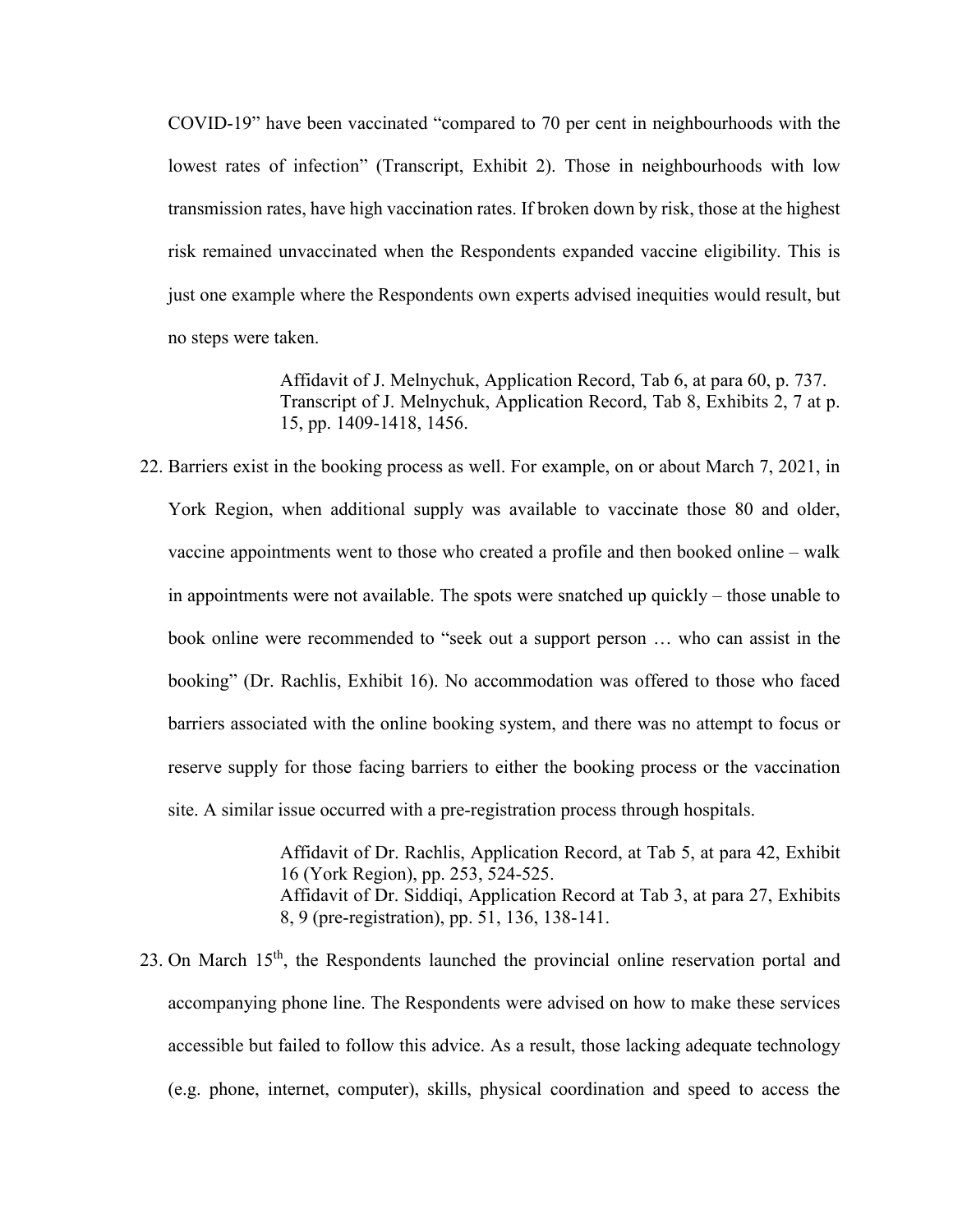booking system and lack of literacy, struggle to use the system. This disproportionately impacts "seniors, racialized groups, low income groups, and people with disabilities who have been at higher risk of getting COVID-19, [they] are exactly the same groups who are less likely to have computers, broadband, and be 'digitally savvy'" (Kwame McKenzie as quoted in Dr. Rachlis' Affidavit, Exhibit 17). Rather than address a known vaccine barrier, the Respondents decided to use its resources to create a province-wide barrier.

> Affidavit of Dr. Treviranus, Application Record, Tab 4, at paras 10-12, p. 177. Affidavit of Dr. Rachlis, Application Record, at Tab 5, Exhibit 17, pp. 527- 535. Affidavit of Dr. Siddiqi, Application Record at Tab 3, at para 27, p. 51. Affidavit of J. Melnychuk, Application Record, Tab 6, at para 56, p. 736.

24. Physical attendance at a vaccination site was also a predictable, and therefore avoidable, barrier. In January 2020, the head of the Registered Nurses Association of Ontario and home care-agencies wrote to the Respondents and sought to "enlist the thousands of homecare nurses who are already delivering care to also vaccinate persons who are homebound" (Transcript, J. Melnychuk, Exhibit 2). The Respondents decided not to address this barrier by enlisting homecare nurses to participate in the vaccination program.

> Transcript of J. Melnychuk, Application Record, Tab 8, Exhibit, 4, see also Response to Undertakings, Application Record, Tab 9, Response to Undertaking 10, pp. 1426, 1614-1616.

25. The Respondents have contracted with pharmacies to administer vaccines. However, pharmacies are only permitted to deliver vaccines in their retail locations. Those facing technology barriers will be unable to book an appointment. Those facing mobility barriers will be unable to attend the pharmacy in order receive the vaccine. Pharmacies are not required to undertake any initiatives to combat vaccine hesitancy. Rather than address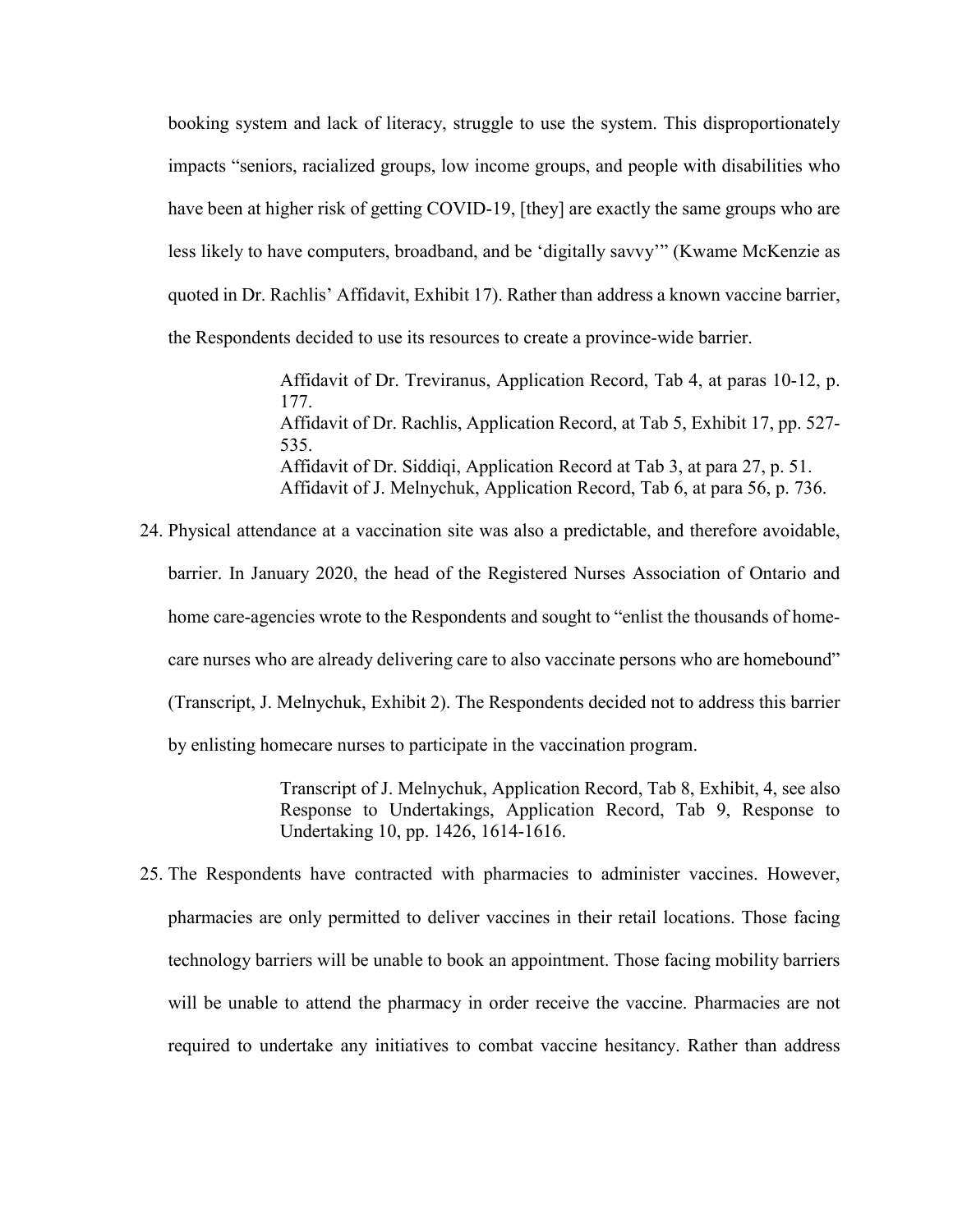known barriers, the Respondents decided to add a route of vaccination which is explicitly prohibited from accommodating at-risk individuals such as homebound persons.

> Transcript of J. Melnychuk, Application Record, Tab 8, q. 295, p. 1321. Response to Undertakings, Application Record, Tab 9, Response to Undertaking 8, pp. 1586-1612.

26. The Respondents decided to ignore their own experts in accommodating vaccine barriers. This has resulted in an inequitable vaccination program. Whether the Respondents chose to ignore the advice or simply did not understand the importance of it, the Respondents were recently confronted with an issue in hotspot areas where the inequalities of the vaccination program were too great to ignore. In order to respond to this, the Respondents revised their prioritization framework to address the hot spots thereby demonstrating the significant control they maintain over the vaccination program.

#### **The Respondents Decisions are the Source of the Inequitable Outcomes**

<span id="page-13-0"></span>27. Despite knowing that a large-scale vaccination program would be required, the Respondents decided to wait until January 9, 2021 to meet with public health units (PHUs) to discuss their role in vaccine delivery and even later to engage with other entities such as pharmacies and primary care providers. This was "far too late and with far too little direction and resources with which to achieve equity" (Dr. Siddiqi).

> Affidavit of J. Melnychuk, Application Record, Tab 6, at paras 21, 36, Exhibit 15, pp. 724-725, 728-729, 841-843. Affidavit of Dr. Siddiqi, Application Record, Tab 3, at para 23, p. 50.

28. PHUs were given a Checklist, a Playbook created by Councils of Medical Officers of Health, and the Ethical Framework. None of these documents were mandatory to include in their plans. Plans were reviewed or at least had the opportunity to be reviewed by the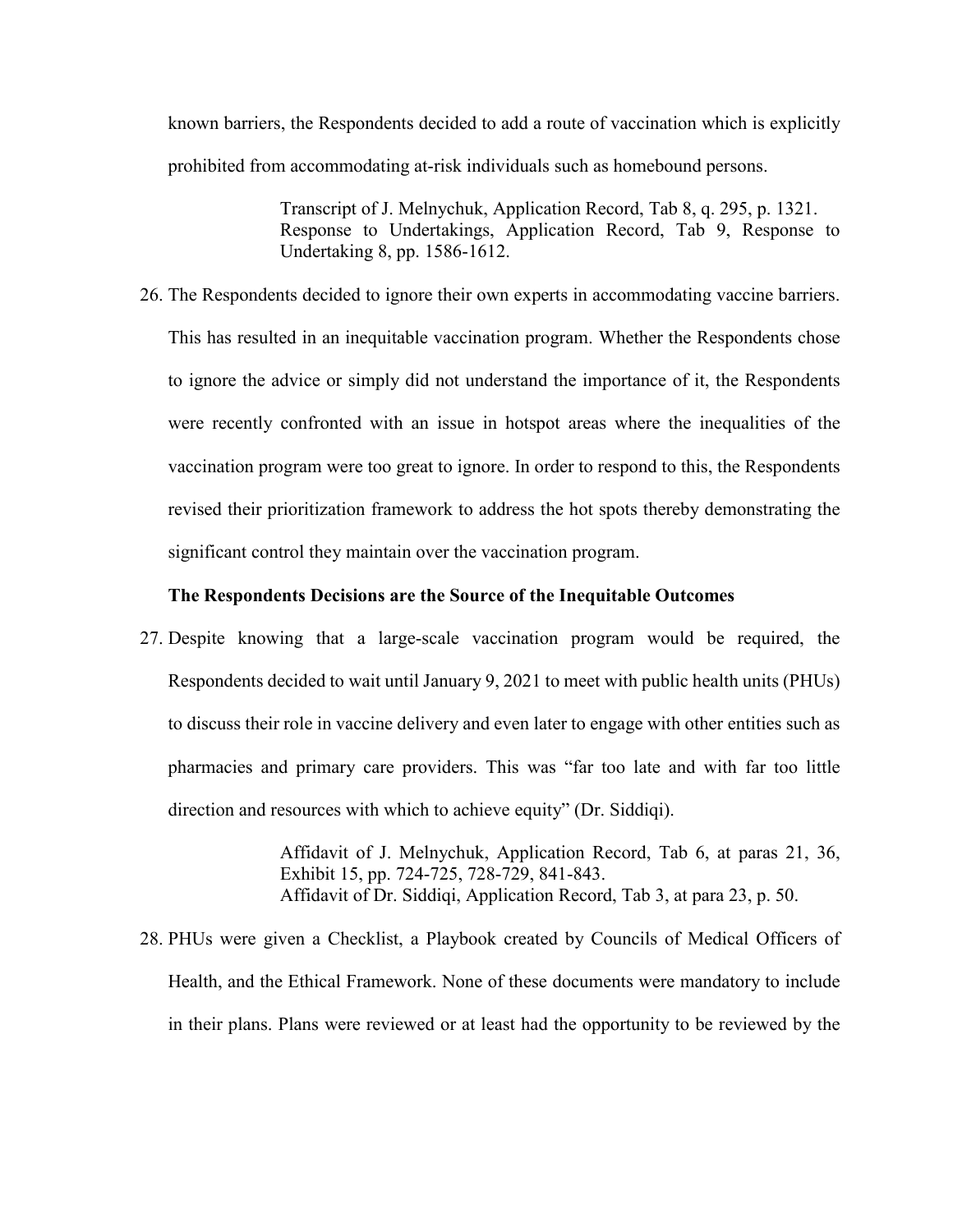Respondents. Opportunity for feedback and changes were available to the Respondents. The Respondents are unaware if plans have changed or what the current plans encompass.

> Affidavit of J. Melnychuk, Application Record, Tab 6, at paras 36 (resources), Exhibit 30 (Checklist), Exhibit 35 (Playbook) and Exhibit 32 (Ethical Framework), para 47 (equity not mandated), Exhibit 28 (NB: indicates no individual feedback would be provided), Exhibit 30 (NB: indicates review and feedback would be forthcoming); para 53 (content of current plans unknown), pp. 728-729, 1015-1019, 1081-1129, 1025-1044, 732, 1008-1010, 1015-1018, 735.

29. The Respondent's are required to fund 75% of the mandatory programs delivered by PHUs.

The Respondents review reports from public health units and monitor how the program is rolling out across the province, but are providing no direction regarding vaccine equity. The Respondents expect PHU's to monitor themselves, but the Respondents are unaware if any are collecting data which would identify equitable outcomes. The Respondents decided to not collect mandatory socio-economic data, which is considered essential to assessing the achievement of vaccine equity. Even where dire predictions proved correct, the Respondents have decided not to monitor the roll out from an equity perspective which would enable them to identify the equity failures. Doing so would enable the Respondents and its sub-contractors to implement the requisite changes before hotspots arise.

> Affidavit of Dr. Rachlis, Application Record, Tab 5, at para 10. Transcript of J. Melnychuk, Application Record, Tab 8, q. 386, q. 462, p. 45, q. 223, pp. 1360, 1387, 1302.

30. The Premier indicated that he was "kind of shocked" that vaccine appointments were going unfilled. But the vaccine program has failed to address barriers to vaccination such as vaccine hesitancy and those who are homebound or on the wrong side of the digital divide. The barriers and corresponding vaccination rates are not "shocking", there were predictable, predicted, and disregarded.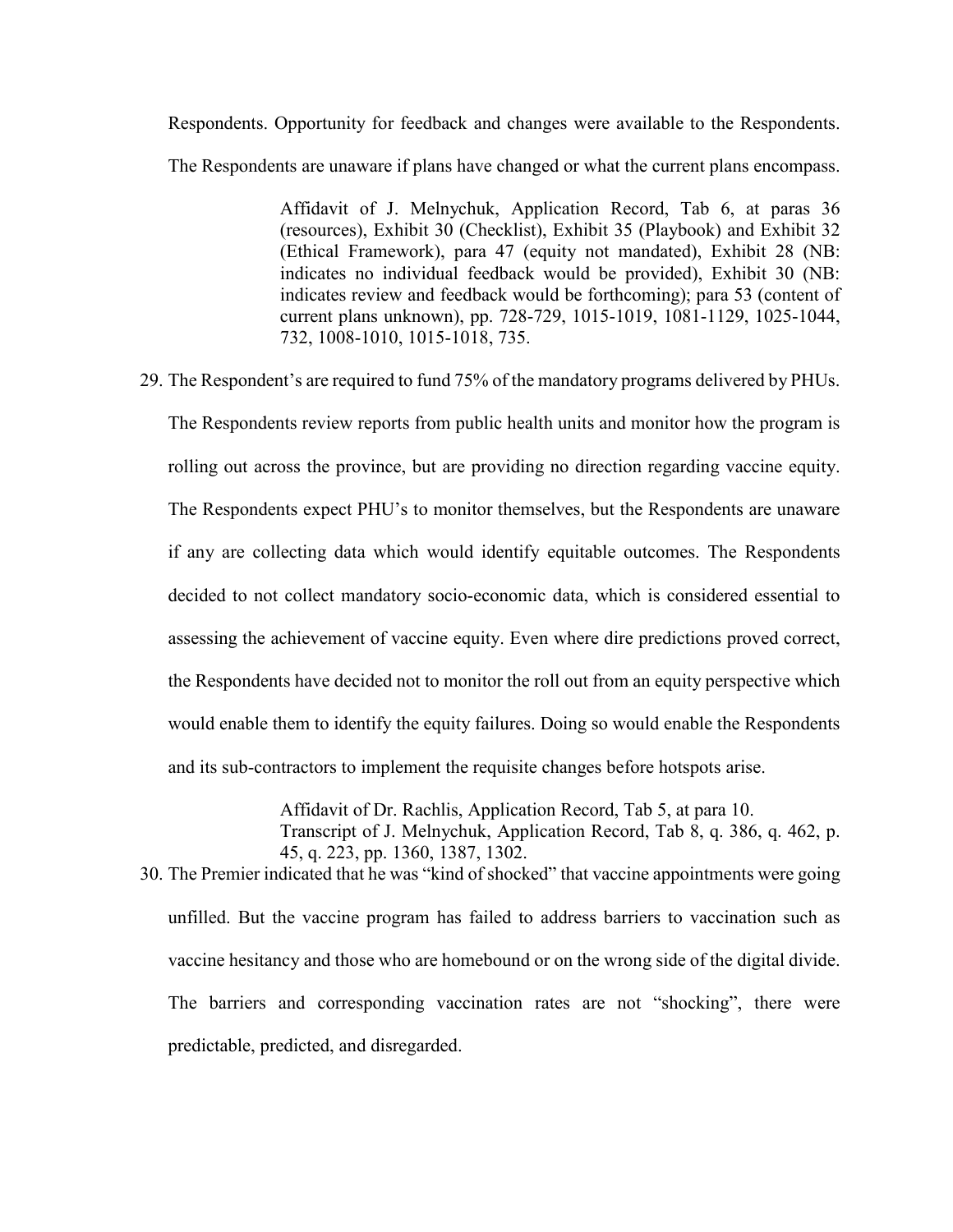Transcript of J. Melnychuk, Application Record, Tab 8, Exhibit "B" for Identification, pp. 1475-1476.

31. The Respondents are aware of these barriers and have been for months. Their experts warned them of these issues. The Respondents have the resources to monitor the vaccine program and authority to require changes as necessary to ensure equity in the program. The Respondents' failure to ensure equity in the vaccine program has resulted in persons like the Applicant, David Daneshvar being at risk of being left behind.

#### <span id="page-15-0"></span>**III. ISSUES AND STATEMENT OF ARGUMENT**

#### **ISSUES:**

- <span id="page-15-1"></span>i. Does the failure to accommodate vaccine barriers violate section 7 of the *Charter*?
- ii. Does the failure to accommodate vaccines barriers violate section 15 of the *Charter*?
- iii. Can the *Charter* violations be saved by section 1?
- iv. Did the Respondents fail to fulfill or otherwise delegate their accommodation obligations?
- <span id="page-15-2"></span>v. What is the appropriate remedy?

## **ISSUE i. Does the failure to accommodate vaccine barriers violate section 7 of the**  *Charter?*

32. Section 7 of the *Charter* protects the right to life, liberty and security of the person in accordance with the principles of fundamental justice. As outlined above, the Respondents have a monopoly over the COVID-19 vaccine. They therefore, have a duty to ensure that access to the vaccine is not delayed or prevented altogether, thereby jeopardizing the lives and security of Ontarians. However, by deciding to ignore equity in the vaccination program, barriers to vaccine access are going unaccommodated. Mr. Daneshvar, and others who are otherwise prioritized for access, face delays in receiving the COVID-19 vaccine.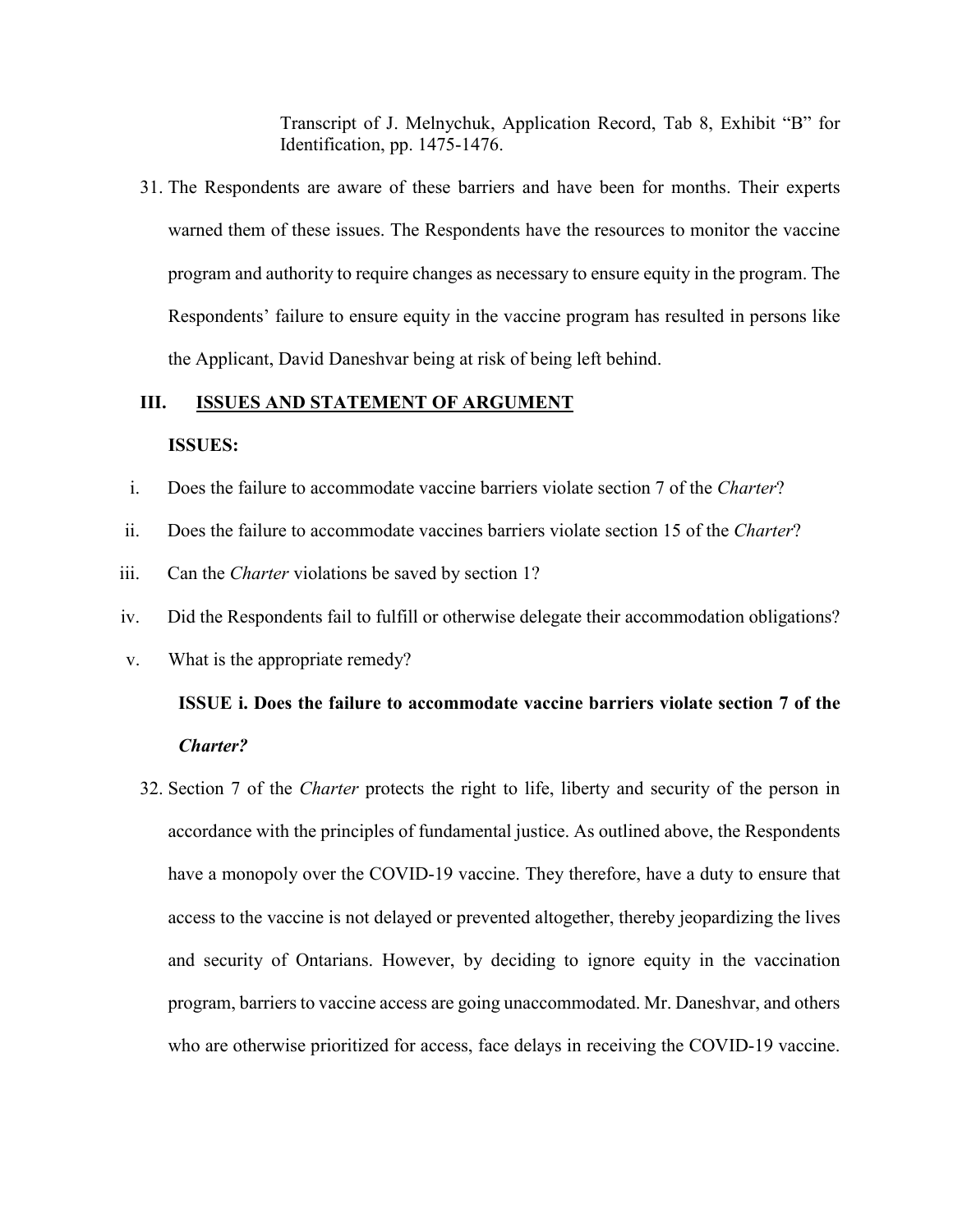The delay violates section 7 in that it endangers the right to life and security of the persons in an arbitrary and inequitable manner.

> *Canadian Charter of Rights and Freedoms*, [s.15,](https://canlii.ca/t/8q7l#sec15) [Part I of the](https://www.canlii.org/en/ca/laws/stat/schedule-b-to-the-canada-act-1982-uk-1982-c-11/latest/schedule-b-to-the-canada-act-1982-uk-1982-c-11.html?autocompleteStr=canadian%20&autocompletePos=1) *Constitution Act, 1982*[, being Schedule B to the](https://www.canlii.org/en/ca/laws/stat/schedule-b-to-the-canada-act-1982-uk-1982-c-11/latest/schedule-b-to-the-canada-act-1982-uk-1982-c-11.html?autocompleteStr=canadian%20&autocompletePos=1) *Canada Act 1982* (UK), 1982, c 11 [*Charter*].

33. It is trite to say that vaccines are part of health care. Delay in access to the COVID-19 vaccine is a delay in access to health care. A delay in access to health care has been identified by the Supreme Court of Canada as being as source of a section 7 violation both in terms of right to life and security of the person.

*Chaoulli v Quebec (Attorney General)*, [2005 SCC 35](https://www.canlii.org/en/ca/scc/doc/2005/2005scc35/2005scc35.html?autocompleteStr=2005%20SCC%2035&autocompletePos=1) at paras [43,](https://www.canlii.org/en/ca/scc/doc/2005/2005scc35/2005scc35.html?autocompleteStr=2005%20SCC%2035&autocompletePos=1#par43) [118.](https://www.canlii.org/en/ca/scc/doc/2005/2005scc35/2005scc35.html?autocompleteStr=2005%20SCC%2035&autocompletePos=1#par118)

34. The Supreme Court has held that "where the government puts in place a scheme to provide health care, that scheme must comply with the *Charter*" (*Chaoulli*). Moreover, "when the province assumes a monopoly power over the provision of medical services it is under a constitutional duty to ensure that the service is provided in a timely fashion" (*Cambie Surgeries*). Mr. Daneshvar, like others in equity seeking groups, are being deprived of timely access to COVID-19 vaccines for reasons unrelated to the availability of vaccines, or the Respondents' prioritization of eligible recipients. Individuals such as Mr. Daneshvar, have been identified as being most at risk but accommodations have not been put in place to ensure their timely access.

> *Chaoulli v Quebec (Attorney General)*, [2005 SCC 35,](https://www.canlii.org/en/ca/scc/doc/2005/2005scc35/2005scc35.html?autocompleteStr=2005%20SCC%2035&autocompletePos=1) at para [104.](https://www.canlii.org/en/ca/scc/doc/2005/2005scc35/2005scc35.html?autocompleteStr=2005%20SCC%2035&autocompletePos=1#par104) *Cambie Surgeries Corporation v British Columbia (Attorney General)*, [2020 BCSC 1310,](https://www.canlii.org/en/bc/bcsc/doc/2020/2020bcsc1310/2020bcsc1310.html?autocompleteStr=2020%20BCSC%201310&autocompletePos=1) at para [1330.](https://www.canlii.org/en/bc/bcsc/doc/2020/2020bcsc1310/2020bcsc1310.html?autocompleteStr=2020%20BCSC%201310&autocompletePos=1#par1330) *Health Services and Support - Facilities Subsector Bargaining Assn. v. British Columbia*, [2007 SCC 27.](https://www.canlii.org/en/ca/scc/doc/2007/2007scc27/2007scc27.html?autocompleteStr=2007%20SCC%2027&autocompletePos=1)

35. As outlined above, in the present case, the Respondents have a monopoly over the provision of COVID-19 vaccines. They decide which entities can administer vaccines, the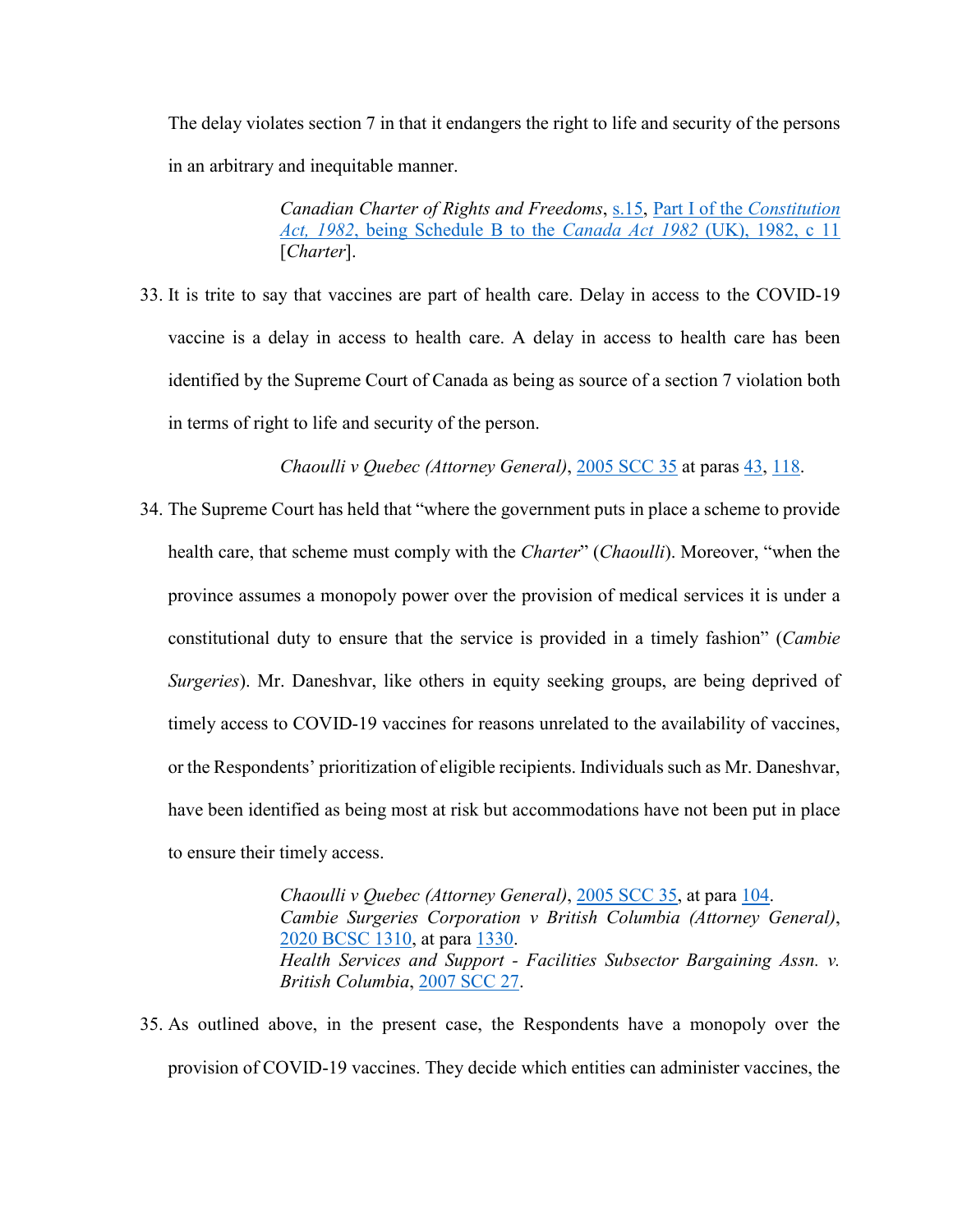conditions placed upon those entities and which individuals can receive the vaccines and when. Barriers to vaccination exists. Any accommodations provided, are at the discretion (and ability) of vaccine delivering entities to offer. In some instances, e.g. pharmacies, the Respondents have specifically precluded these entities from accommodating individuals such as those who are homebound. Without a clear mandate to remove these barriers, the Respondents have created a vaccine program which is discriminatory and places the lives and the security of Ontarians at risk. This in turn prevents some individuals from being able to access the COVID-19 vaccines when it is their turn, or in other words, deprives them of access to timely health care.

36. A "sufficient causal connection" between the effect of the Respondents' conduct and the harm suffered by the Applicant is present. The deprivation, which endangers the lives and security of the person, can be directly linked to the conduct of the Respondent. Causation is not negated by third parties (e.g. the entities contracted to administer vaccines).

*Canada (Attorney General) v Bedford*, [2013 SCC 72,](https://www.canlii.org/en/ca/scc/doc/2013/2013scc72/2013scc72.html?autocompleteStr=2013%20SCC%2072&autocompletePos=1) at paras [75-76,](https://www.canlii.org/en/ca/scc/doc/2013/2013scc72/2013scc72.html?autocompleteStr=2013%20SCC%2072&autocompletePos=1#par75) [79-82.](https://www.canlii.org/en/ca/scc/doc/2013/2013scc72/2013scc72.html?autocompleteStr=2013%20SCC%2072&autocompletePos=1#par79) 37. The Applicant, like those 80 and older in high risk neighbourhoods, those on the wrong side of the digital divide, homebound individuals and those prone to vaccine hesitancy, face barriers to receiving the COVID-19 vaccine. Such barriers are not required to be, and are not being addressed in the Respondents' vaccination program. Those who do not face such barriers are able to access the vaccine in a timely manner as they become eligible. The failure to address these barriers means that individuals like the Applicant, will face delays in accessing the vaccine. In this way, they are deprived of timely access to health care and their lives and security of their persons are at stake.

*Chaoulli v Quebec (Attorney General)*, [2005 SCC 35,](https://www.canlii.org/en/ca/scc/doc/2005/2005scc35/2005scc35.html?autocompleteStr=2005%20SCC%2035&autocompletePos=1) at paras [43,](https://www.canlii.org/en/ca/scc/doc/2005/2005scc35/2005scc35.html?autocompleteStr=2005%20SCC%2035&autocompletePos=1#par43) [104,](https://www.canlii.org/en/ca/scc/doc/2005/2005scc35/2005scc35.html?autocompleteStr=2005%20SCC%2035&autocompletePos=1#par104) [118.](https://www.canlii.org/en/ca/scc/doc/2005/2005scc35/2005scc35.html?autocompleteStr=2005%20SCC%2035&autocompletePos=1#par118)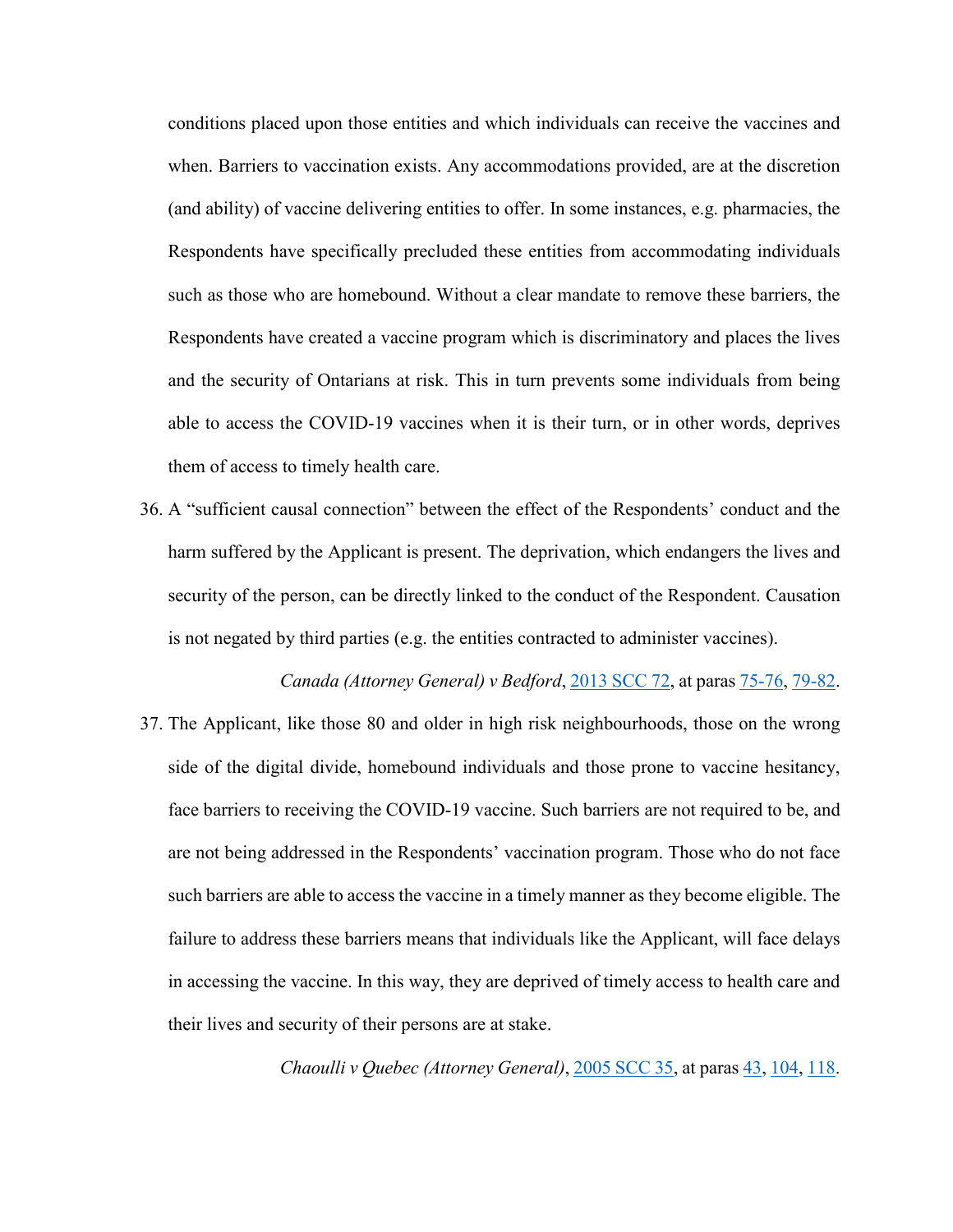38. The Respondents have created a program which neglects the needs of those requiring accommodations to vaccine barriers. The vaccination program is created and controlled by the Respondent. Despite contracting with various entities, the Respondents have not required any entity to assume its constitutional obligations. As such, the barriers to vaccination are going unaccommodated thereby delaying access to those facing the barriers. This is the source of the infringement as it makes lives more dangerous.

*Canada (Attorney General) v Bedford*, [2013 SCC 72,](https://www.canlii.org/en/ca/scc/doc/2013/2013scc72/2013scc72.html?autocompleteStr=2013%20SCC%2072&autocompletePos=1) at para [87.](https://canlii.ca/t/g2f56#par87)

39. The danger is amplified by the *Supporting Ontario's Recovery Act, 2020*, S.O. 2020, c. 26, Sched. 1. Through this statute, the Respondents and those with which they contract, can allege they have made "good faith" efforts in the vaccination program. While it will be asserted, this should not alleviate the Respondents or their sub-contractors from their quasiconstitutional obligations under the *Human Rights Code* or their constitutional obligations.

> *Supporting Ontario's Recovery Act, 2020*, [S.O. 2020, c. 26, Sched. 1](https://www.canlii.org/en/on/laws/stat/so-2020-c-26-sch-1/latest/so-2020-c-26-sch-1.html?autocompleteStr=S.O.%202020%2C%20c.%2026&autocompletePos=1) *Human Rights Code*, [RSO 1990, c](https://www.canlii.org/en/on/laws/stat/rso-1990-c-h19/latest/rso-1990-c-h19.html?autocompleteStr=human%20&autocompletePos=1) H.19.

40. The above deprivations are not in accordance with the principles of fundamental justice in that they are arbitrary and inequitable. The above effects experienced by persons like the Applicant are contrary to the objectives of the vaccination program and are therefore arbitrary. The program is intended to provide a vaccine to those most at-risk if such a vaccine is desired. Those like the Applicant would like to receive a vaccine. However, they will be unable to do so in a timely manner because of a lack of accommodations. Moreover, as outlined below, the deprivations are inequitable in that they disproportionately impact persons in enumerated categories. Something which is inequitable cannot be said to be in accordance with the principles of fundamental justice.

Affidavit of J. Melnychuk, Application Record, Tab 6, at para 16, p. 723.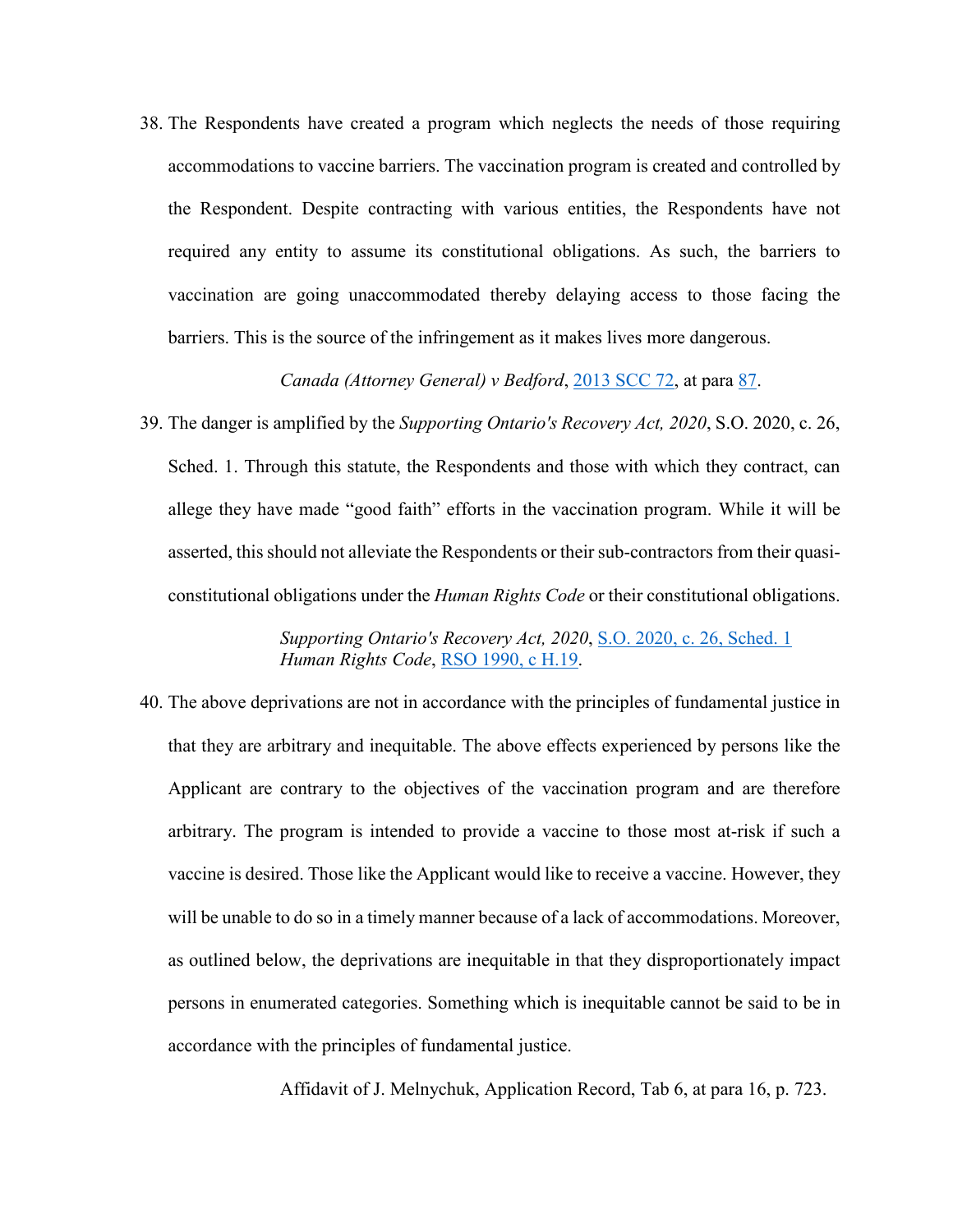*Council of Canadians with Disabilities v. VIA Rail Canada Inc*., [2007 SCC](https://www.canlii.org/en/ca/scc/doc/2007/2007scc15/2007scc15.html?autocompleteStr=2007%20SCC%2015&autocompletePos=1)  [15.](https://www.canlii.org/en/ca/scc/doc/2007/2007scc15/2007scc15.html?autocompleteStr=2007%20SCC%2015&autocompletePos=1)

## <span id="page-19-0"></span>**ISSUE ii. Does the failure to accommodate vaccines barriers violate section 15 of the**  *Charter***?**

- 41. The above section 7 violation disproportionately impacts persons protected by the *Human Rights Code* and section 15 of the *Charter*.
- 42. The *Human Rights Code* requires accommodations for protected categories of individuals up to the point of undue hardship. Accommodations need to be as inclusive as possible.

*Human Rights Code*, [RSO 1990, c H.19,](https://www.canlii.org/en/on/laws/stat/rso-1990-c-h19/latest/rso-1990-c-h19.html?autocompleteStr=human%20&autocompletePos=1) at ss. [1,](https://canlii.ca/t/2fd#sec1) [11,](https://canlii.ca/t/2fd#sec11) [16.](https://canlii.ca/t/2fd#sec16) *Council of Canadians with Disabilities v VIA Rail Canada Inc*., [2007 SCC](https://www.canlii.org/en/ca/scc/doc/2007/2007scc15/2007scc15.html?autocompleteStr=2007%20SCC%2015&autocompletePos=1)  [15.](https://www.canlii.org/en/ca/scc/doc/2007/2007scc15/2007scc15.html?autocompleteStr=2007%20SCC%2015&autocompletePos=1)

43. Section 15 of the *Charter* provides the right to equality for groups which have been historically marginalized. Section 15 of the *Charter* focuses on substantive equality.

*Withler v Canada (Attorney General)*, [2011 SCC 12](https://www.canlii.org/en/ca/scc/doc/2011/2011scc12/2011scc12.html?autocompleteStr=2011%20SCC%2012&autocompletePos=1) at paras [2,](https://www.canlii.org/en/ca/scc/doc/2011/2011scc12/2011scc12.html?autocompleteStr=2011%20SCC%2012&autocompletePos=1#par2) [31.](https://www.canlii.org/en/ca/scc/doc/2011/2011scc12/2011scc12.html?autocompleteStr=2011%20SCC%2012&autocompletePos=1#par31)

44. To demonstrate a section 15 violation, the Applicant must establish that the law 1) creates a distinction based on enumerated grounds and 2) that the distinction results in a disadvantage by "perpetuating prejudice or stereotyping" (*Withler*). The focus is on the impact of the impugned law (*Andrews*). Once the government provides a service, it is obliged to do so in a non-discriminatory manner (*Eldridge*).

> *Withler v Canada (Attorney General)*, [2011 SCC 12,](https://www.canlii.org/en/ca/scc/doc/2011/2011scc12/2011scc12.html?autocompleteStr=2011%20SCC%2012&autocompletePos=1) at paras [40,](https://www.canlii.org/en/ca/scc/doc/2011/2011scc12/2011scc12.html?autocompleteStr=2011%20SCC%2012&autocompletePos=1#par40) [62-63.](https://www.canlii.org/en/ca/scc/doc/2011/2011scc12/2011scc12.html?autocompleteStr=2011%20SCC%2012&autocompletePos=1#par62) *Andrews v Law Society of British Columbia* [\[1989\], 1 SCR 143,](https://www.canlii.org/en/ca/scc/doc/1989/1989canlii2/1989canlii2.html?autocompleteStr=%5B1989%5D%2C%201%20SCR%20143&autocompletePos=1) at p. 165. *Eldridge v. British Columbia (Attorney General)*, [\[1997\] 3 SCR 624, \[1997\]](https://www.canlii.org/en/ca/scc/doc/1997/1997canlii327/1997canlii327.html?autocompleteStr=%5B1997%5D%203%20S.C.R.%20624&autocompletePos=1)  [SCJ](https://www.canlii.org/en/ca/scc/doc/1997/1997canlii327/1997canlii327.html?autocompleteStr=%5B1997%5D%203%20S.C.R.%20624&autocompletePos=1) No. 86, at paras [60-66,](https://www.canlii.org/en/ca/scc/doc/1997/1997canlii327/1997canlii327.html?autocompleteStr=%5B1997%5D%203%20S.C.R.%20624&autocompletePos=1#par60) [73,](https://www.canlii.org/en/ca/scc/doc/1997/1997canlii327/1997canlii327.html?autocompleteStr=%5B1997%5D%203%20S.C.R.%20624&autocompletePos=1#par73) [74,](https://www.canlii.org/en/ca/scc/doc/1997/1997canlii327/1997canlii327.html?autocompleteStr=%5B1997%5D%203%20S.C.R.%20624&autocompletePos=1#par74) [77,](https://www.canlii.org/en/ca/scc/doc/1997/1997canlii327/1997canlii327.html?autocompleteStr=%5B1997%5D%203%20S.C.R.%20624&autocompletePos=1#par77) [78](https://www.canlii.org/en/ca/scc/doc/1997/1997canlii327/1997canlii327.html?autocompleteStr=%5B1997%5D%203%20S.C.R.%20624&autocompletePos=1#par78) [*Eldridge*].

45. In the present case, the Respondents' failure to adequately address vaccine barriers has resulted in a distinction. Of those prioritized for access and deemed to be most at-risk, those in enumerated categories such as those from racialized communities, persons with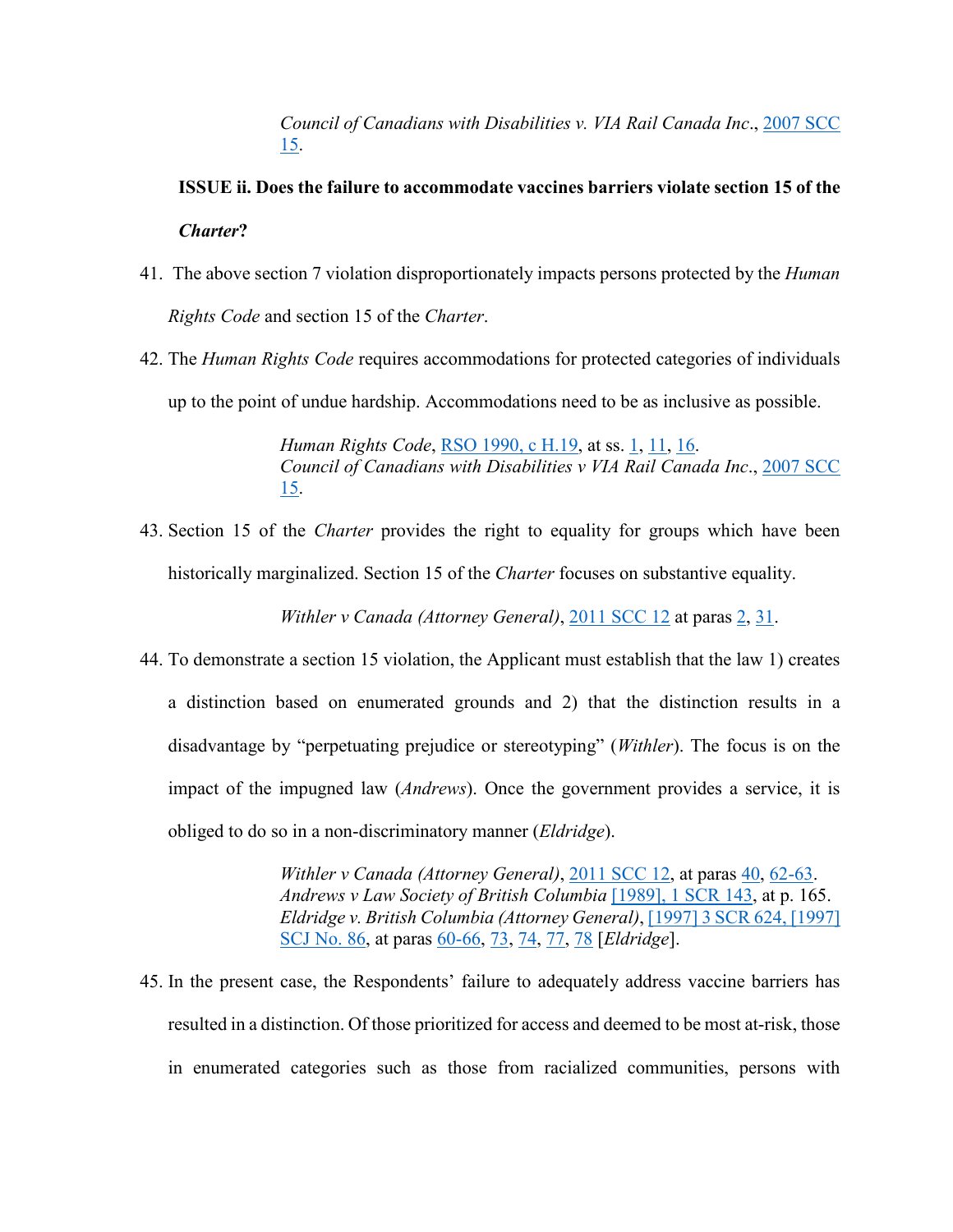disabilities and older adults, are less likely to be vaccinated in a timely manner. Those in enumerated categories are those who are most likely to be deprived of timely access to health care, in the form of a COVID-19 vaccine. In this way, those in protected categories are the ones whose lives and security of the person are jeopardized arbitrarily by the Respondents' failure to require accommodations in the vaccination program.

46. These distinctions in vaccine access have the effect of perpetuating disadvantage as it means these marginalized individuals face increased risk of COVID-19 transmission and therefore death. This risk is disproportionately borne by those in enumerated and therefore protected categories. The intersectionality of these enumerated grounds compound to further work against timely access to vaccination.

Affidavit of Dr. Siddiqi, Application Record, Tab 3, at para 23, p. 50.

#### **ISSUE iii. Can the** *Charter* **violations be saved by section 1?**

- <span id="page-20-0"></span>47. Section 7 and 15 rights are subject to the limitations set out in section 1 of the *Charter*. The Respondents bear the onus of justifying their conduct. In *Oakes*, the Supreme Court of Canada articulated the cumulative test for justification pursuant to section 1:
	- i. The limit is prescribed by law;
	- ii. The limit has a pressing and substantial objective; and
	- iii. The limit is proportional, that is, there is:
		- a) A rational connection between the limit and the right being violated;
		- b) Minimal impairment of the right infringed; and
		- c) The salutary and deleterious effects are proportionate.

The test is not met in the present case.

*R v Oakes*, [\[1986\] 1 SCR 103,](https://www.canlii.org/en/ca/scc/doc/1986/1986canlii46/1986canlii46.html?autocompleteStr=%5B1986%5D%201%20SCR%20103&autocompletePos=1) at paras [69-71](https://www.canlii.org/en/ca/scc/doc/1986/1986canlii46/1986canlii46.html?autocompleteStr=%5B1986%5D%201%20SCR%20103&autocompletePos=1#par69) [*Oakes*].

#### <span id="page-20-1"></span>*i. The limit is prescribed by law*

48. To be prescribed by law, a limit may be found in government policies or programs. Provinces bear the obligation to deliver health care services, of which immunizations are a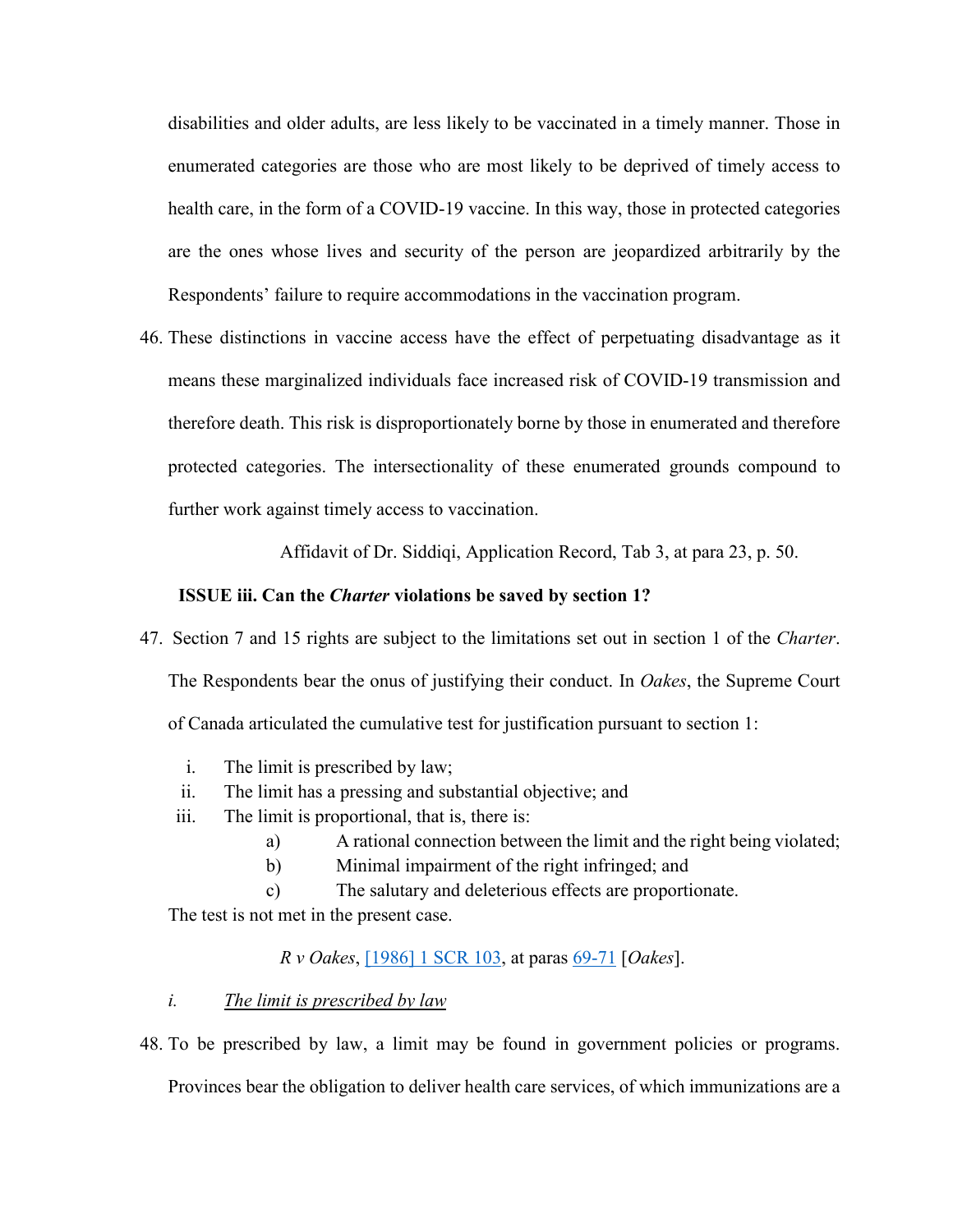part. The limitations on the Applicant's rights are prescribed by statutes authorizing the Respondents' creation of an inequitable COVID-19 vaccination program.

> *Greater Vancouver Transportation Authority v Canadian Federation of Students British Columbia Component*, [\[2009\] 2 SCR](https://www.canlii.org/en/ca/scc/doc/2009/2009scc31/2009scc31.html?autocompleteStr=%5B2009%5D%202%20S.C.R.%20295%20&autocompletePos=1) 295 at para [50.](https://www.canlii.org/en/ca/scc/doc/2009/2009scc31/2009scc31.html?autocompleteStr=%5B2009%5D%202%20S.C.R.%20295%20&autocompletePos=1#par50) *The Constitution Act, 1867* [\(UK\), 30 & 31 Victoria, c 3,](https://www.canlii.org/en/ca/laws/stat/30---31-vict-c-3/latest/30---31-vict-c-3.html?autocompleteStr=constitution%20Act%201867&autocompletePos=1) at ss. [91,](https://www.canlii.org/en/ca/laws/stat/30---31-vict-c-3/latest/30---31-vict-c-3.html?autocompleteStr=constitution%20Act%201867&autocompletePos=1#sec91) [92.](https://www.canlii.org/en/ca/laws/stat/30---31-vict-c-3/latest/30---31-vict-c-3.html?autocompleteStr=constitution%20Act%201867&autocompletePos=1#sec92) *Health Protection and Promotion Act*, RSO [1990, c](https://www.canlii.org/en/on/laws/stat/rso-1990-c-h7/latest/rso-1990-c-h7.html?autocompleteStr=Health%20Protection%20and%20Promotion%20Act&autocompletePos=1) H.7. *Ministry of Health and Long-Term Care Act*, [RSO 1990, c](https://www.canlii.org/en/on/laws/stat/rso-1990-c-m26/latest/rso-1990-c-m26.html?autocompleteStr=Ministry%20of%20Health%20and%20Long-Term%20Care%20Act&autocompletePos=2) M.26, [s.3\(3\).](https://www.canlii.org/en/on/laws/stat/rso-1990-c-m26/latest/rso-1990-c-m26.html?autocompleteStr=Ministry%20of%20Health%20and%20Long-Term%20Care%20Act&autocompletePos=2#sec3subsec3) *Health Insurance Act*, [RSO 1990, c](https://www.canlii.org/en/on/laws/stat/rso-1990-c-h6/latest/rso-1990-c-h6.html?autocompleteStr=Health%20insura&autocompletePos=2) H.6, at s. [2\(2\).](https://www.canlii.org/en/on/laws/stat/rso-1990-c-h6/latest/rso-1990-c-h6.html?autocompleteStr=Health%20insura&autocompletePos=2#sec2subsec2) *Emergency Management and Civil Protection Act*, RSO [1990, c](https://www.canlii.org/en/on/laws/stat/rso-1990-c-e9/latest/rso-1990-c-e9.html?autocompleteStr=emergency%20man&autocompletePos=1) E.9.

#### *ii. The limit does not have a pressing and substantial objective*

<span id="page-21-0"></span>49. The Applicant accepts that, generally, the COVID-19 Vaccination Program has a pressing and substantial objective, namely: to provide the life-saving vaccine to protect against the COVID-19 virus. However, the infringing measures in this case is the Respondents' decisions which have created a vaccination program which excludes those it is meant to protect—those most at risk by ignoring vaccine barriers. Accommodations are to be as inclusive as possible and provided up to the point of undue hardship. Given that the Respondents knew about the barriers in advance and were asked to address the same, their decision not to do so cannot be said to be pressing.

> *Figueroa v Canada (Attorney General)*, [2003 SCC 37](https://www.canlii.org/en/ca/scc/doc/2003/2003scc37/2003scc37.html?autocompleteStr=2003%20SCC%2037&autocompletePos=1) at para [59.](https://www.canlii.org/en/ca/scc/doc/2003/2003scc37/2003scc37.html?autocompleteStr=2003%20SCC%2037&autocompletePos=1#par59) *RJR-MacDonald v Canada*, [\[1995\] 3 SCR 199,](https://www.canlii.org/en/ca/scc/doc/1995/1995canlii64/1995canlii64.html?autocompleteStr=%5B1995%5D%203%20SCR%20199&autocompletePos=1) at para [144.](https://www.canlii.org/en/ca/scc/doc/1995/1995canlii64/1995canlii64.html?autocompleteStr=%5B1995%5D%203%20SCR%20199&autocompletePos=1#par144) *Human Rights Code*, RSO [1990, c](https://www.canlii.org/en/on/laws/stat/rso-1990-c-h19/latest/rso-1990-c-h19.html?autocompleteStr=human%20&autocompletePos=1) H.19, ss. [1,](https://canlii.ca/t/2fd#sec1) [11,](https://canlii.ca/t/2fd#sec11) [16.](https://canlii.ca/t/2fd#sec16) *Council of Canadians with Disabilities v VIA Rail Canada Inc*., [2007 SCC](https://www.canlii.org/en/ca/scc/doc/2007/2007scc15/2007scc15.html?autocompleteStr=2007%20SCC%2015&autocompletePos=1)  [15.](https://www.canlii.org/en/ca/scc/doc/2007/2007scc15/2007scc15.html?autocompleteStr=2007%20SCC%2015&autocompletePos=1)

50. The Respondent's sole witness alleges that requiring accommodation to vaccine barriers would interfere with PHU discretion. However, as outlined above, accommodations for the vaccine barriers identified are consistent across the province. Mandating accommodations would not interfere with PHUs' knowledge. Notably, the Respondents have not committed to funding such accommodations. By failing to either delegate or alternatively, assume the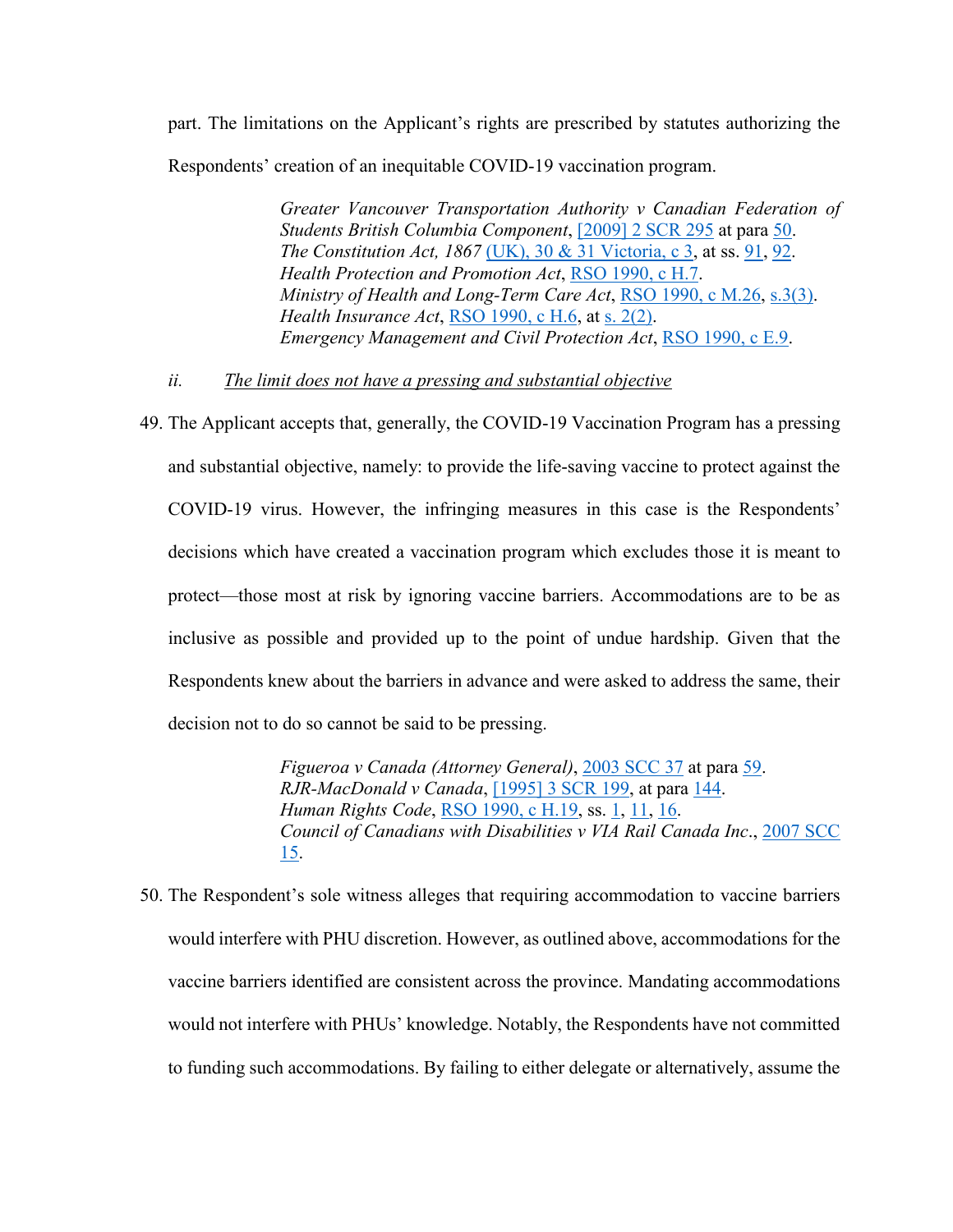accommodation obligations themselves, those identified as most in need of the vaccine fall between the gaps arising from the undefined accommodation obligations. The lack of accommodation mandates in the program and the failure to ensure delivery of the same, cannot be said to have a pressing and substantial purpose.

> Affidavit of J. Melnychuk, Application Record, Tab 6, at paras 47 (PHU discretion), 28-29, Exhibit 25 (funding is not mandatory), pp. 732, 726-727, 969-970.

- <span id="page-22-0"></span>*iii. The limit is not proportionate*
	- *a) There is no rational connection between the limit and the Charter violations*
- 51. The impugned program must be carefully designed and not "arbitrary, unfair or based on irrational considerations" (*Oakes*). In this case, there is no rational connection. A vaccination program which ignores known vaccine barriers to be experienced by those most at risk is not rationally connected to the goal of administering a vaccination program where those most-at risk are vaccinated first. The limits arising from the failure to accommodate are irrational in that they work against the stated objective of the program.

*Oakes*, *supra* para 138 at para [70.](https://www.canlii.org/en/ca/scc/doc/1986/1986canlii46/1986canlii46.html?autocompleteStr=%5B1986%5D%201%20SCR%20103&autocompletePos=1#par70)

- *b) The limit is not minimally impairing*
- 52. To be minimally impairing, the limit must impair the right "as little as possible" (*Oakes*). The government must demonstrate that, among a range of reasonable alternatives, there is no other less-impairing means of achieving the objective.

*Oakes*, *supra* para 138 at para [70.](https://www.canlii.org/en/ca/scc/doc/1986/1986canlii46/1986canlii46.html?autocompleteStr=%5B1986%5D%201%20SCR%20103&autocompletePos=1#par70) *Alberta v Hutterian Brethren of Wilson Colony*, [2009 SCC 37](https://www.canlii.org/en/ca/scc/doc/2009/2009scc37/2009scc37.html?autocompleteStr=2009%20SCC%2037%20&autocompletePos=1) at para [55.](https://www.canlii.org/en/ca/scc/doc/2009/2009scc37/2009scc37.html?autocompleteStr=2009%20SCC%2037%20&autocompletePos=1#par55)

53. The lack of accommodation results in vulnerable individuals being missed in the vaccination program. Lack of access to a vaccine can be deadly. Ms. Melnychuk provides an unqualified opinion that at-risk individuals receive benefit from an efficient rollout. Ms.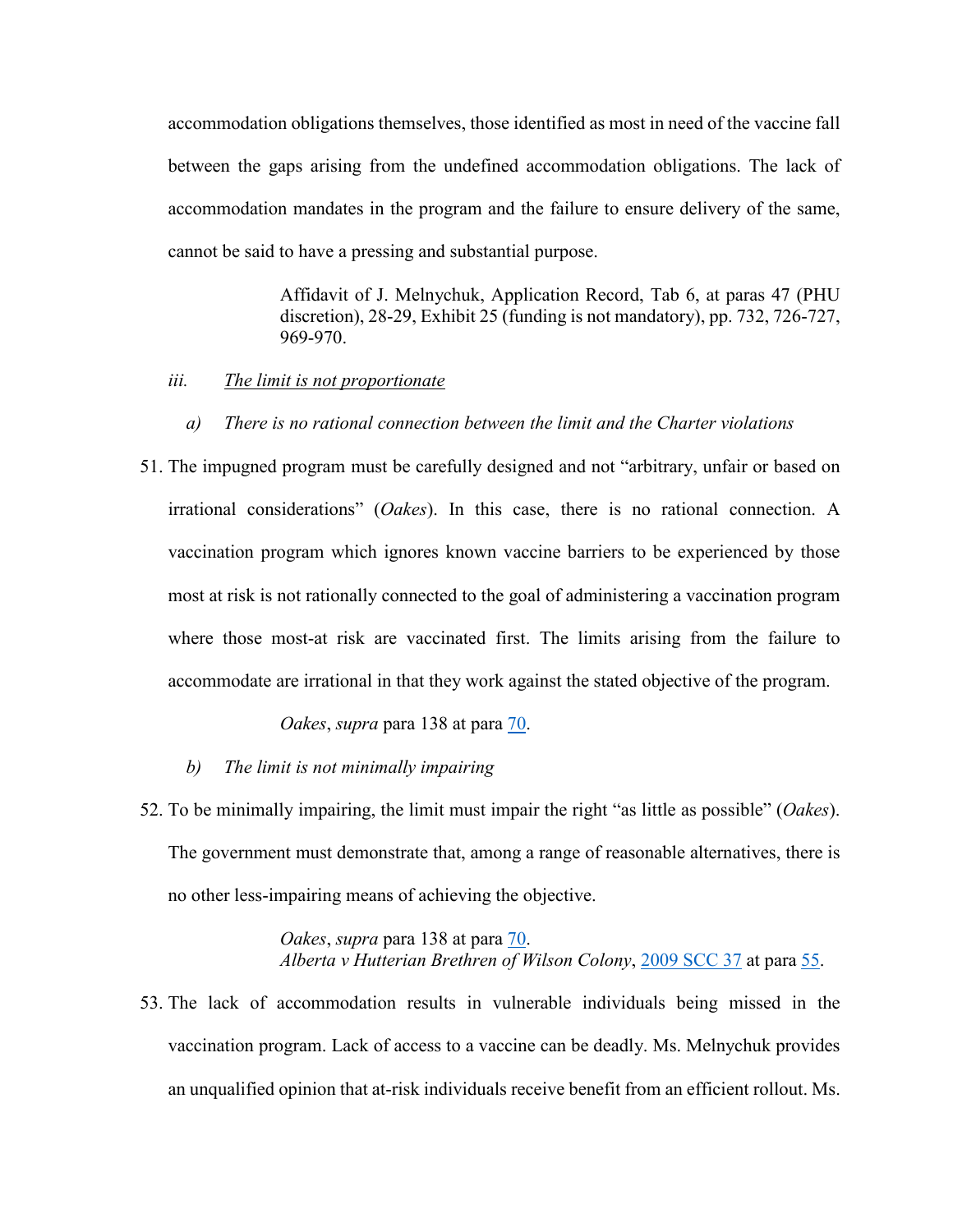Melnychuk has no medical expertise and is not qualified to opine on this point. She has no idea of what level of protection is offered to at-risk individuals by having others vaccinated rather than receiving the vaccine directly. The Respondents' own decision to prioritize such individuals for a vaccination contradicts Ms. Melnychuk's statement.

Affidavit of J. Melnychuk, Application Record, Tab 6, at para 63, p. 738.

54. If the Respondents are going to offer a service to a select group of people, e.g. those over 80, then it must do so in a non-discriminatory manner. Saying that tech-savvy 80-year olds can receive the vaccine and those less tech-savvy individuals will still get a benefit from others having been vaccinated is the antithesis of equity. The impairment of not having equitable and timely access to the vaccine negatively impacts the lives and security of the person in a way that is not minimally impairing.

#### *Eldridge v. British Columbia (Attorney General)*[, \[1997\] 3 SCR 624, \[1997\]](https://www.canlii.org/en/ca/scc/doc/1994/1994canlii27/1994canlii27.html?autocompleteStr=%5B1994%5D%203%20S.C.R.%20627&autocompletePos=1)  [SCJ No.](https://www.canlii.org/en/ca/scc/doc/1994/1994canlii27/1994canlii27.html?autocompleteStr=%5B1994%5D%203%20S.C.R.%20627&autocompletePos=1) 86.

#### *c) The salutary and deleterious effects are not proportionate*

55. The salutary effects of the limit are not proportionate to its negative impact. As a result of the violations, at-risk individuals are going unvaccinated. Their eligibility is directly linked to the Respondents' recognition that these individuals are high risk of getting COVID or suffering complications arising therefrom. The vaccination program is failing to accommodate and therefore vaccinate these individuals, thereby increasing their risk of death, jeopardizing their security of the person and is violating their right to equality. Lives are at stake -- the deleterious impacts are immense.

*Alberta v Hutterian Brethren of Wilson Colony*, [2009 SCC 37](https://www.canlii.org/en/ca/scc/doc/2009/2009scc37/2009scc37.html?autocompleteStr=2009%20SCC%2037%20&autocompletePos=1) at para [55.](https://www.canlii.org/en/ca/scc/doc/2009/2009scc37/2009scc37.html?autocompleteStr=2009%20SCC%2037%20&autocompletePos=1#par55)

56. The salutary effect of the impugned vaccination program is that the Respondents are able to administer a large number of vaccines in a logistically simplistic manner—one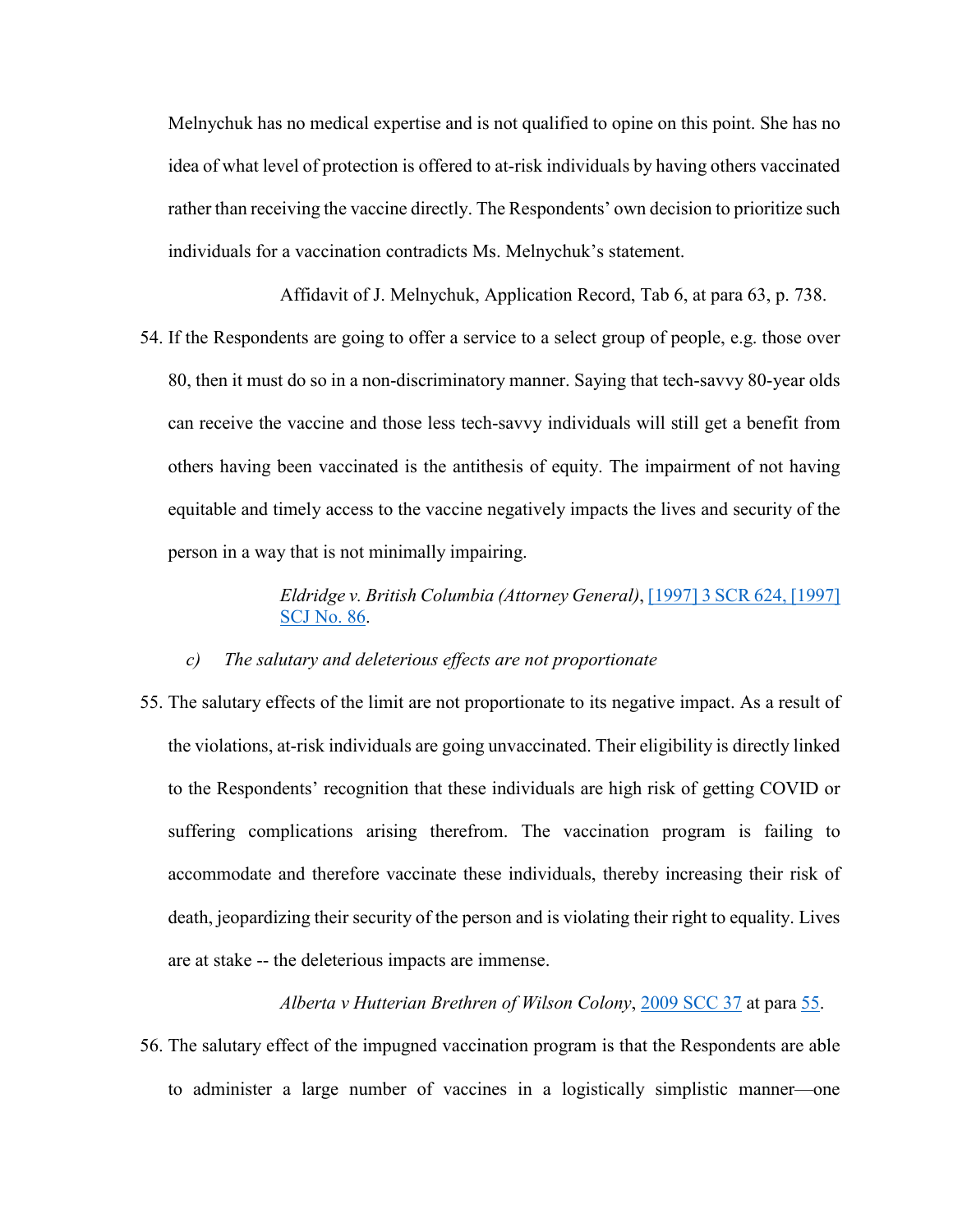structured around mass distribution. The Applicant concedes that efficiency of vaccine delivery is important. However, speed of delivery at the expense of missing those most in need of a vaccine cannot be said to be beneficial and works against the Respondents' stated intention behind the vaccine program.

<span id="page-24-0"></span>57. The *Charter* violations cannot be saved by section 1.

## **ISSUE iv. Did the Respondents fail to fulfill or otherwise delegate their accommodation obligations?**

58. As set out above, the Respondents' vaccine program violates the *Human Rights Code* and the *Charter* at section 7 and 15. The Respondents purported to exercise their statutory authority to delegate components of the vaccination program e.g. vaccination administration, to other entities. In that attempted delegation, they failed to meet their *Charter* obligations. In the alterative, the delegation was incomplete insofar as they failed to explicitly delegate their *Charter* obligations. The Applicant seeks a review of this failure.

> *Human Rights Code*, RSO [1990, c](https://www.canlii.org/en/on/laws/stat/rso-1990-c-h19/latest/rso-1990-c-h19.html?autocompleteStr=RSO%201990%2C%20c%20H.19&autocompletePos=1) H.19. *Judicial Review Procedure Act*, [RSO 1990, c J.1,](https://www.canlii.org/en/on/laws/stat/rso-1990-c-j1/latest/rso-1990-c-j1.html?autocompleteStr=RSO%201990%2C%20c%20J.1&autocompletePos=1) at, ss, [1,](https://www.canlii.org/en/on/laws/stat/rso-1990-c-j1/latest/rso-1990-c-j1.html?autocompleteStr=RSO%201990%2C%20c%20J.1&autocompletePos=1#sec1) [2,](https://www.canlii.org/en/on/laws/stat/rso-1990-c-j1/latest/rso-1990-c-j1.html?autocompleteStr=RSO%201990%2C%20c%20J.1&autocompletePos=1#sec2) [6.](https://www.canlii.org/en/on/laws/stat/rso-1990-c-j1/latest/rso-1990-c-j1.html?autocompleteStr=RSO%201990%2C%20c%20J.1&autocompletePos=1#sec6)

59. The Respondents have statutory and *Charter* obligations to accommodate individuals in the delivery of health care services, of which vaccines are a part. Human rights must be protected—even in a pandemic. The Respondents have violated their statutory and *Charter* obligations to ensure that its COVID-19 vaccination program is administered equitably.

> *Human Rights Code*, [RSO 1990, c](https://www.canlii.org/en/on/laws/stat/rso-1990-c-h19/latest/rso-1990-c-h19.html?autocompleteStr=RSO%201990%2C%20c%20H.19&autocompletePos=1) H.19. *JL v. Empower Simcoe*, [2021 HRTO 222,](https://www.canlii.org/en/on/onhrt/doc/2021/2021hrto222/2021hrto222.html?autocompleteStr=2021%20HRTO%20222&autocompletePos=1) at para [150.](https://www.canlii.org/en/on/onhrt/doc/2021/2021hrto222/2021hrto222.html?autocompleteStr=2021%20HRTO%20222&autocompletePos=1#par150)

60. The Minister of Health has broad powers of delegation under section 3(3) of the *Ministry of Health and Long-Term Care Act*, R.S.O. 1990, c. M.26. The Minister may enter into arrangements to provide health care services including public health units.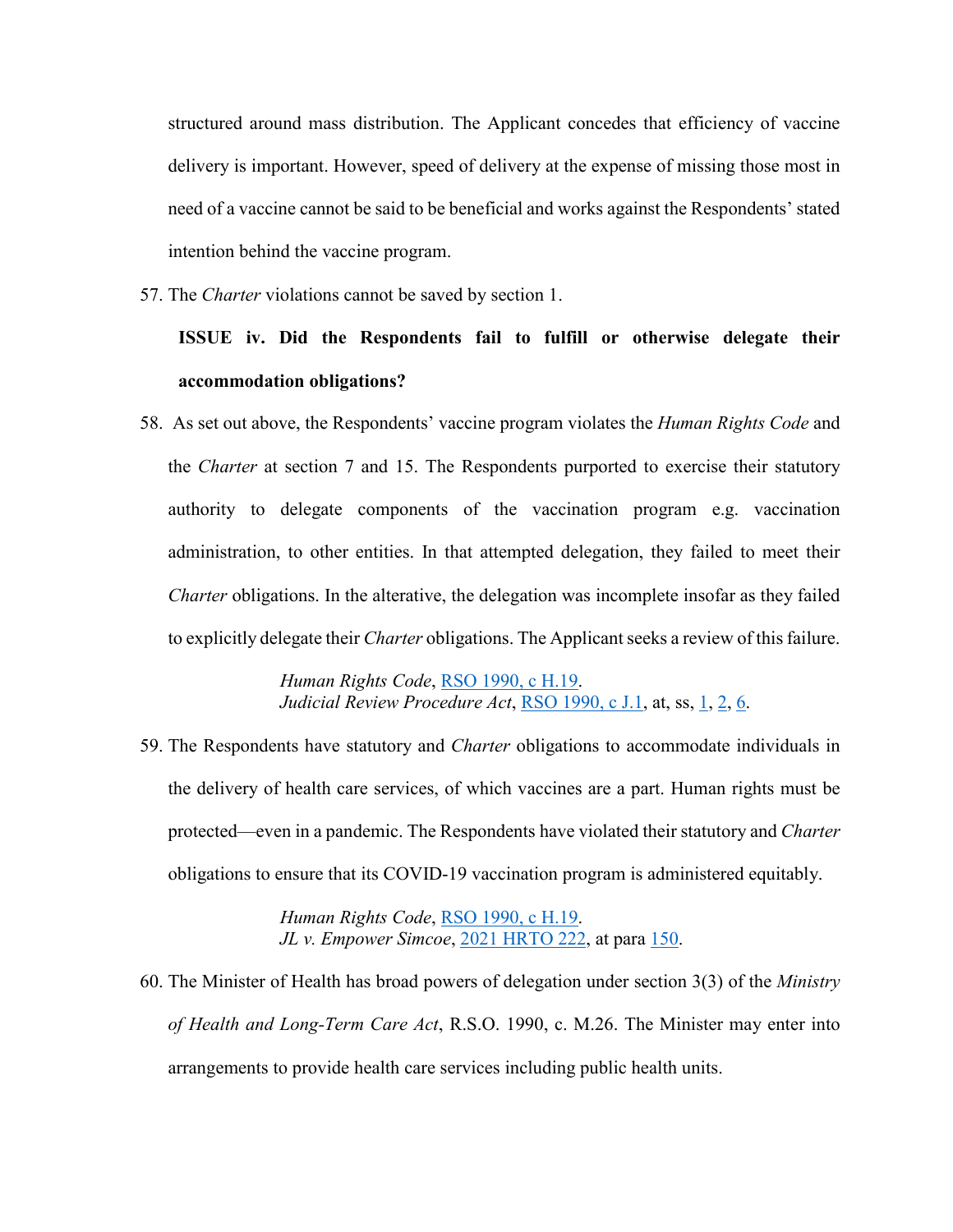*Health Insurance Act*, *RSO* 1990, *c H.6*, at *s.* [2\(2\).](https://www.canlii.org/en/on/laws/stat/rso-1990-c-h6/latest/rso-1990-c-h6.html?autocompleteStr=Health%20insura&autocompletePos=2#sec2subsec2) *Health Protection and Promotion Act*, RSO [1990, c H.7,](https://www.canlii.org/en/on/laws/stat/rso-1990-c-h7/latest/rso-1990-c-h7.html?autocompleteStr=Health%20Protection%20and%20Promotion%20Act&autocompletePos=1) at [s.2.](https://www.canlii.org/en/on/laws/stat/rso-1990-c-h7/latest/rso-1990-c-h7.html?autocompleteStr=Health%20Protection%20and%20Promotion%20Act&autocompletePos=1#sec2)

61. The Respondents purported to exercise their statutory authority to contract with various entities –both private and public, such as hospitals, public health units, pharmacies and others, to deliver vaccines to residents. However, at no point did the Respondents explicitly delegate their human rights and *Charter* obligations to accommodate those who will face barriers to the vaccination program. In this way, the delegation was incomplete or in the alternative, inappropriate.

> *Judicial Review Procedure Act*, [RSO 1990, c J.1,](https://www.canlii.org/en/on/laws/stat/rso-1990-c-j1/latest/rso-1990-c-j1.html?autocompleteStr=RSO%201990%2C%20c%20J.1&autocompletePos=1) at, ss, [1,](https://www.canlii.org/en/on/laws/stat/rso-1990-c-j1/latest/rso-1990-c-j1.html?autocompleteStr=RSO%201990%2C%20c%20J.1&autocompletePos=1#sec1) [2.](https://www.canlii.org/en/on/laws/stat/rso-1990-c-j1/latest/rso-1990-c-j1.html?autocompleteStr=RSO%201990%2C%20c%20J.1&autocompletePos=1#sec2) Affidavit of J. Melnychuk, Application Record, Tab 6, at paras 47, p. 732.

62. The Supreme Court of Canada has held that "governments … should not be allowed to evade their constitutional responsibilities by delegating the implementation of their policies and programs to private entities" (*Eldridge*). Notwithstanding any discretion those entities may have to accommodate individuals, the government remains responsible (*Eldridge*, at para 51). Notably, "it is the government, and not [vaccine administrators], that is responsible for defining both the content of the service to be delivered and the persons entitled to receive it." (*Eldridge*, at para 49). Ultimately, the obligation to accommodate lies with the Respondents. It has failed to fulfill this duty or otherwise delegate it to those with which it contracts.

> *Eldridge v. British Columbia (Attorney General)*, [\[1997\] 3 S.C.R.](https://www.canlii.org/en/ca/scc/doc/1997/1997canlii327/1997canlii327.html?autocompleteStr=%5B1997%5D%203%20S.C.R.%20624&autocompletePos=1) 624, [\[1997\] S.C.J.](https://www.canlii.org/en/ca/scc/doc/1997/1997canlii327/1997canlii327.html?autocompleteStr=%5B1997%5D%203%20S.C.R.%20624&autocompletePos=1) No. 86., at paras [42,](https://www.canlii.org/en/ca/scc/doc/1997/1997canlii327/1997canlii327.html?autocompleteStr=%5B1997%5D%203%20S.C.R.%20624&autocompletePos=1#par42) [49,](https://www.canlii.org/en/ca/scc/doc/1997/1997canlii327/1997canlii327.html?autocompleteStr=%5B1997%5D%203%20S.C.R.%20624&autocompletePos=1#par49) [51.](https://www.canlii.org/en/ca/scc/doc/1997/1997canlii327/1997canlii327.html?autocompleteStr=%5B1997%5D%203%20S.C.R.%20624&autocompletePos=1#par51)

- 63. The relevant factors outlined in *Eldridge* are present in this case:
	- a. **The Respondents have contracted with entities to deliver a governmental program**  namely, the COVID-19 vaccination program (*Eldridge*, at para 40). The Respondents have contracted with multiple entities to administer vaccines; however, they have failed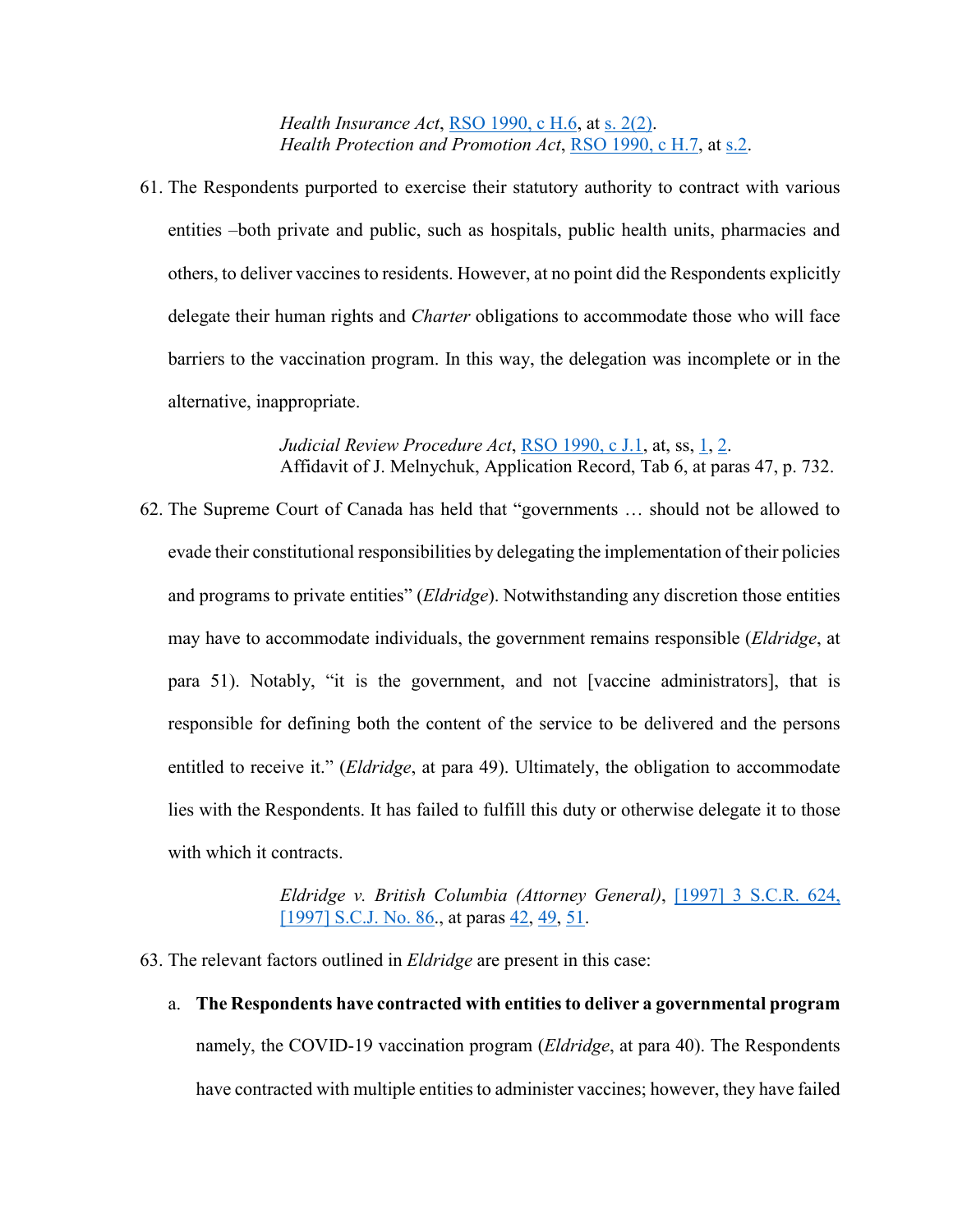to mandate that these entities provide accommodations to the known barriers to vaccination. To the contrary, with respect to pharmacies, the province has stipulated that these entities are only permitted to administer vaccines on site. In other words, those who are homebound or unable to travel to the pharmacy, will be unable to receive their vaccination there. While there are other vaccine administering entities, the Respondents have not mandated that other entities focus on addressing the needs of those individuals which will be unmet by pharmacies.

> Affidavit of J. Melnychuk, Application Record, Tab 6, at para 47 (no mandatory standards), p. 732. Transcript of J. Melnychuk, Application Record, Tab 8, q. 506, p. 1400. *Eldridge v. British Columbia (Attorney General)*, [\[1997\] 3 S.C.R.](https://www.canlii.org/en/ca/scc/doc/1997/1997canlii327/1997canlii327.html?autocompleteStr=%5B1997%5D%203%20S.C.R.%20624&autocompletePos=1) 624, [\[1997\] S.C.J.](https://www.canlii.org/en/ca/scc/doc/1997/1997canlii327/1997canlii327.html?autocompleteStr=%5B1997%5D%203%20S.C.R.%20624&autocompletePos=1) No. 86., at para [40.](https://www.canlii.org/en/ca/scc/doc/1997/1997canlii327/1997canlii327.html?autocompleteStr=%5B1997%5D%203%20S.C.R.%20624&autocompletePos=1#par40)

# b. **The Respondents maintain significant control over the entities involved** (*Eldridge* at para 44). The Respondents have a monopoly over the COVID-19 vaccination program. The Respondents are responsible for determining which entities can distribute the vaccine, allocating vaccines to those entities, the parameters these entities are to work within, and identifying who is eligible for the vaccine and when. In addition, the Respondents also host the data collection site: COVAXon, and stipulates what information vaccine administering entities must collect. Clearly, the Respondents maintain a significant level of control over the direction, and implementation of the vaccination program.; and

Transcript of J. Melnychuk, Application Record, Tab 8, q. 232, p. 1304. Affidavit of J. Melnychuk, Application Record, Tab 6, at paras 21 (pharmacy contracts), 14 (control over vaccine distribution) 16 (control over prioritization), pp. 724-725, 722, 723. *Eldridge v. British Columbia (Attorney General)*, [\[1997\] 3 S.C.R.](https://www.canlii.org/en/ca/scc/doc/1997/1997canlii327/1997canlii327.html?autocompleteStr=%5B1997%5D%203%20S.C.R.%20624&autocompletePos=1) 624, [\[1997\] S.C.J.](https://www.canlii.org/en/ca/scc/doc/1997/1997canlii327/1997canlii327.html?autocompleteStr=%5B1997%5D%203%20S.C.R.%20624&autocompletePos=1) No. 86., at para [44.](https://www.canlii.org/en/ca/scc/doc/1997/1997canlii327/1997canlii327.html?autocompleteStr=%5B1997%5D%203%20S.C.R.%20624&autocompletePos=1#par44) *Health Protection and Promotion Act*, **R.S.O.** [1990, c.](https://www.canlii.org/en/on/laws/stat/rso-1990-c-h7/latest/rso-1990-c-h7.html?autocompleteStr=Health%20Protection%20and%20Promotion%20Act&autocompletePos=1) H.7, at ss. [2,](https://www.canlii.org/en/on/laws/stat/rso-1990-c-h7/latest/rso-1990-c-h7.html?autocompleteStr=Health%20Protection%20and%20Promotion%20Act&autocompletePos=1#sec2) [7,](https://www.canlii.org/en/on/laws/stat/rso-1990-c-h7/latest/rso-1990-c-h7.html?autocompleteStr=Health%20Protection%20and%20Promotion%20Act&autocompletePos=1#sec7) [82.](https://www.canlii.org/en/on/laws/stat/rso-1990-c-h7/latest/rso-1990-c-h7.html?autocompleteStr=Health%20Protection%20and%20Promotion%20Act&autocompletePos=1#sec82)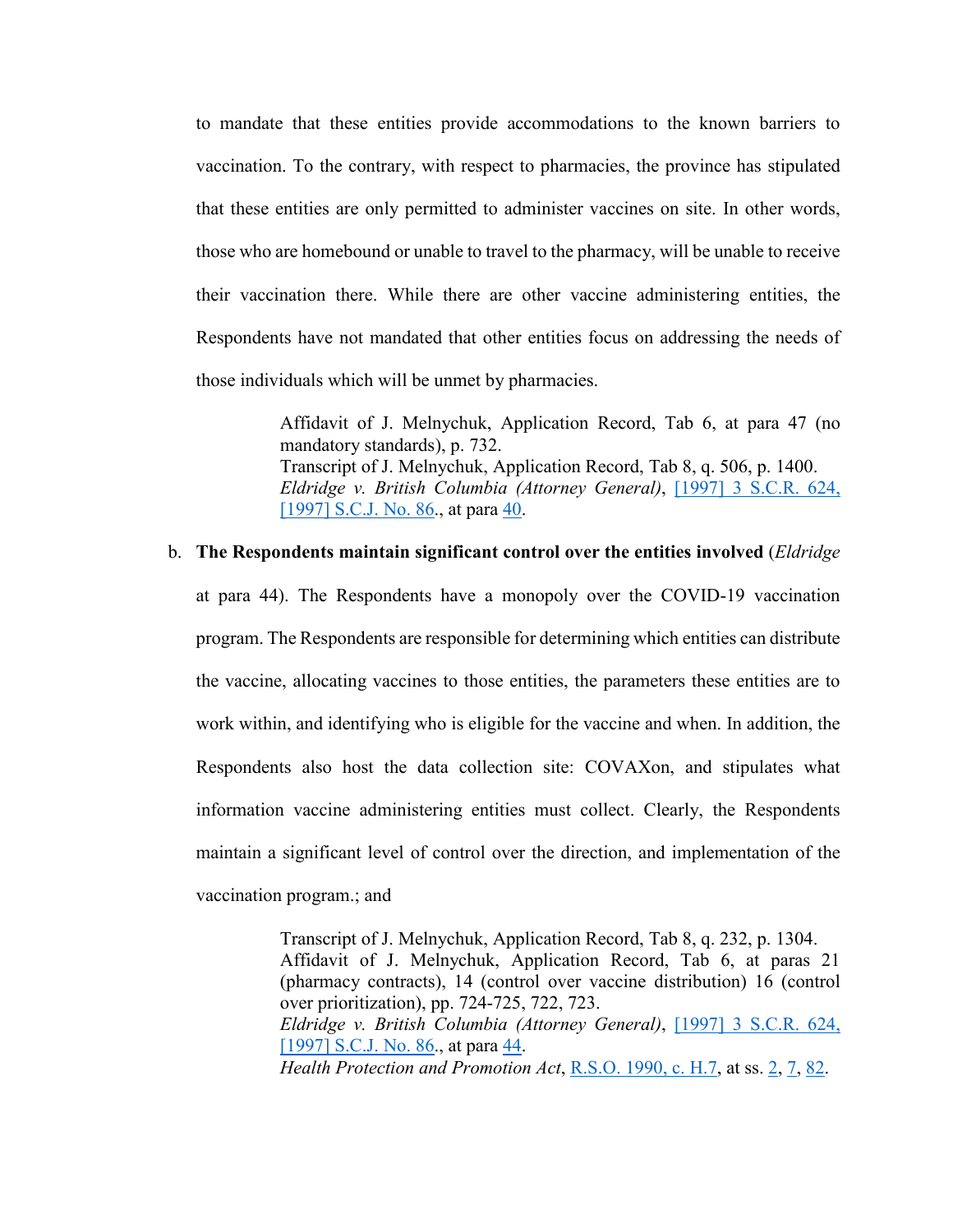c. **There is a direct connection between a government program and the impugned conduct** (*Eldridge*, at para 51). By analogy, and to paraphrase the Supreme Court of Canada, failure to provide accommodation to vaccine barriers is intimately connected to the vaccine program created by the Respondents. The provision of such accommodation is not simply a matter of vaccine administrating entities' conduct, it is an expression of a government program including the parameters of the contracts between these entities and the Respondents. Thus, while the vaccine administering entities may be autonomous in their day-to-day operations, they act as agents for the Respondent in providing specific services, namely: COVID-19 vaccines to specific populations at specific times. The Respondents, upon defining its objective as providing vaccines to those most at risk first, cannot evades its obligations under the *Charter* by appointing other entities to carry out that objective.

> *Eldridge v. British Columbia (Attorney General)*, [\[1997\] 3 S.C.R.](https://www.canlii.org/en/ca/scc/doc/1997/1997canlii327/1997canlii327.html?autocompleteStr=%5B1997%5D%203%20S.C.R.%20624&autocompletePos=1) 624, [\[1997\] S.C.J.](https://www.canlii.org/en/ca/scc/doc/1997/1997canlii327/1997canlii327.html?autocompleteStr=%5B1997%5D%203%20S.C.R.%20624&autocompletePos=1) No. 86., at para [51.](https://www.canlii.org/en/ca/scc/doc/1997/1997canlii327/1997canlii327.html?autocompleteStr=%5B1997%5D%203%20S.C.R.%20624&autocompletePos=1#par51)

- 64. While the impugned vaccination program gives the vaccine delivering entities the discretion to accommodate, the Respondents have been clear that the focus is on volume. The purported delegation was incomplete insofar as the Respondents failed to explicitly require vaccine administering entities to accommodate known vaccine barriers.
- 65. The Respondents have an obligation to monitor and oversee delivery of health care services across the province. The Minister of Health is entitled to "publish public health standards for the provision of mandatory health programs and services and every board of health shall comply with them." (*HPPA*, s.7(1)). The Minister has decided not to publish any such standards regarding COVID-19.

Affidavit of J. Melnychuk, Application Record, Tab 6, at para 47, p. 732.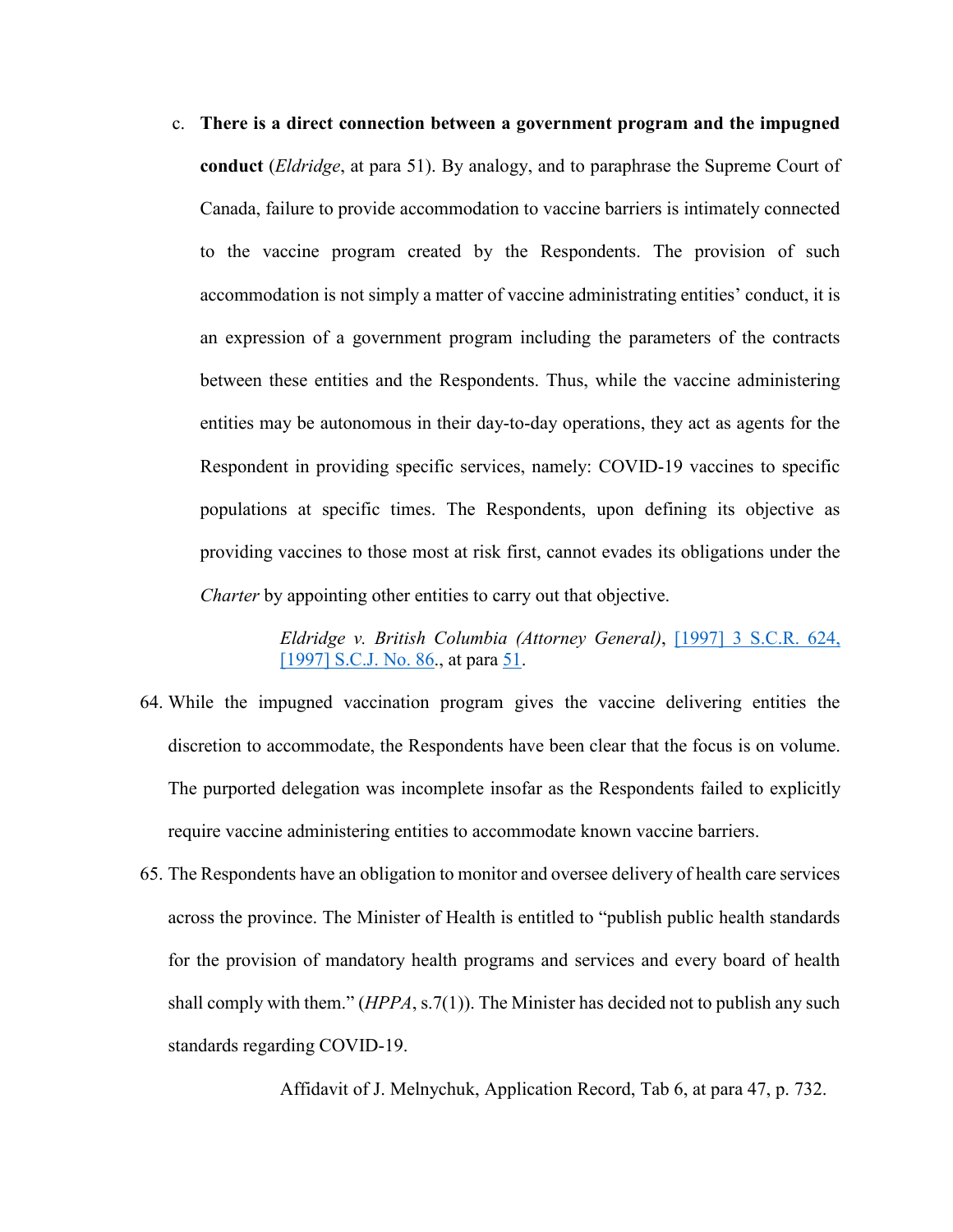66. "The Minister may appoint assessors" to oversee the delivery of health care programs administered by public health units (*HPPA*, s.82(1)). The Minister has decided not to appoint any assessors to monitor the vaccine program.

> *Health Protection and Promotion Act*, R.S.O. [1990, c.](https://www.canlii.org/en/on/laws/stat/rso-1990-c-h7/latest/rso-1990-c-h7.html?autocompleteStr=Health%20Protection%20and%20Promotion%20Act&autocompletePos=1) H.7, at s. [82\(1\).](https://www.canlii.org/en/on/laws/stat/rso-1990-c-h7/latest/rso-1990-c-h7.html?autocompleteStr=Health%20Protection%20and%20Promotion%20Act&autocompletePos=1#sec82subsec1) Affidavit of J. Melnychuk, Application Record, Tab 6, at para 48, p. 733.

67. The Respondents' vaccine program is the creation of multiple instances of purported delegation of its equity obligations through contractual relationships with public and private entities which administer vaccines. But such delegation never occurred. In the alternative, if it did, the delegation was incomplete. This is evidenced by the fact that the vaccine program to date, is inequitable.

> Affidavit of J. Melnychuk, Application Record, Tab 6, at para 60, p. 737. Transcript of J. Melnychuk, Application Record, Tab 8, Exhibits 2, 6, 7 at pg. 15, pp. 1409-1418, 1438-1440, 1456.

- 68. The vaccination program is broader than just making appointments and administering vaccines. It also includes public education, communication, combatting misinformation and addressing vaccine hesitancy. Accommodations arise throughout each of those elements. Those administering the vaccines are not providing the accommodations required. The Respondents are not fulfilling the accommodations obligations directly. This is clear from the data which demonstrates those in high-risk areas are going unvaccinated at a greater rate than those in affluent and low-risk neighbourhoods; health equity is not being provided.
- 69. Notably, the accommodations required to address these predictable equity gaps are consistent across the province. Those without computers, internet or phones required to book an appointment will require the same accommodations regardless of what catchment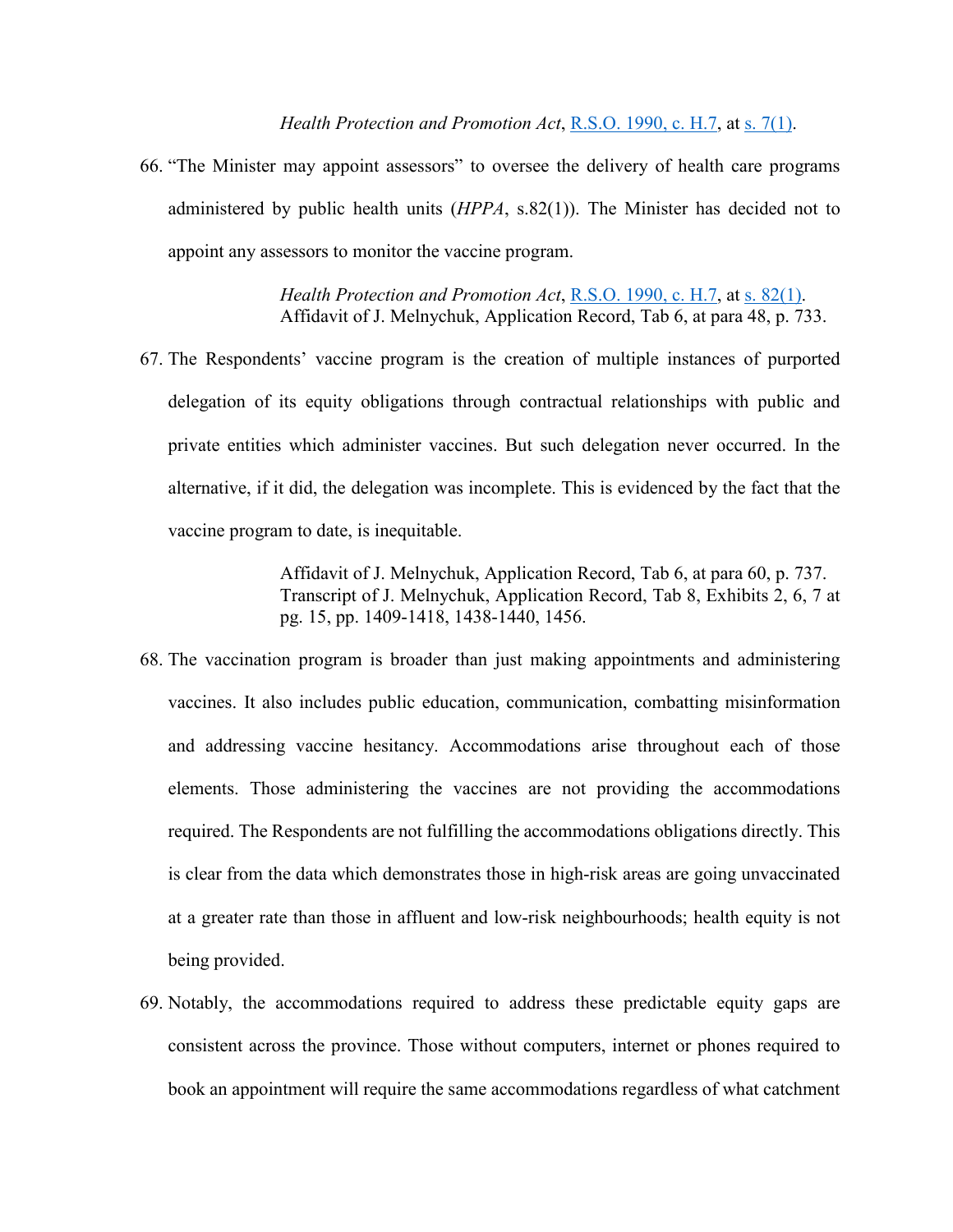area they reside. Those with mobility issues will exist across the province and require some form of on-site vaccination delivery or transportation to a vaccination site. Those in racialized groups or other groups with high levels of vaccine hesitancy will require accommodations in order to address the hesitancy and ensure questions are answered in order to enable them to receive a vaccine. In this way, the barriers to the vaccination program are both predictable and relatively consistent across the province.

70. The Respondents attempt to rely on the delay of vaccines as a justification for current vaccination rates. However, some of the largest barriers could have been addressed in advance of the delivery of vaccines to the province. For example, public education an initiative aimed at addressing vaccine hesitancy take time. Delays in vaccine delivery could have seen resources focused on these elements of the vaccine program. That did not occur.

Affidavit of Dr. Siddiqi, Application Record at Tab 3, at para 23, p. 50.

71. The Applicant notes that his evidence was filed exactly one month before the hearing, on March 16, 2021. The facts surrounding this Application are can change quickly. The Applicant requests that as necessary, judicial notice be taken of facts that would be "accepted by reasonable people who have taken the trouble to inform themselves on the topic as not being the subject of reasonable dispute for the particular purpose for which it is to be used" (*Spence*). This would include facts as set out as exhibits to Ms. Melnychuk's cross-examination. As these exhibits demonstrate, the vaccine program is inequitable.

> *R v Spence*, [2005 SCC 71,](https://www.canlii.org/en/ca/scc/doc/2005/2005scc71/2005scc71.html?autocompleteStr=2005%20SCC%2071&autocompletePos=1) at para [65.](https://www.canlii.org/en/ca/scc/doc/2005/2005scc71/2005scc71.html?autocompleteStr=2005%20SCC%2071&autocompletePos=1#par65) *Fraser v Canada (Attorney General)*, [2020 SCC 28,](https://www.canlii.org/en/ca/scc/doc/2020/2020scc28/2020scc28.html?autocompleteStr=2020%20SCC%2028&autocompletePos=1) at para [57.](https://www.canlii.org/en/ca/scc/doc/2020/2020scc28/2020scc28.html?autocompleteStr=2020%20SCC%2028&autocompletePos=1#par57)

72. Even if the Respondents, at this late stage attempt to argue that it did delegate its accommodation obligations, and did so completely, it has failed to monitor (*HPPA*, s. 82), enforce (*HPPA*, ss. 83-84) and redirect resources to provide accommodations where it is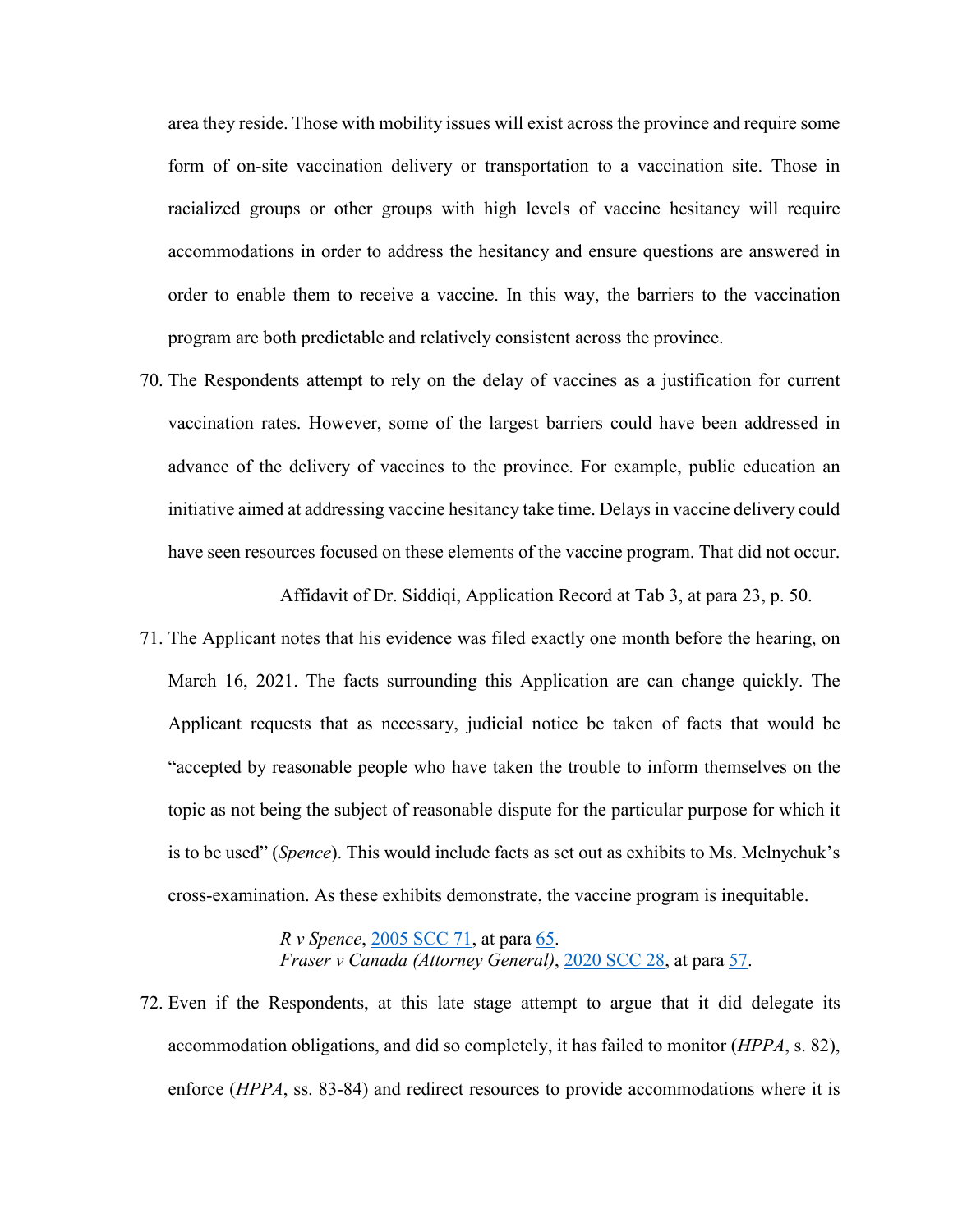clear that accommodations are not being provided. This alone is a failure in the Respondents' statutory obligations.

> *Health Protection and Promotion Act*, R.S.O. [1990, c.](https://www.canlii.org/en/on/laws/stat/rso-1990-c-h7/latest/rso-1990-c-h7.html?autocompleteStr=Health%20Protection%20and%20Promotion%20Act&autocompletePos=1) H.7, at ss. [82-84](https://www.canlii.org/en/on/laws/stat/rso-1990-c-h7/latest/rso-1990-c-h7.html?autocompleteStr=Health%20Protection%20and%20Promotion%20Act&autocompletePos=1#sec82) [*HPPA*].

## <span id="page-30-0"></span>**ISSUE v. The appropriate remedy is a declaration that equity is essential in the vaccination program**

73. The appropriate remedy in the matter is to:

- i. Overturn the Respondents' decision to rely on the Ethical Framework rather than the Health Equity Guidelines, s. 1 of the *Human Rights Code* and s. 7 and 15 of *Charter Rights and Freedoms* as the guiding standard for the vaccination program;
- ii. Declare that vaccine equity based on science remains an obligation, and to the extent that the Respondents decide to contract with any other entities, they must impose upon them mandatory public health standards by referencing the Health Equity Guideline pursuant to s. 7(5) of the *Health Protection and Promotion Act*, R.S.O. c. H7 [*HPPA*];
- iii. Overturn the Respondents' decision to not collect mandatory socio-economic data and its declination to appoint assessors pursuant to s. 82(3)(a) of the *HPPA* to monitor the outcomes of the vaccination program to ensure health equity is achieved; and
- iv. Declare the Respondents remain ultimately responsible for ensuring equity in the vaccine program.
- 74. Courts must ensure that *Charter* remedies are meaningful and effective. A declaration is appropriate where there are multiple ways available to address the *Charter* violations.

*Doucet-Boudreau v Nova Scotia (Minister of Education)*, [2003 SCC 62](https://www.canlii.org/en/ca/scc/doc/2003/2003scc62/2003scc62.html?autocompleteStr=2003%20SCC%2062%20&autocompletePos=1) at paras [25,](https://www.canlii.org/en/ca/scc/doc/2003/2003scc62/2003scc62.html?autocompleteStr=2003%20SCC%2062%20&autocompletePos=1#par25) [55-59.](https://www.canlii.org/en/ca/scc/doc/2003/2003scc62/2003scc62.html?autocompleteStr=2003%20SCC%2062%20&autocompletePos=1#par55) *Eldridge v. British Columbia (Attorney General)*, [\[1997\] 3 S.C.R.](https://www.canlii.org/en/ca/scc/doc/1997/1997canlii327/1997canlii327.html?autocompleteStr=%5B1997%5D%203%20S.C.R.%20624&autocompletePos=1) 624, [\[1997\] S.C.J.](https://www.canlii.org/en/ca/scc/doc/1997/1997canlii327/1997canlii327.html?autocompleteStr=%5B1997%5D%203%20S.C.R.%20624&autocompletePos=1) No. 86., at para [96.](https://www.canlii.org/en/ca/scc/doc/1997/1997canlii327/1997canlii327.html?autocompleteStr=%5B1997%5D%203%20S.C.R.%20624&autocompletePos=1#par96) *Charter*, at s[.24.](https://canlii.ca/t/8q7l#sec24)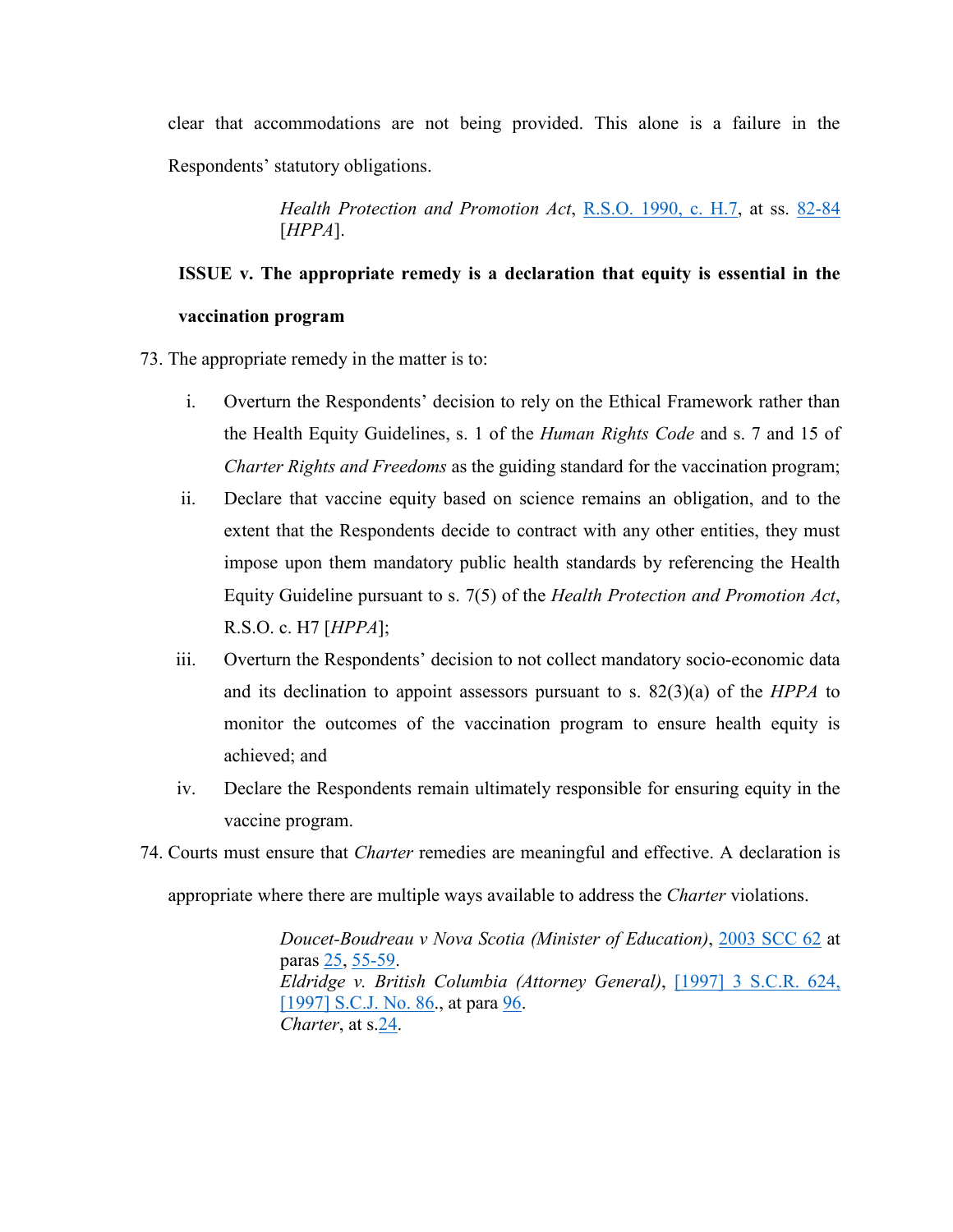75. In the present case the Respondents decided to rely on the Ethical Framework as an optional public health document to guide itself and entities it contracts with, in the vaccine program. As outlined above, this has led to disastrous consequences and infringed the human and *Charter* rights of the Applicant and many others similarly situated. The Applicant requests this Court overturn the Respondents' decision to rely on the Ethical Framework instead of the Health Equity Guidelines and human and *Charter* obligations in its vaccine program. The Applicant further seeks a declaration that equity is mandatory in the vaccine program. This will require that existing contracts and vaccination delivery plans be modified to ensure the vaccine program addresses barriers to vaccination.

#### *Health Protection and Promotion Act*, R.S.O. [1990, c.](https://www.canlii.org/en/on/laws/stat/rso-1990-c-h7/latest/rso-1990-c-h7.html?autocompleteStr=Health%20Protection%20and%20Promotion%20Act&autocompletePos=1) H7, s. [7\(5\).](https://www.canlii.org/en/on/laws/stat/rso-1990-c-h7/latest/rso-1990-c-h7.html?autocompleteStr=Health%20Protection%20and%20Promotion%20Act&autocompletePos=1#sec7subsec5)

76. The current inequitable rollout of the vaccination program could have been prevented had the Respondents decided to collect mandatory, relevant socio-economic data and closely monitor the rollout. The Applicant seeks to have this Court overturn the Respondents' decision to not collect this data and to not appoint assessors to review vaccine delivery for equitable outcomes. The Applicant further seeks a declaration that the Respondents remain ultimately responsible for equity in the vaccine program.

> *Health Protection and Promotion Act*, [R.S.O.](https://www.canlii.org/en/on/laws/stat/rso-1990-c-h7/latest/rso-1990-c-h7.html?autocompleteStr=Health%20Protection%20and%20Promotion%20Act&autocompletePos=1) 1990, c. H7, s. [82\(3\)\(a\),](https://www.canlii.org/en/on/laws/stat/rso-1990-c-h7/latest/rso-1990-c-h7.html?autocompleteStr=Health%20Protection%20and%20Promotion%20Act&autocompletePos=1#sec82subsec3subseca) [83\(1\)\(a\).](https://www.canlii.org/en/on/laws/stat/rso-1990-c-h7/latest/rso-1990-c-h7.html?autocompleteStr=Health%20Protection%20and%20Promotion%20Act&autocompletePos=1#sec83subsec1subseca) Transcript of J. Melnychuk, Application Record, Tab 8, q. 386, q. 435, q. 462, q. 223, pp. 1360, 1376, 1387, 1302.

#### <span id="page-31-0"></span>**IV. ORDERS REQUESTED**

77. The Applicant requests:

i. An order quashing the Respondents' Ethical Framework and confirming the Health Equity Guideline, s. 1 of the *Human Rights Code* and s. 7 and 15 of *Charter Rights and Freedoms* continue to define the vaccine equity rights of Ontarians;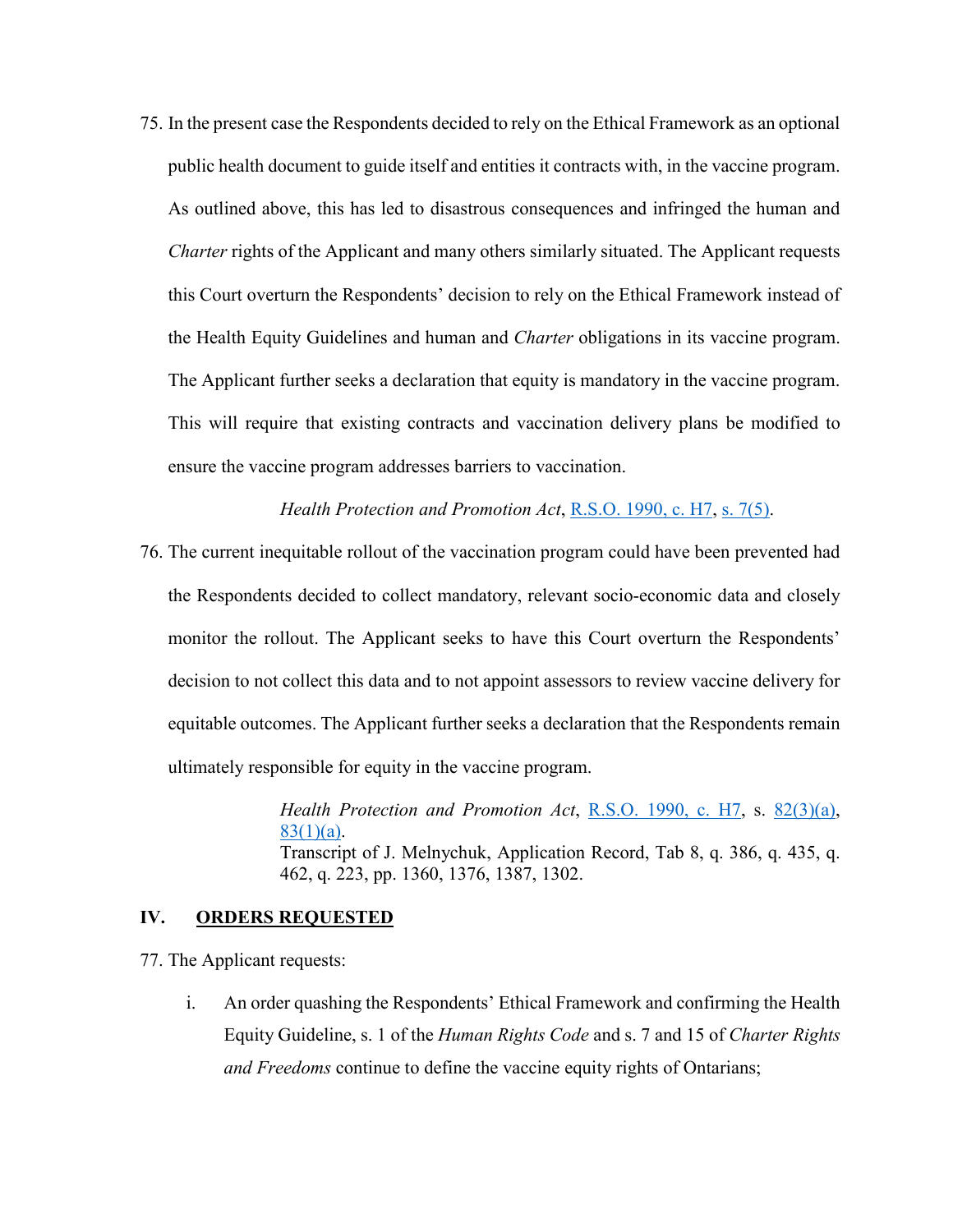- ii. A Declaration that vaccine equity based on science remains an obligation, and to the extent that it decides to contract with any other entities, it must impose upon them mandatory public health standards by referencing the Health Equity Guideline pursuant to s. 7(5) of the *Health Protection and Promotion Act*, R.S.O. c. H7 [*HPPA*] and requiring the relevant amendments of vaccination plans and contracts;
- iii. A declaration that the Respondents monitor, by means that include mandatorily collecting and publicly disclosing timely vaccine equity data, both its own vaccine equity program and that of its sub-contractors and further that it appoints assessors pursuant to s. 82(3)(a) of the *HPPA* and provide necessary direction pursuant to s. 83(1)(a) of the *HPPA*;
- iv. Declare the Respondents remain ultimately responsible for ensuring the provision of vaccine equity;
- v. An award to the Applicant of special costs or in the alternative, costs on a substantial indemnity basis; and
- vi. Such further orders as this Honourable Court deems just.

vii.

### **ALL OF WHICH IS RESPECTFULLY SUBMITTED this 12th day of April, 2021**

Daniel

Signature of Lawyer

*Bakerlaw* 4711 Yonge Street, Suite 509 Toronto, ON M2N 6K8 Tel: 416-533-0040 Fax: 416-533-0050

David Baker LSO# 17674M Email: dbaker@bakerlaw.ca

Kimberly Srivastava LSO# 69867U Email: [ksrivastava@bakerlaw.ca](mailto:ksrivastava@bakerlaw.ca)

Lawyers for the Applicant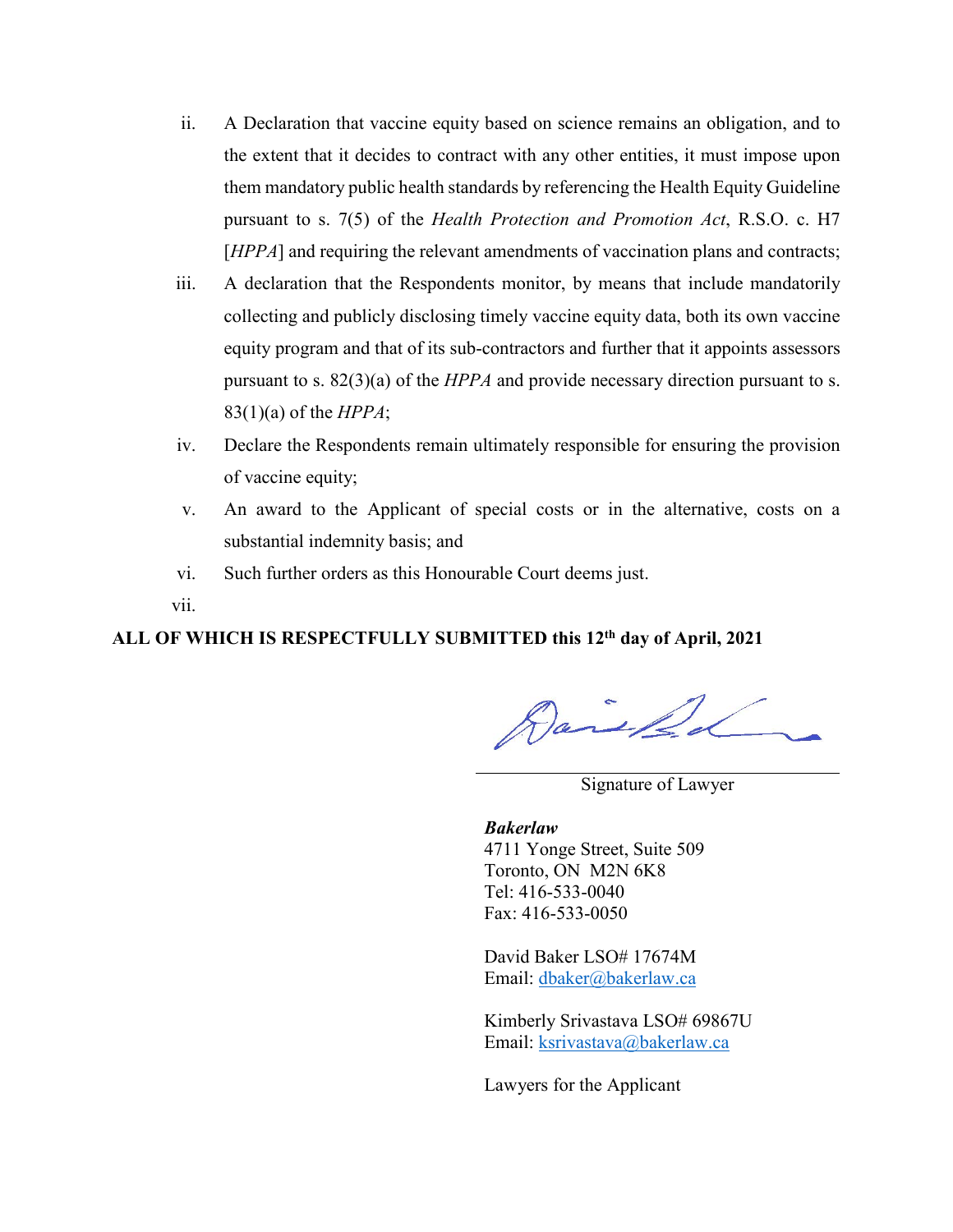#### <span id="page-33-0"></span>**V. LAWYER'S CERTIFICATE**

I CERTIFY that I estimate that oral argument on behalf of the Applicant, not including reply, will take 1hour and 50 minutes.

April 12, 2021

Daniel

Signature of Lawyer

*Bakerlaw* 4711 Yonge Street, Suite 509 Toronto, ON M2N 6K8 Tel: 416-533-0040 Fax: 416-533-0050

David Baker LSO# 17674M Email: [dbaker@bakerlaw.ca](mailto:dbaker@bakerlaw.ca) 

Kimberly Srivastava LSO# 69867U Email: [ksrivastava@bakerlaw.ca](mailto:ksrivastava@bakerlaw.ca)

Lawyers for the Applicant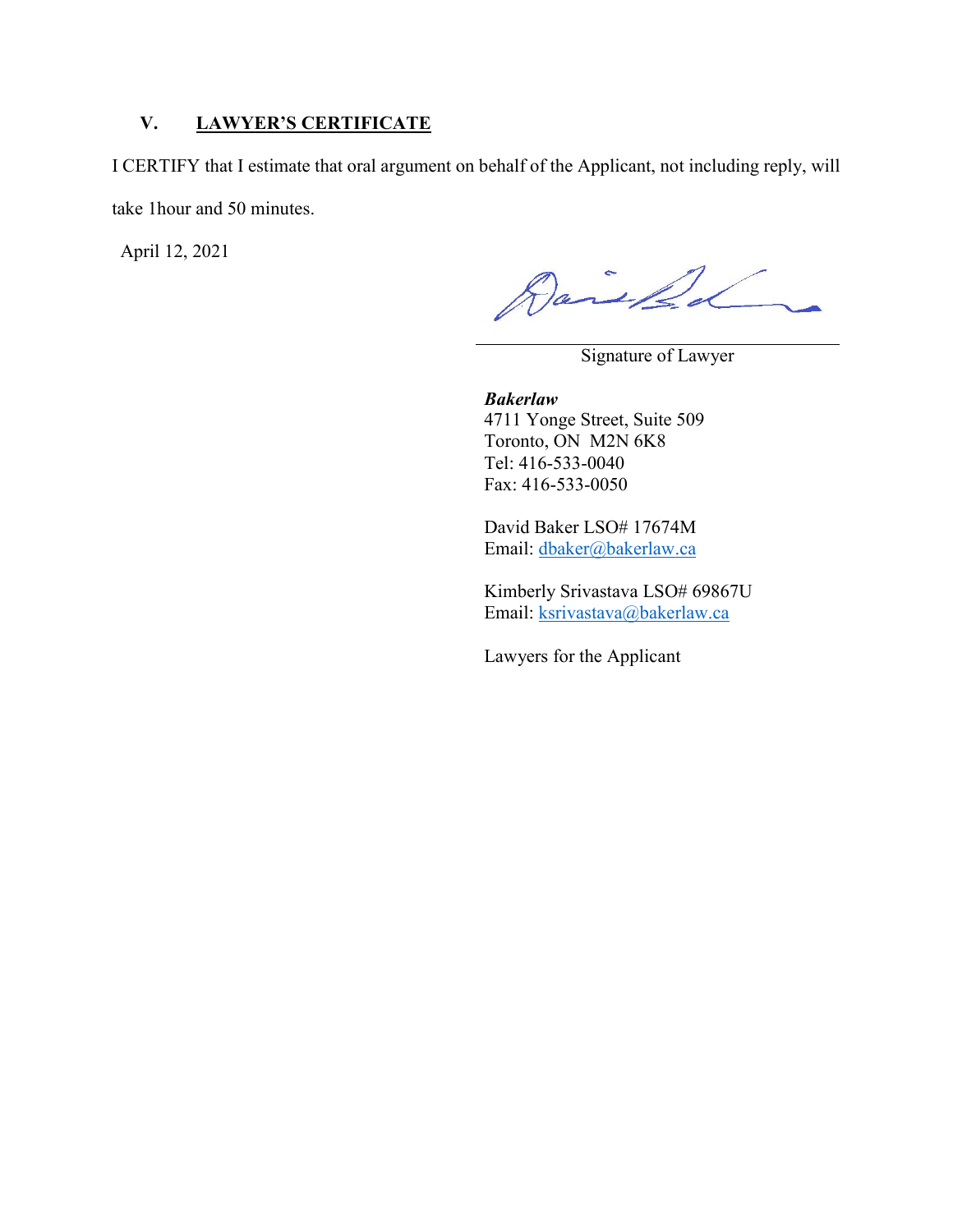#### **SCHEDULE A**

- <span id="page-34-0"></span>1. *Alberta v Hutterian Brethren of Wilson Colony*, [2009 SCC 37](https://www.canlii.org/en/ca/scc/doc/2009/2009scc37/2009scc37.html?autocompleteStr=2009%20SCC%2037%20&autocompletePos=1)
- 2. *Andrews v Law Society of British Columbia,* [\[1989\] 1 SCR 143](https://www.canlii.org/en/ca/scc/doc/1989/1989canlii2/1989canlii2.html?autocompleteStr=%5B1989%5D%2C%201%20SCR%20143&autocompletePos=1)
- 3. *Cambie Surgeries Corporation v British Columbia (Attorney General)*, [2020 BCSC](https://www.canlii.org/en/bc/bcsc/doc/2020/2020bcsc1310/2020bcsc1310.html?autocompleteStr=2020%20BCSC%201310&autocompletePos=1)  [1310](https://www.canlii.org/en/bc/bcsc/doc/2020/2020bcsc1310/2020bcsc1310.html?autocompleteStr=2020%20BCSC%201310&autocompletePos=1)
- 4. *Canada (Attorney General) v Bedford*, [2013 SCC 72](https://www.canlii.org/en/ca/scc/doc/2013/2013scc72/2013scc72.html?autocompleteStr=2013%20SCC%2072&autocompletePos=1)
- 5. *Chaoulli v Quebec (Attorney General)*, [2005 SCC 35](https://www.canlii.org/en/ca/scc/doc/2005/2005scc35/2005scc35.html?autocompleteStr=2005%20SCC%2035&autocompletePos=1)
- 6. *Council of Canadians with Disabilities v. VIA Rail Canada Inc*., [2007 SCC 15](https://www.canlii.org/en/ca/scc/doc/2007/2007scc15/2007scc15.html?autocompleteStr=2007%20SCC%2015&autocompletePos=1)
- 7. *Doucet-Boudreau v Nova Scotia (Minister of Education)*, [2003 SCC 62](https://www.canlii.org/en/ca/scc/doc/2003/2003scc62/2003scc62.html?autocompleteStr=2003%20SCC%2062%20&autocompletePos=1)
- 8. *Eldridge v. British Columbia (Attorney General)*, [\[1997\] 3 SCR](https://www.canlii.org/en/ca/scc/doc/1997/1997canlii327/1997canlii327.html?autocompleteStr=%5B1997%5D%203%20S.C.R.%20624&autocompletePos=1) 624
- 9. *Figueroa v Canada (Attorney General)*, [2003 SCC 37](https://www.canlii.org/en/ca/scc/doc/2003/2003scc37/2003scc37.html?autocompleteStr=2003%20SCC%2037&autocompletePos=1)
- 10. *Fraser v Canada (Attorney General)*, [2020 SCC 28](https://www.canlii.org/en/ca/scc/doc/2020/2020scc28/2020scc28.html?autocompleteStr=2020%20SCC%2028&autocompletePos=1)
- 11. *Greater Vancouver Transportation Authority v Canadian Federation of Students British Columbia Component*, [\[2009\] 2 SCR](https://www.canlii.org/en/ca/scc/doc/2009/2009scc31/2009scc31.html?autocompleteStr=%5B2009%5D%202%20S.C.R.%20295%20&autocompletePos=1) 295
- 12. *Health Services and Support - Facilities Subsector Bargaining Assn. v. British Columbia*, [2007 SCC 27](https://www.canlii.org/en/ca/scc/doc/2007/2007scc27/2007scc27.html?autocompleteStr=2007%20SCC%2027&autocompletePos=1)
- 13. *JL v. Empower Simcoe*, [2021 HRTO 222](https://www.canlii.org/en/on/onhrt/doc/2021/2021hrto222/2021hrto222.html?autocompleteStr=2021%20HRTO%20222&autocompletePos=1)
- 14. *R v Oakes*, [\[1986\] 1 SCR 103](https://www.canlii.org/en/ca/scc/doc/1986/1986canlii46/1986canlii46.html?autocompleteStr=%5B1986%5D%201%20SCR%20103&autocompletePos=1)
- 15. *R v Spence*, [2005 SCC 71](https://www.canlii.org/en/ca/scc/doc/2005/2005scc71/2005scc71.html?autocompleteStr=2005%20SCC%2071&autocompletePos=1)
- 16. *RJR-MacDonald v Canada*, [\[1995\] 3 SCR 199](https://www.canlii.org/en/ca/scc/doc/1995/1995canlii64/1995canlii64.html?autocompleteStr=%5B1995%5D%203%20SCR%20199&autocompletePos=1)
- 17. *Withler v Canada (Attorney General)*, [2011 SCC 12](https://www.canlii.org/en/ca/scc/doc/2011/2011scc12/2011scc12.html?autocompleteStr=2011%20SCC%2012&autocompletePos=1)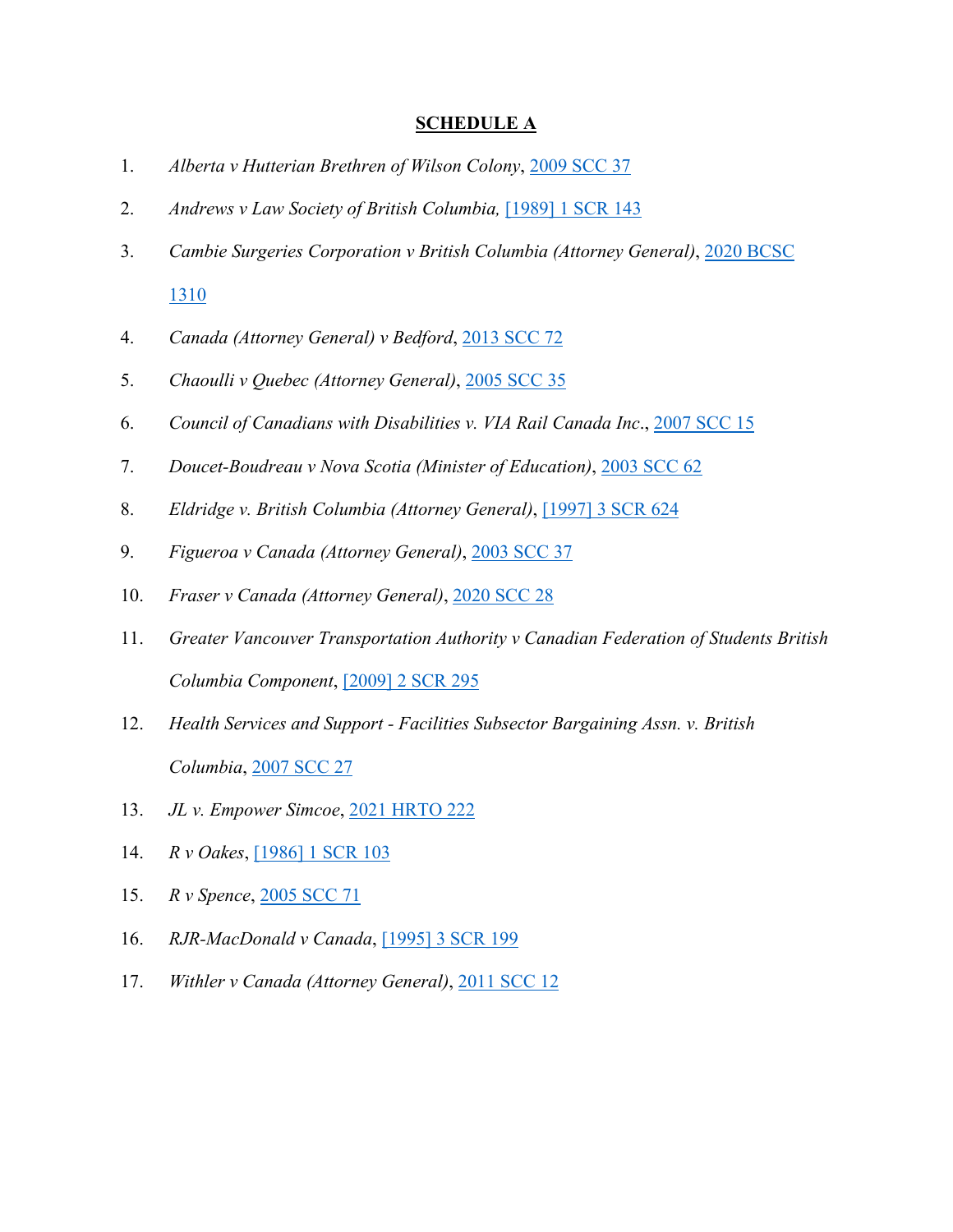#### <span id="page-35-0"></span>**SCHEDULE B**

*Canadian Charter of [Rights and Freedoms](https://laws-lois.justice.gc.ca/eng/Const/page-12.html)***, Part I of the** *[Constitution Act](https://laws-lois.justice.gc.ca/eng/Const/page-12.html#h-39)***, 1982, being Schedule** 

#### **B to the** *[Canada Act](https://laws-lois.justice.gc.ca/eng/Const/page-11.html#h-38)* **1982 (UK), 1982, c. 11**

Consolidated as of January 1, 2013

- 1 The *Canadian Charter of Rights and Freedoms* guarantees the rights and freedoms set out in it subject only to such reasonable limits prescribed by law as can be demonstrably justified in a free and democratic society.
- 7 Everyone has the right to life, liberty and security of the person and the right not to be deprived thereof except in accordance with the principles of fundamental justice
- 15 Every individual is equal before and under the law and has the right to the equal protection and equal benefit of the law without discrimination and, in particular, without discrimination based on race, national or ethnic origin, colour, religion, sex, age or mental or physical disability.
- 24 (1) Anyone whose rights or freedoms, as guaranteed by this Charter, have been infringed or denied may apply to a court of competent jurisdiction to obtain such remedy as the court considers appropriate and just in the circumstances.

(2) Where, in proceedings under subsection (1), a court concludes that evidence was obtained in a manner that infringed or denied any rights or freedoms guaranteed by this Charter, the evidence shall be excluded if it is established that, having regard to all the circumstances, the admission of it in the proceedings would bring the administration of justice into disrepute.

#### *[Constitution Act](https://laws-lois.justice.gc.ca/eng/Const/page-1.html)***, 1867 (UK), 30 & 31 Victoria, c 3**

Consolidated as of January 1, 2013

- 91 It shall be lawful for the Queen, by and with the Advice and Consent of the Senate and House of Commons, to make Laws for the Peace, Order, and good Government of Canada, in relation to all Matters not coming within the Classes of Subjects by this Act assigned exclusively to the Legislatures of the Provinces; and for greater Certainty, but not so as to restrict the Generality of the foregoing Terms of this Section, it is hereby declared that (notwithstanding anything in this Act) the exclusive Legislative Authority of the Parliament of Canada extends to all Matters coming within the Classes of Subjects next hereinafter enumerated; that is to say,
	- 1. Repealed.

1A. The Public Debt and Property.End note(45)

2. The Regulation of Trade and Commerce.

- 2A. Unemployment insurance.End note(46)
- 3. The raising of Money by any Mode or System of Taxation.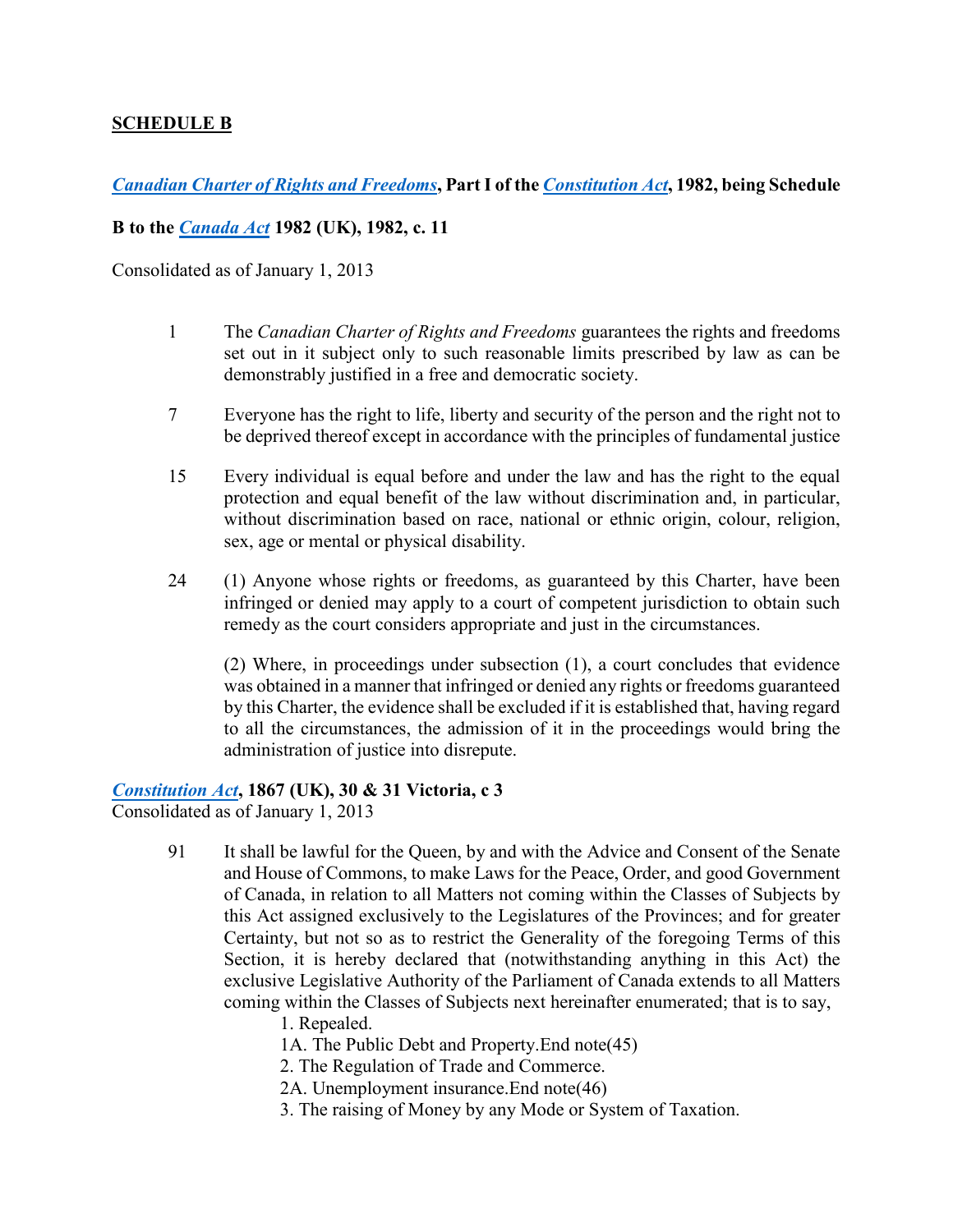4. The borrowing of Money on the Public Credit.

5. Postal Service.

6. The Census and Statistics.

7. Militia, Military and Naval Service, and Defence.

8. The fixing of and providing for the Salaries and Allowances of Civil and other Officers of the Government of Canada.

9. Beacons, Buoys, Lighthouses, and Sable Island.

10. Navigation and Shipping.

11. Quarantine and the Establishment and Maintenance of Marine Hospitals.

12. Sea Coast and Inland Fisheries.

13. Ferries between a Province and any British or Foreign Country or between Two Provinces.

14. Currency and Coinage.

15. Banking, Incorporation of Banks, and the Issue of Paper Money.

16. Savings Banks.

17. Weights and Measures.

18. Bills of Exchange and Promissory Notes.

19. Interest.

20. Legal Tender.

21. Bankruptcy and Insolvency.

22. Patents of Invention and Discovery.

23. Copyrights.

24. Indians, and Lands reserved for the Indians.

25. Naturalization and Aliens.

26. Marriage and Divorce.

27. The Criminal Law, except the Constitution of Courts of Criminal Jurisdiction, but including the Procedure in Criminal Matters.

28. The Establishment, Maintenance, and Management of Penitentiaries.

29. Such Classes of Subjects as are expressly excepted in the Enumeration

of the Classes of Subjects by this Act assigned exclusively to the Legislatures of the Provinces.

And any Matter coming within any of the Classes of Subjects enumerated in this Section shall not be deemed to come within the Class of Matters of a local or private Nature comprised in the Enumeration of the Classes of Subjects by this Act assigned exclusively to the Legislatures of the Provinces.

92 In each Province the Legislature may exclusively make Laws in relation to Matters coming within the Classes of Subjects next hereinafter enumerated; that is to say,

1. Repealed.

2. Direct Taxation within the Province in order to the raising of a Revenue for Provincial Purposes.

3. The borrowing of Money on the sole Credit of the Province.

4. The Establishment and Tenure of Provincial Offices and the Appointment and Payment of Provincial Officers.

5. The Management and Sale of the Public Lands belonging to the Province and of the Timber and Wood thereon.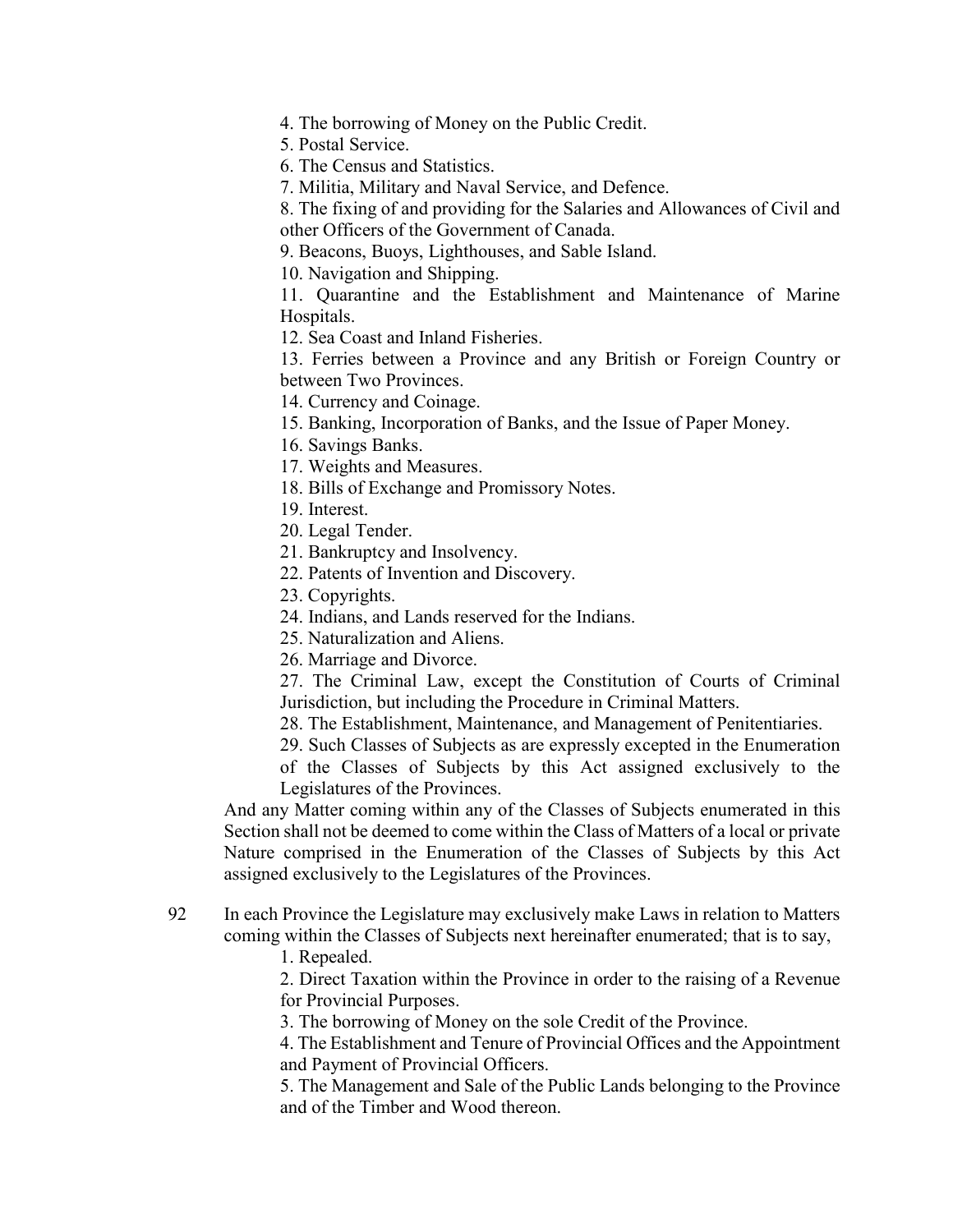6. The Establishment, Maintenance, and Management of Public and Reformatory Prisons in and for the Province.

7. The Establishment, Maintenance, and Management of Hospitals, Asylums, Charities, and Eleemosynary Institutions in and for the Province, other than Marine Hospitals.

8. Municipal Institutions in the Province.

9. Shop, Saloon, Tavern, Auctioneer, and other Licences in order to the raising of a Revenue for Provincial, Local, or Municipal Purposes.

10. Local Works and Undertakings other than such as are of the following Classes:

(a) Lines of Steam or other Ships, Railways, Canals, Telegraphs, and other Works and Undertakings connecting the Province with any other or others of the Provinces, or extending beyond the Limits of the Province:

(b) Lines of Steam Ships between the Province and any British or Foreign Country:

(c) Such Works as, although wholly situate within the Province, are before or after their Execution declared by the Parliament of Canada to be for the general Advantage of Canada or for the Advantage of Two or more of the Provinces.

11. The Incorporation of Companies with Provincial Objects.

12. The Solemnization of Marriage in the Province.

13. Property and Civil Rights in the Province.

14. The Administration of Justice in the Province, including the Constitution, Maintenance, and Organization of Provincial Courts, both of Civil and of Criminal Jurisdiction, and including Procedure in Civil Matters in those Courts.

15. The Imposition of Punishment by Fine, Penalty, or Imprisonment for enforcing any Law of the Province made in relation to any Matter coming within any of the Classes of Subjects enumerated in this Section.

16. Generally all Matters of a merely local or private Nature in the Province.

*[Emergency Management and Civil Protection Act](https://www.ontario.ca/laws/statute/90e09)***, R.S.O. 1990, c. E.9.**

Last amendment: 2019, c. 7, Sched. 17, s. 64 *Passim*

#### *[Health Insurance Act](https://www.ontario.ca/laws/statute/90h06)***, R.S.O. 1990, c. H.6**

Last amendment: 2019, c. 15, Sched. 15, s. 1-35.

2 (2) The Minister may,

(a) enter into arrangements for the payment of remuneration to physicians, practitioners and health facilities rendering insured services to insured persons on a basis other than fee for service;

(b) enter into agreements with persons, organizations and government agencies outside Ontario for the provision of insured services to insured persons.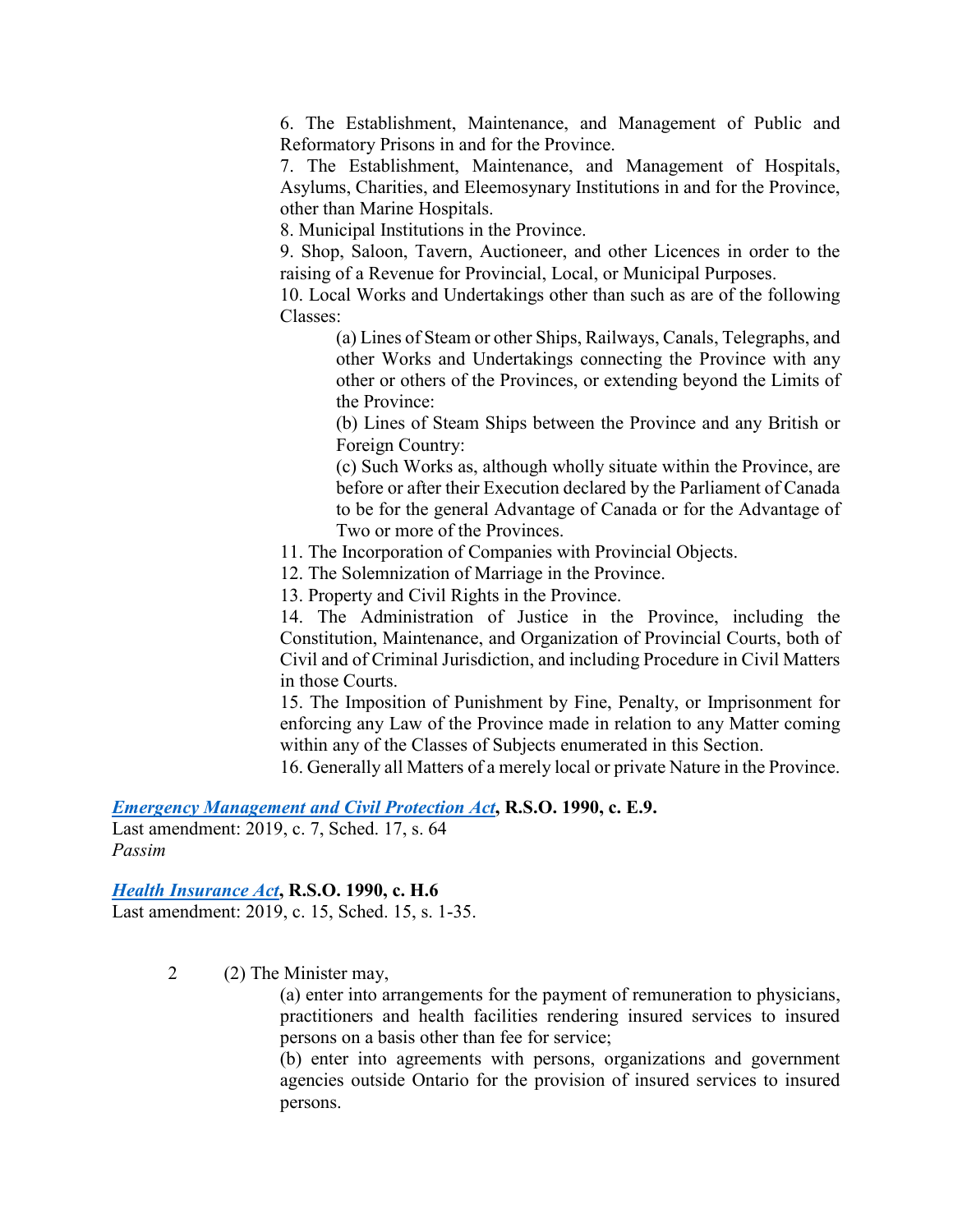(c), (d), (e) Repealed: 2009, c. 33, Sched. 18, s. 11 (2). R.S.O. 1990, c. H.6, s. 2 (2); 2009, c. 33, Sched. 18, s. 11 (2); 2017, c. 11, Sched. 3, s. 11.

*[Health Protection and Promotion Act](https://www.ontario.ca/laws/statute/90h07)***, R.S.O. 1990, c. H.7**

Last amendment: 2020, c. 13, Sched. 3, s. 4.

- 2 The purpose of this Act is to provide for the organization and delivery of public health programs and services, the prevention of the spread of disease and the promotion and protection of the health of the people of Ontario. R.S.O. 1990, c. H.7, s. 2.
- 7 (1) The Minister may publish public health standards for the provision of mandatory health programs and services and every board of health shall comply with them. 2017, c. 25, Sched. 3, s. 4 (1).

(2) Public health standards shall be transmitted to each board of health and shall be available for public inspection at the Ministry. R.S.O. 1990, c. H.7, s. 7 (2); 2017, c. 25, Sched. 3, s. 1 (2), 4 (2).

(3) A public health standard is not a regulation within the meaning of Part III (Regulations) of the Legislation Act, 2006. R.S.O. 1990, c. H.7, s. 7 (3); 2006, c. 21, Sched. F, s. 136 (1); 2017, c. 25, Sched. 3, s. 1 (1).

(4) In the event of conflict between a regulation and a public health standard, the regulation prevails. R.S.O. 1990, c. H.7, s. 7 (4); 2017, c. 25, Sched. 3, s. 1 (1).

(5) A public health standard may adopt by reference, in whole or in part, with such changes as are specified in the public health standard, any code, formula, protocol or procedure and may require compliance with the code, formula, protocol or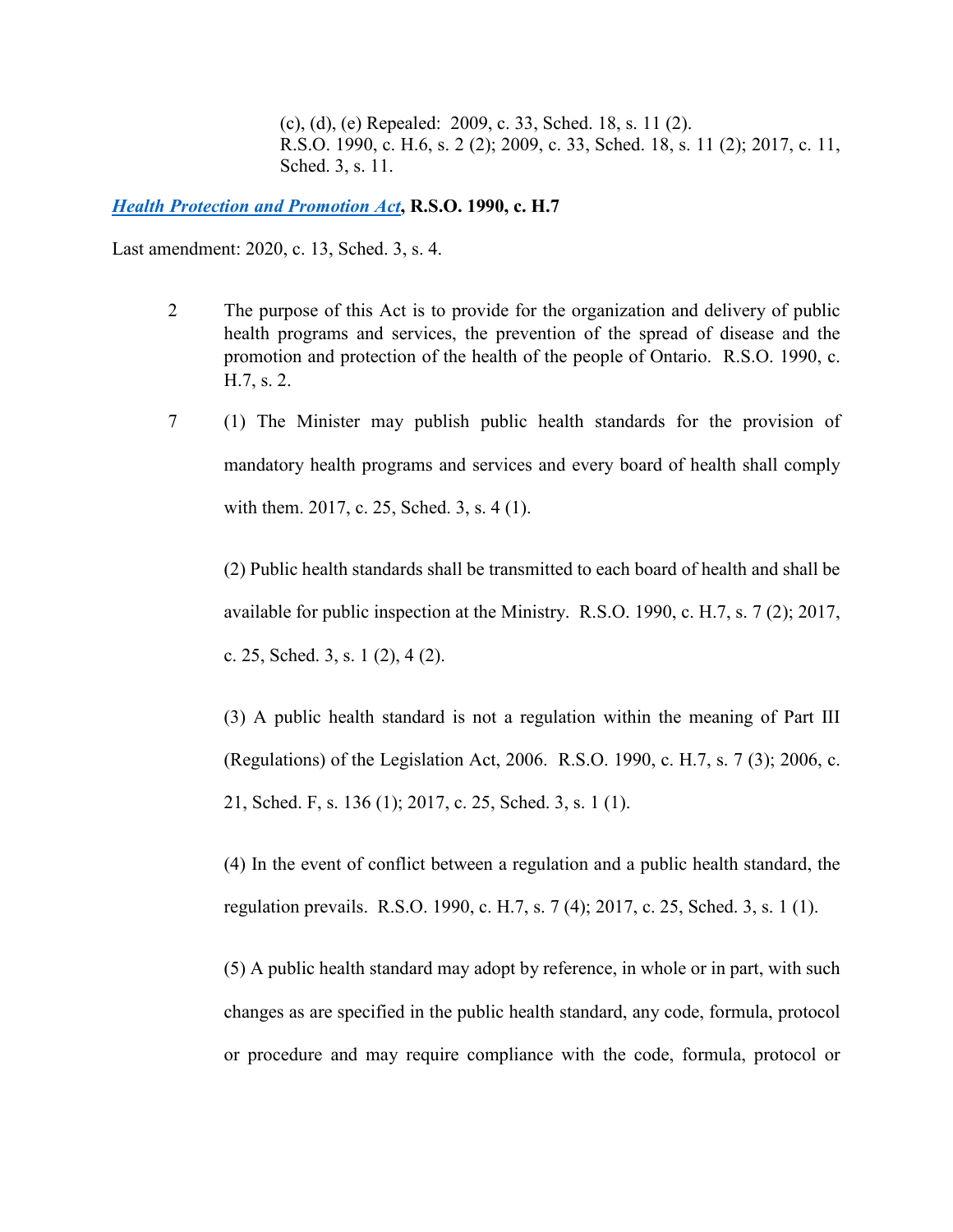procedure so adopted. 2007, c. 10, Sched. D, s. 1 (4); 2017, c. 25, Sched. 3, s. 1 (1).

(6) If a public health standard under subsection (5) so provides, a code, formula, protocol or procedure adopted by reference shall be a reference to it as amended from time to time and whether the amendment was made before or after the public health standard was made. 2007, c. 10, Sched. D, s. 1 (4); 2017, c. 25, Sched. 3, s. 1 (1).

(7) The adoption of an amendment to a code, formula, protocol or procedure that has been adopted by reference comes into effect upon the Ministry publishing notice of the amendment and transmitting the notice to each board of health. 2007, c. 10, Sched. D, s. 1 (4).

82 (1) The Minister may appoint assessors for the purposes of this Act. 1997, c. 30, Sched. D, s. 11; 2017, c. 25, Sched. 3, s. 13.

(2) An appointment under subsection (1) shall be in writing. 1997, c. 30, Sched. D, s. 11.

(3) An assessor may carry out an assessment of a board of health for the purpose of,

(a) ascertaining whether the board of health is providing or ensuring the provision of health programs and services in accordance with sections 5, 6 and 7, the regulations and the public health standards;

(b) ascertaining whether the board of health is complying in all other respects with this Act and the regulations; or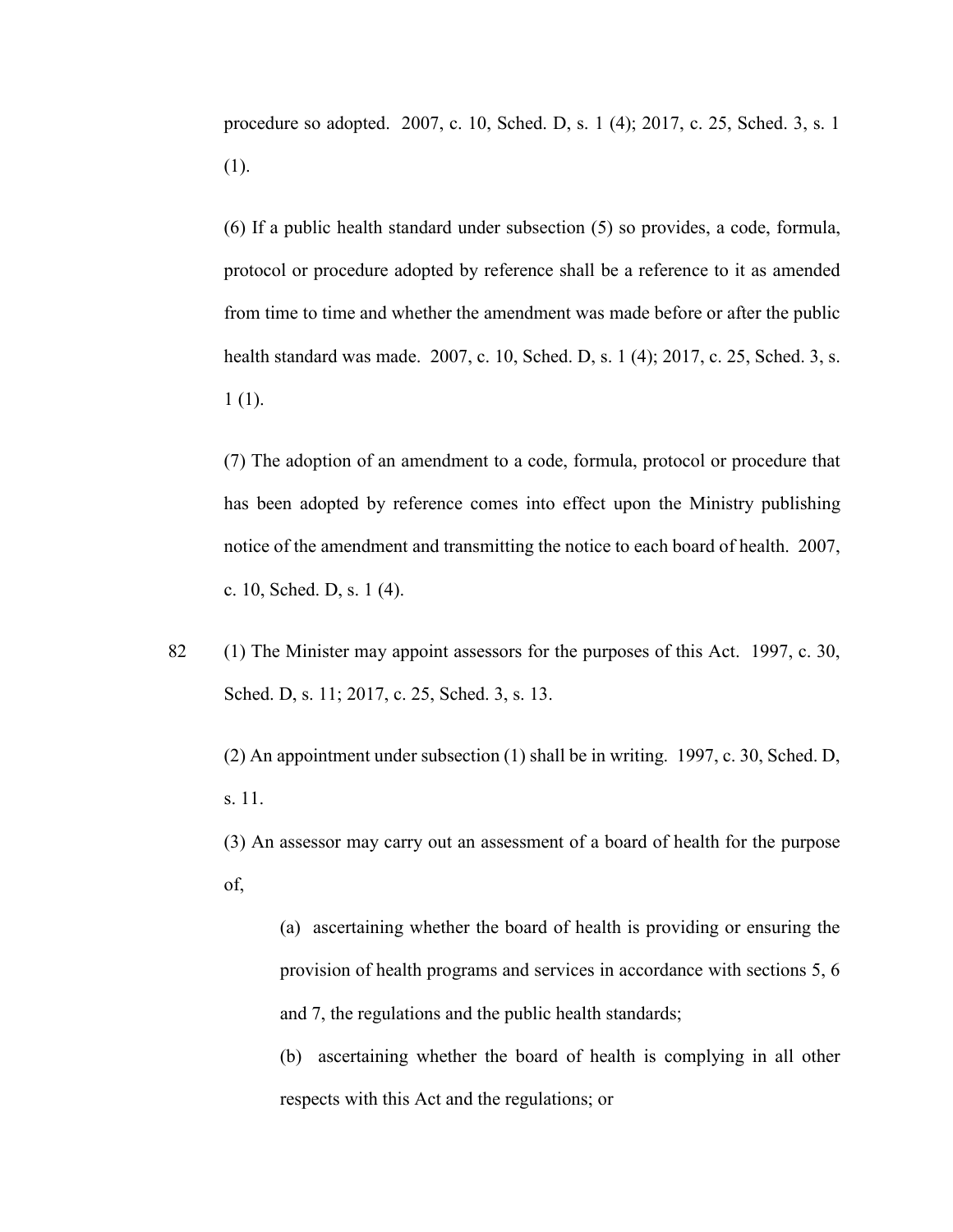(c) assessing the quality of the management or administration of the affairs of the board of health. 1997, c. 30, Sched. D, s. 11; 2017, c. 25, Sched. 3, s. 1 (2).

(4) In carrying out an assessment of a board of health, an assessor may, without a warrant, enter and inspect,

(a) any premises occupied by the board of health;

(b) any premises where health programs or services that are required to be provided or ensured by the board of health under this Act are provided; and (c) any premises where the board of health performs any function required under this or any other Act. 1997, c. 30, Sched. D, s. 11.

(5) The power in subsection (4) to enter and inspect premises without a warrant may be exercised only during regular business hours. 1997, c. 30, Sched. D, s. 11.

(6) Subsection (4) does not authorize an assessor to enter a private residence without the consent of the occupier. 1997, c. 30, Sched. D, s. 11.

(7) An assessor is not entitled to use force to enter and inspect premises. 1997, c. 30, Sched. D, s. 11.

(8) An assessor who enters premises under this section shall produce, on request, evidence of his or her appointment. 1997, c. 30, Sched. D, s. 11.

(9) Upon entering premises under this section, an assessor,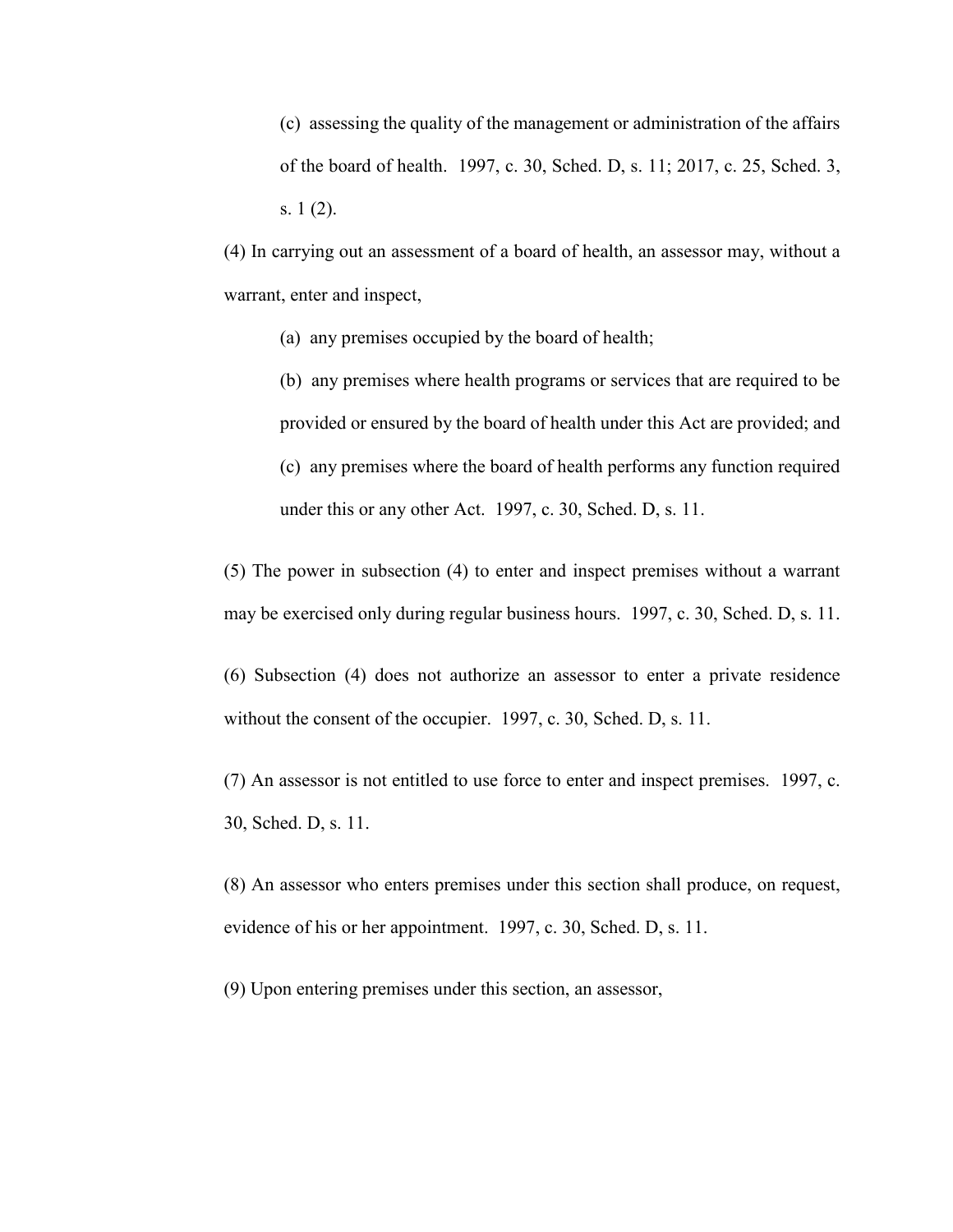(a) may examine any record or document that is relevant to the assessment, including financial and book-keeping records and minutes and by-laws of the board of health;

(b) may demand the production for examination of any record or document described in clause (a);

(c) may make copies of any record or document described in clause (a) and may, on providing a receipt, remove any such record or document from the premises in order to copy it; and

(d) may question any person on matters relevant to the assessment. 1997, c. 30, Sched. D, s. 11.

(10) An assessor who removes a record or document from the premises shall return it to the premises within a reasonable time. 1997, c. 30, Sched. D, s. 11.

(11) A copy made under clause (9) (c) that purports to be certified by an assessor as being a true copy of the original is admissible in evidence in any proceeding as proof, in the absence of evidence to the contrary, of the original. 1997, c. 30, Sched. D, s. 11.

(12) An assessor may at any time request a board of health to send him or her, at the time specified by the assessor, any information, including copies of any record or document, that is relevant to an assessment under this section. 1997, c. 30, Sched. D, s. 11.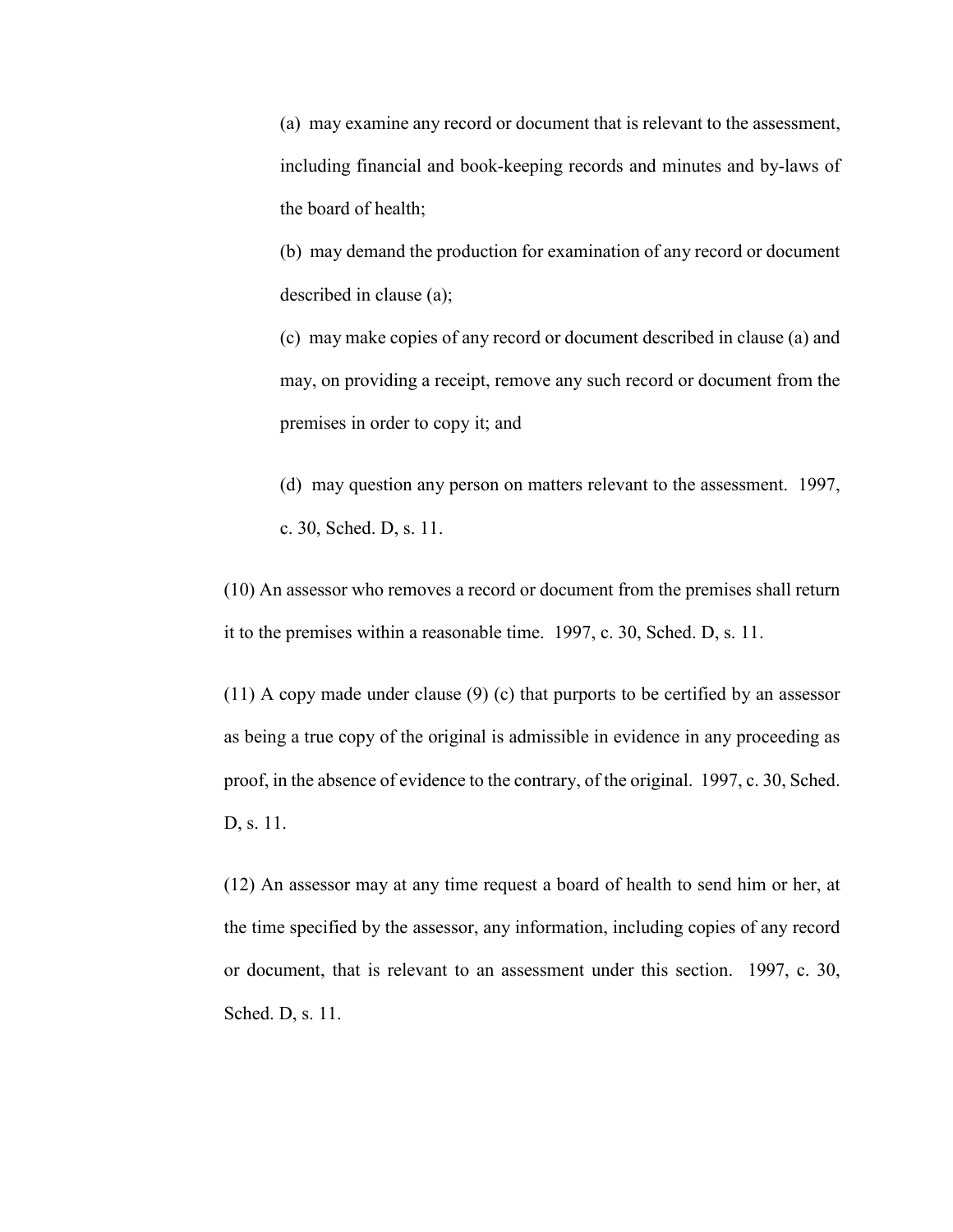(13) If an assessor demands the production for examination of a record or document under clause (9) (b), the person having custody of the record or document shall comply with the demand. 1997, c. 30, Sched. D, s. 11.

(14) If an assessor questions a person under clause (9) (d), the person shall answer the assessor's questions. 1997, c. 30, Sched. D, s. 11.

(15) If an assessor requests a board of health to send information under subsection (12), the board of health shall comply with the request. 1997, c. 30, Sched. D, s. 11.

(16) At the request of an assessor, a board of health shall provide, in respect of the records and documents that the assessor is entitled to examine under clause (9) (a) and in respect of the information that the assessor requests the board of health to send under subsection (12), such assistance and explanations as are reasonably necessary to enable the assessor to carry out his or her assessment of the board of health. 1997, c. 30, Sched. D, s. 11.

(17) No person shall hinder or obstruct an assessor conducting an assessment of a board of health. 1997, c. 30, Sched. D, s. 11.

83 (1) The Minister may give a board of health a written direction described in subsection (2) if he or she is of the opinion, based on an assessment under section 82, that the board of health has,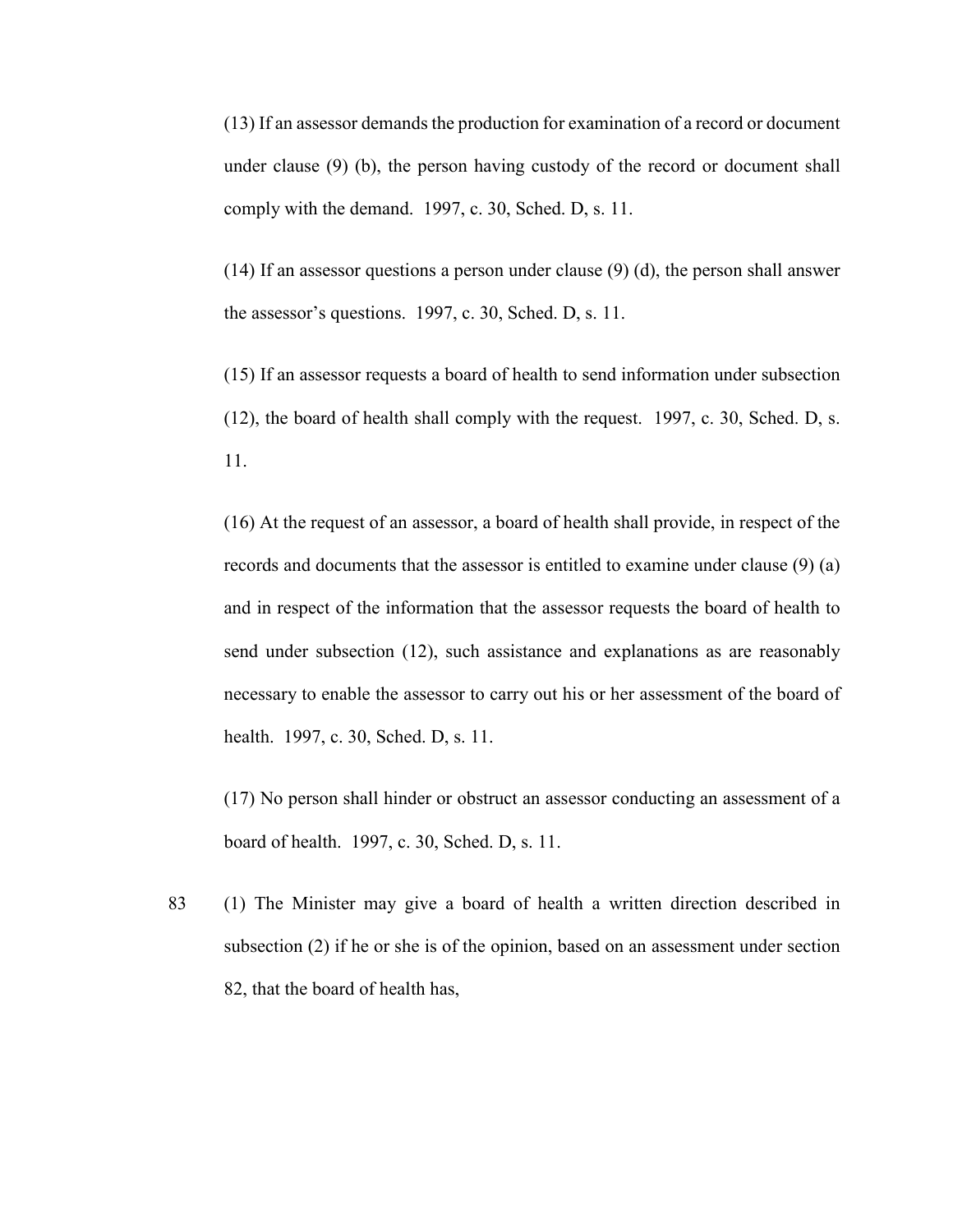(a) failed to provide or ensure the provision of a health program or service in accordance with section 5, 6 or 7, the regulations or the public health standards;

(b) failed to comply in any other respect with this Act or the regulations; or

(c) failed to ensure the adequacy of the quality of the administration or management of its affairs. 1997, c. 30, Sched. D, s. 11; 2017, c. 25, Sched. 3, s. 1 (2).

(2) In a direction under this section, the Minister may require a board of health,

(a) to do anything that the Minister considers necessary or advisable to correct the failure identified in the direction; or

(b) to cease to do anything that the Minister believes may have caused or contributed to the failure identified in the direction. 1997, c. 30, Sched. D, s. 11.

(3) A board of health that is given a direction under this section shall comply with the direction,

(a) within the period of time specified in the direction; or

(b) if no period of time is specified in the direction, within 30 days from the day the direction is given. 1997, c. 30, Sched. D, s. 11.

84 (1) If, in the opinion of the Minister, a board of health has failed to comply with a direction under section 83 within the period of time required under subsection 83 (3), the Minister may do whatever is necessary to ensure that the direction is carried out, including but not limited to,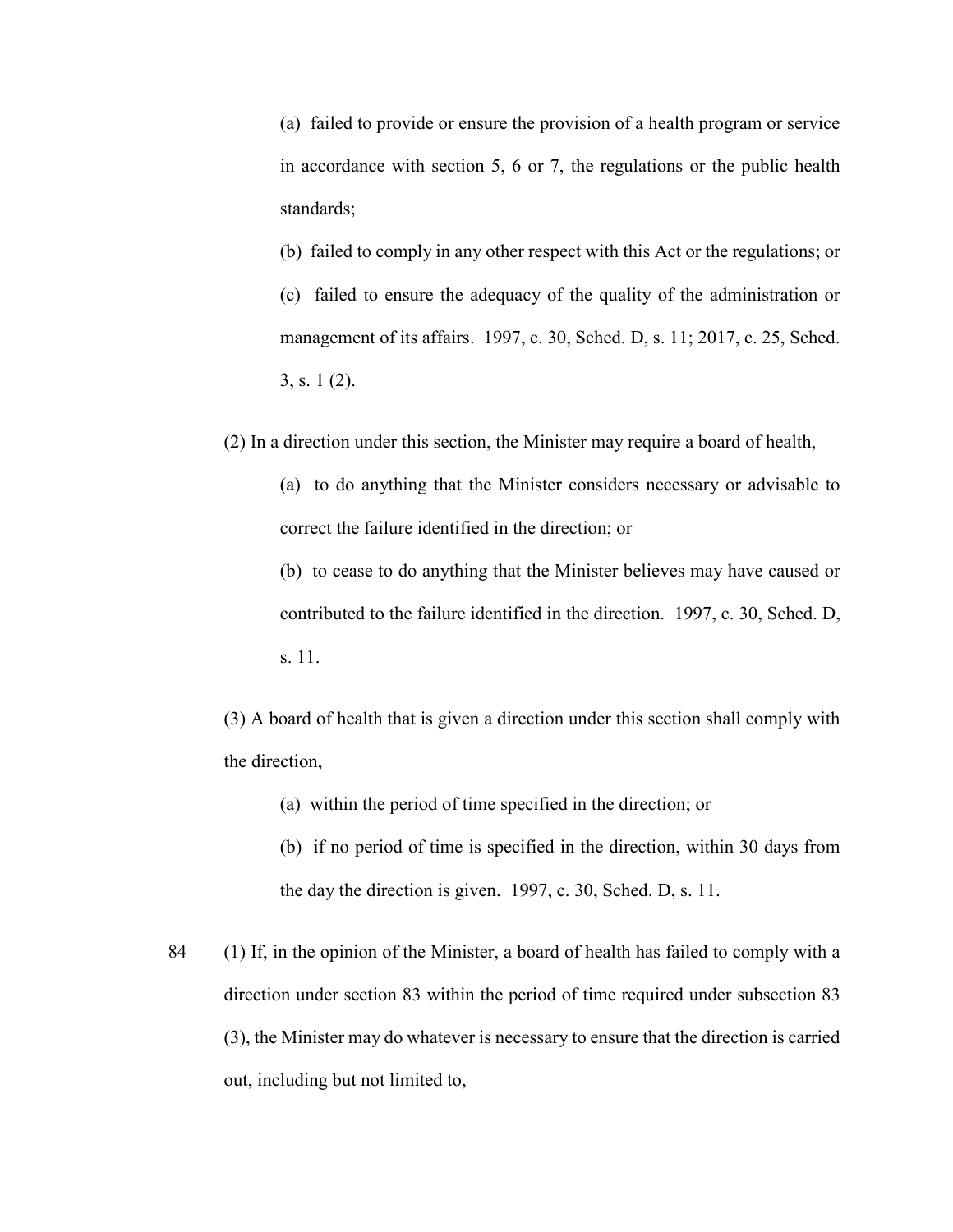(a) providing or ensuring the provision of any health program or service in accordance with sections 5, 6 and 7, the regulations and the public health standards;

(b) exercising any of the powers of the board of health or the medical officer of health of the board of health;

(c) appointing a person to act as the medical officer of health of the board of health in the place of the medical officer of health appointed by the board; (d) providing advice and guidance to the board of health, the medical officer of health of the board of health, and any person whose services are engaged by the board of health;

(e) approving, revoking or amending any decision of the board of health, the medical officer of health of the board of health, or any person whose services are engaged by the board of health; and

(f) accessing any record or document that is in the custody or under the control of the board of health, the medical officer of health of the board of health, or any person whose services are engaged by the board of health. 1997, c. 30, Sched. D, s. 11; 2017, c. 25, Sched. 3, s. 1 (2).

(2) No person shall hinder or obstruct the Minister in the exercise of his or her powers under subsection (1). 1997, c. 30, Sched. D, s. 11.

(3) The Minister may exercise his or her powers under subsection (1) even though a hearing by the Board in respect of the direction has been required or is proceeding under section 85. 1997, c. 30, Sched. D, s. 11.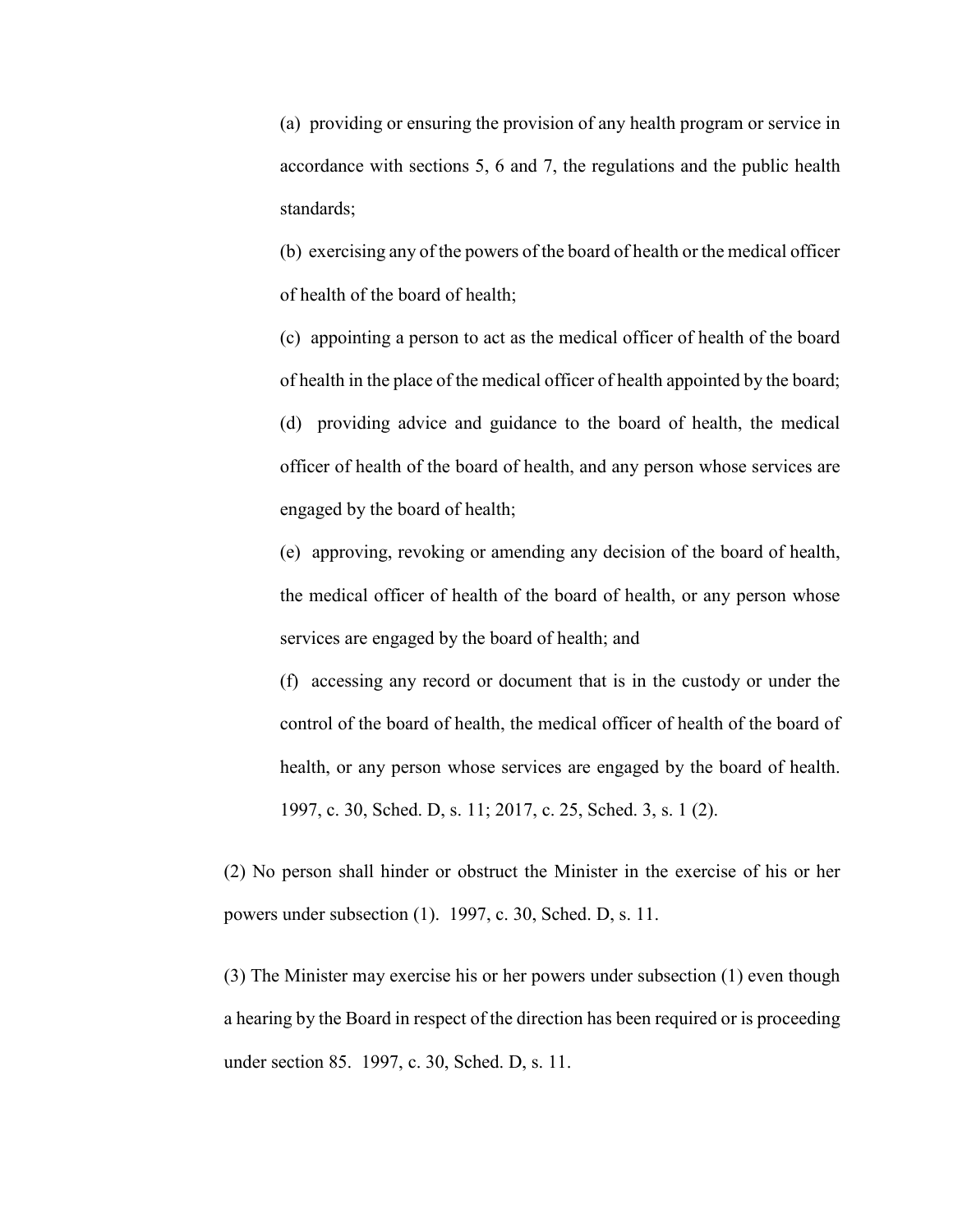(4) If the Board determines, after a hearing under section 85, that the board of health has complied with the direction, the Minister shall not thereafter exercise his or her powers under subsection (1) and shall cease to exercise any of such powers that he or she had already begun to exercise before the Board rendered its decision. 1997, c. 30, Sched. D, s. 11.

#### *[Human Rights Code](https://www.ontario.ca/laws/statute/90h19)***, R.S.O. 1990, c. H.19.**

Last amendment: 2020, c. 11, Sched. 17, s. 6.

- 1 Every person has a right to equal treatment with respect to services, goods and facilities, without discrimination because of race, ancestry, place of origin, colour, ethnic origin, citizenship, creed, sex, sexual orientation, gender identity, gender expression, age, marital status, family status or disability. R.S.O. 1990, c. H.19, s. 1; 1999, c. 6, s. 28 (1); 2001, c. 32, s. 27 (1); 2005, c. 5, s. 32 (1); 2012, c. 7, s. 1.
- 11 (1) A right of a person under Part I is infringed where a requirement, qualification or factor exists that is not discrimination on a prohibited ground but that results in the exclusion, restriction or preference of a group of persons who are identified by a prohibited ground of discrimination and of whom the person is a member, except where,

(a) the requirement, qualification or factor is reasonable and bona fide in the circumstances; or

(b) it is declared in this Act, other than in section 17, that to discriminate because of such ground is not an infringement of a right. R.S.O. 1990, c. H.19, s. 11 (1).

(2) The Tribunal or a court shall not find that a requirement, qualification or factor is reasonable and bona fide in the circumstances unless it is satisfied that the needs of the group of which the person is a member cannot be accommodated without undue hardship on the person responsible for accommodating those needs, considering the cost, outside sources of funding, if any, and health and safety requirements, if any. R.S.O. 1990, c. H.19, s. 11 (2); 1994, c. 27, s. 65 (1); 2002, c. 18, Sched. C, s. 2 (1); 2009, c. 33, Sched. 2, s. 35 (1).

(3) The Tribunal or a court shall consider any standards prescribed by the regulations for assessing what is undue hardship. R.S.O. 1990, c. H.19, s. 11 (3);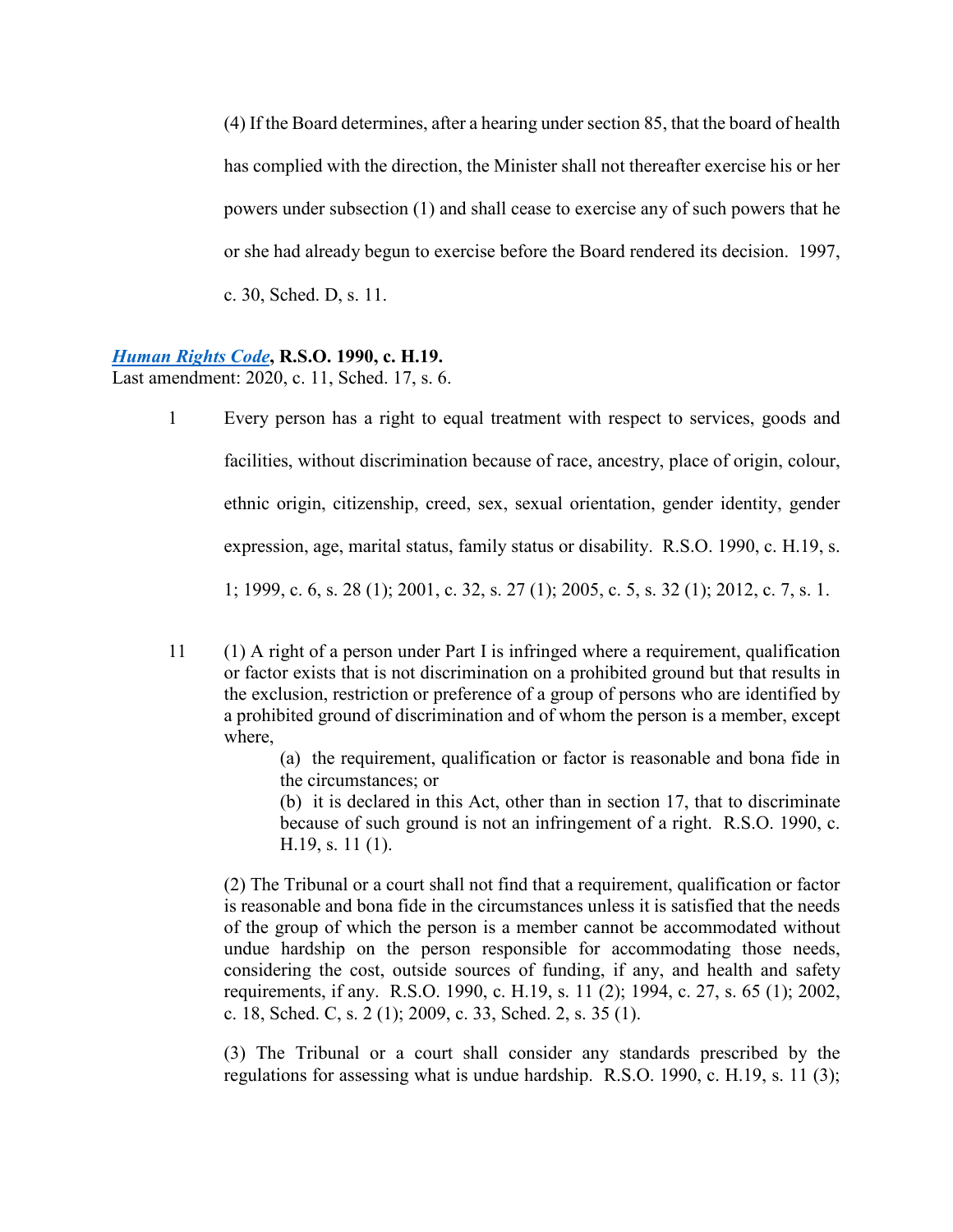1994, c. 27, s. 65 (2); 2002, c. 18, Sched. C, s. 2 (2); 2009, c. 33, Sched. 2, s. 35 (2).

16 (1) A right under Part I to non-discrimination because of citizenship is not infringed where Canadian citizenship is a requirement, qualification or consideration imposed or authorized by law. R.S.O. 1990, c. H.19, s. 16 (1).

(2) A right under Part I to non-discrimination because of citizenship is not infringed where Canadian citizenship or lawful admission to Canada for permanent residence is a requirement, qualification or consideration adopted for the purpose of fostering and developing participation in cultural, educational, trade union or athletic activities by Canadian citizens or persons lawfully admitted to Canada for permanent residence. R.S.O. 1990, c. H.19, s. 16 (2).

(3) A right under Part I to non-discrimination because of citizenship is not infringed where Canadian citizenship or domicile in Canada with the intention to obtain Canadian citizenship is a requirement, qualification or consideration adopted by an organization or enterprise for the holder of chief or senior executive positions. R.S.O. 1990, c. H.19, s. 16 (3).

### *[Judicial Review Procedure Act](https://www.ontario.ca/laws/statute/90j01)***, R.S.O. 1990, c. J.1**

Last amendment: 2020, c. 11, Sched. 10.

1 In this Act, "application for judicial review" means an application under subsection 2 (1); ("requête en révision judiciaire")

"court" means the Superior Court of Justice; ("Cour")

"licence" includes any permit, certificate, approval, registration or similar form of permission required by law; ("autorisation")

"municipality" has the same meaning as in the Municipal Affairs Act; ("municipalité")

"party" includes a municipality, association of employers, a trade union or council of trade unions which may be a party to any of the proceedings mentioned in subsection 2 (1); ("partie")

"statutory power" means a power or right conferred by or under a statute,

(a) to make any regulation, rule, by-law or order, or to give any other direction having force as subordinate legislation,

(b) to exercise a statutory power of decision,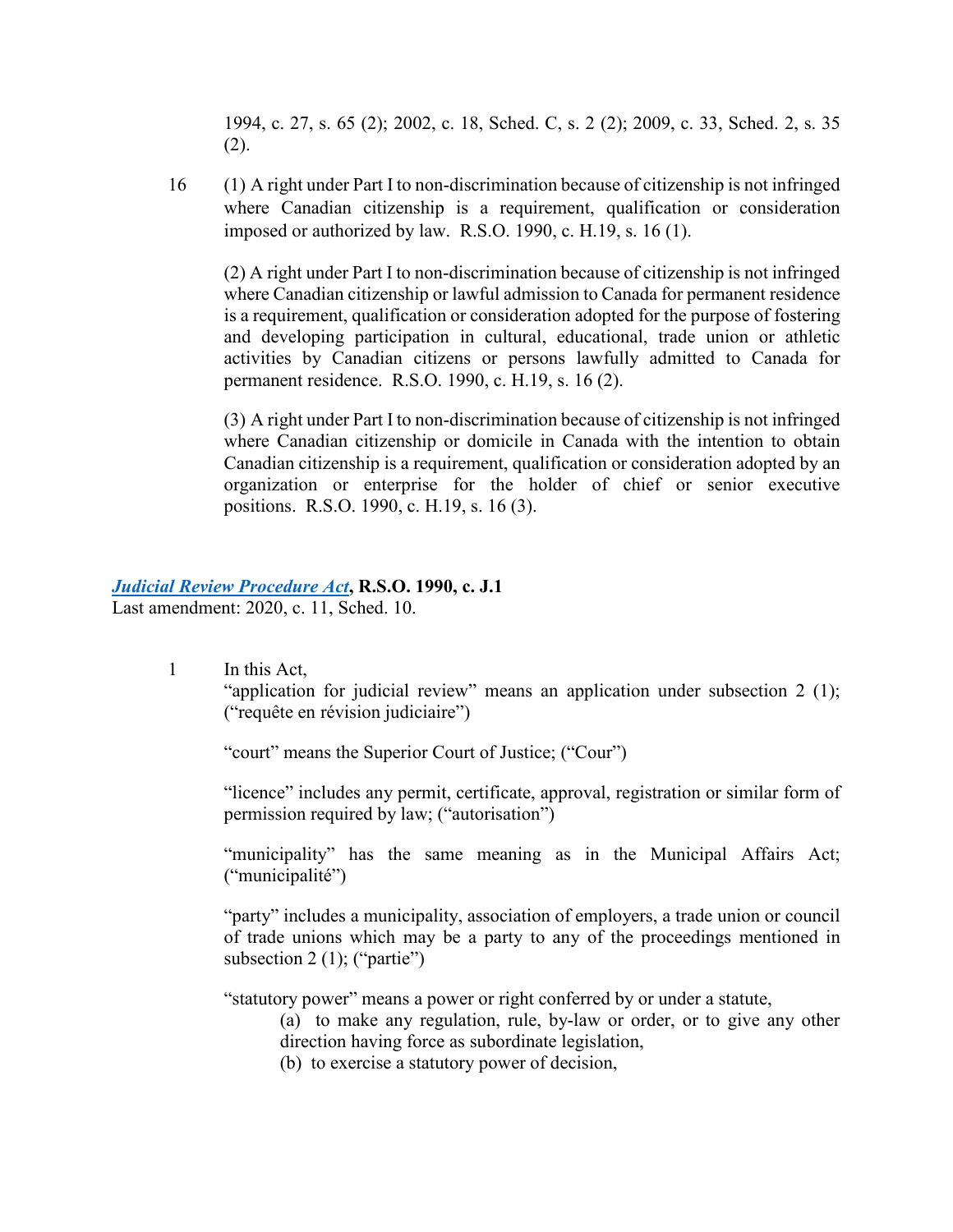(c) to require any person or party to do or to refrain from doing any act or thing that, but for such requirement, such person or party would not be required by law to do or to refrain from doing,

(d) to do any act or thing that would, but for such power or right, be a breach of the legal rights of any person or party; ("compétence légale")

"statutory power of decision" means a power or right conferred by or under a statute to make a decision deciding or prescribing,

(a) the legal rights, powers, privileges, immunities, duties or liabilities of any person or party, or

(b) the eligibility of any person or party to receive, or to the continuation of, a benefit or licence, whether the person or party is legally entitled thereto or not,

and includes the powers of an inferior court. ("compétence légale de décision") R.S.O. 1990, c. J.1, s. 1; 2002, c. 17, Sched. F, Table; 2006, c. 19, Sched. C, s. 1 (1).

2 (1) On an application by way of originating notice, which may be styled "Notice of Application for Judicial Review", the court may, despite any right of appeal, by order grant any relief that the applicant would be entitled to in any one or more of the following:

> 1. Proceedings by way of application for an order in the nature of mandamus, prohibition or certiorari.

> 2. Proceedings by way of an action for a declaration or for an injunction, or both, in relation to the exercise, refusal to exercise or proposed or purported exercise of a statutory power. R.S.O. 1990, c. J.1, s. 2 (1).

 $6 \qquad (1)$  Subject to subsection (2), an application for judicial review shall be made to the Divisional Court. R.S.O. 1990, c. J.1, s. 6 (1).

(2) An application for judicial review may be made to the Superior Court of Justice with leave of a judge thereof, which may be granted at the hearing of the application, where it is made to appear to the judge that the case is one of urgency and that the delay required for an application to the Divisional Court is likely to involve a failure of justice. R.S.O. 1990, c. J.1, s. 6 (2); 2006, c. 19, Sched. C, s. 1 (1).

(3) Where a judge refuses leave for an application under subsection (2), he or she may order that the application be transferred to the Divisional Court. R.S.O. 1990, c. J.1, s. 6 (3).

(4) An appeal lies to the Court of Appeal, with leave of the Court of Appeal, from a final order of the Superior Court of Justice disposing of an application for judicial review pursuant to leave granted under subsection (2). R.S.O. 1990, c. J.1, s. 6 (4); 2006, c. 19, Sched. C, s. 1 (1).

#### *[Ministry of Health and Long-Term Care Act](https://www.ontario.ca/laws/statute/90m26)***, R.S.O. 1990, c. M.26**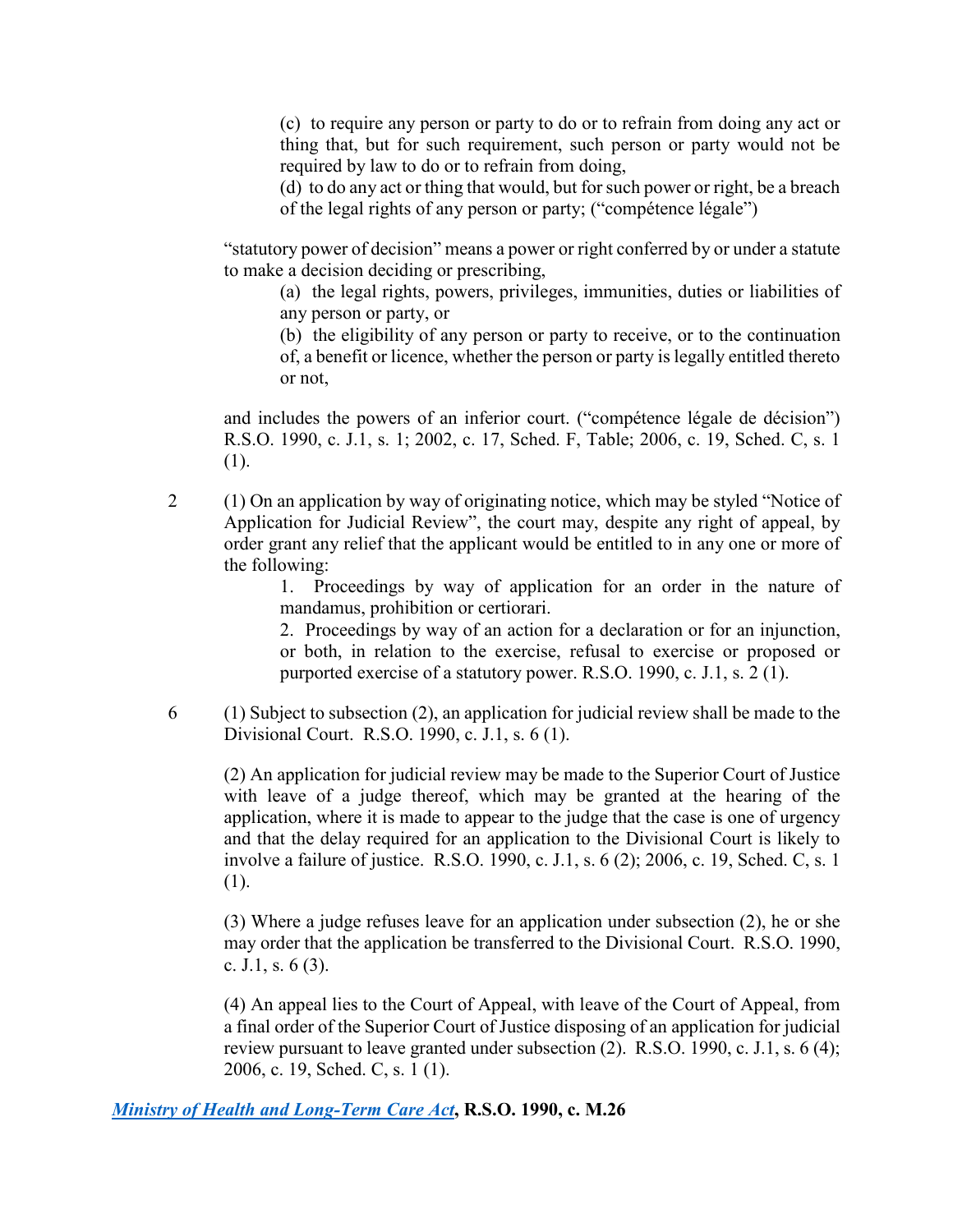#### Last amendment: 2020, c. 13, Sched. 2.

3 (3) The Minister may delegate, in writing, any of his or her powers or duties under this or any other Act or otherwise at law to any of the following persons and may impose conditions and restrictions with respect to the delegation:

1. The Deputy Minister.

2. An associate deputy minister or assistant deputy minister of the Ministry.

3. A public servant employed under Part III of the Public Service of Ontario Act, 2006.

4. Any officer or member of the board of an agency or other entity for which the Minister has been assigned responsibility by the Lieutenant Governor in Council, or any employee of such an agency or other entity.

5. A person or member of a class of person prescribed in the regulations. 2006, c. 35, Sched. C, s. 75 (2).

*[Supporting Ontario's Recovery Act](https://www.ontario.ca/laws/statute/20s26)***, 2020, S.O. 2020, c. 26, Sched. 1**

No amendments *Passim*